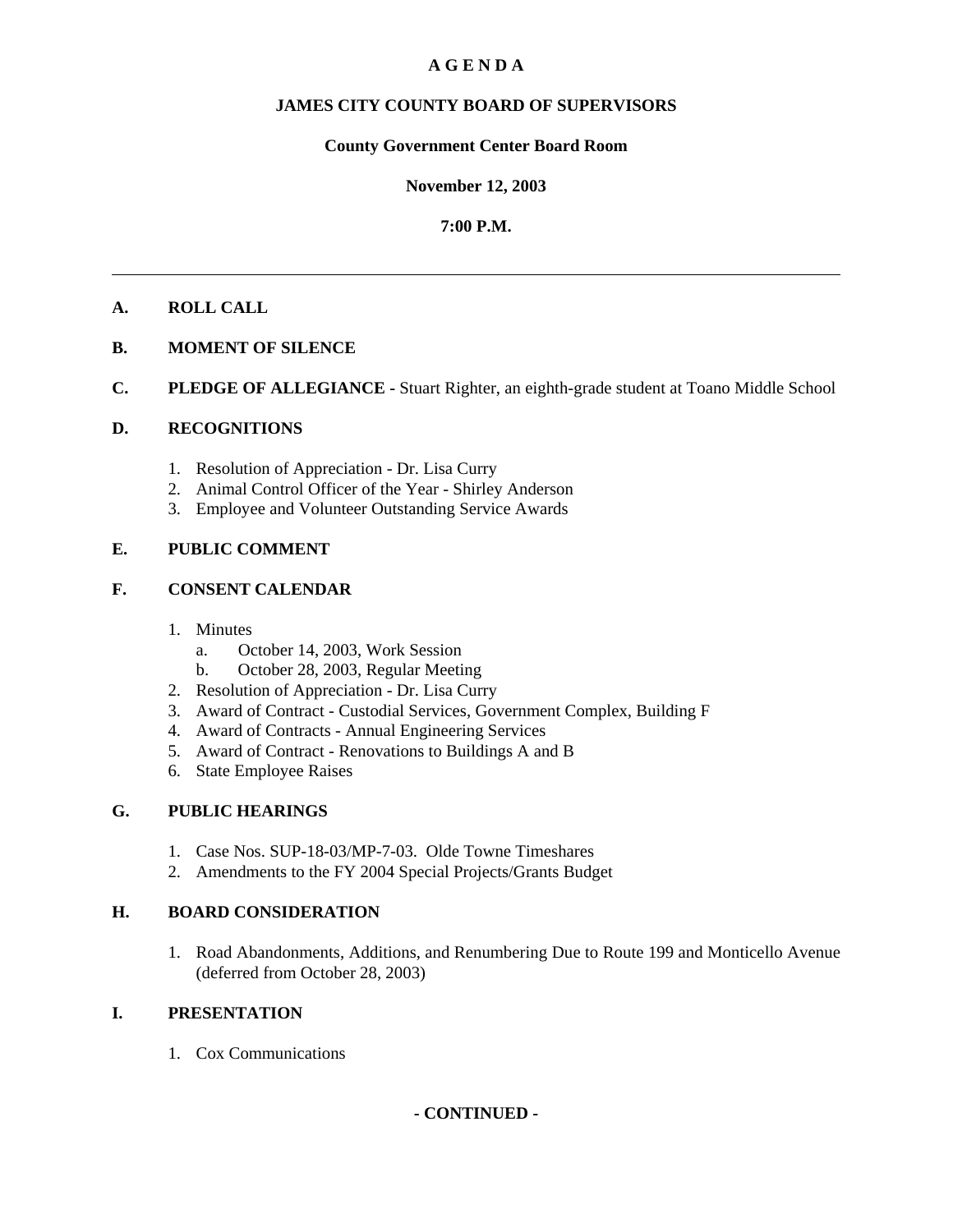#### **J. PUBLIC COMMENT**

### **K. REPORTS OF THE COUNTY ADMINISTRATOR**

#### **L. BOARD REQUESTS AND DIRECTIVES**

#### **M. CLOSED SESSION**

- 1. Consideration of the Appointment of Individuals to County Boards and/or Commissions, Pursuant to Section 2.2-3711(A)(1) of the Code of Virginia
	- a. Colonial Services Board

#### **N. ADJOURNMENT**

111203bs.age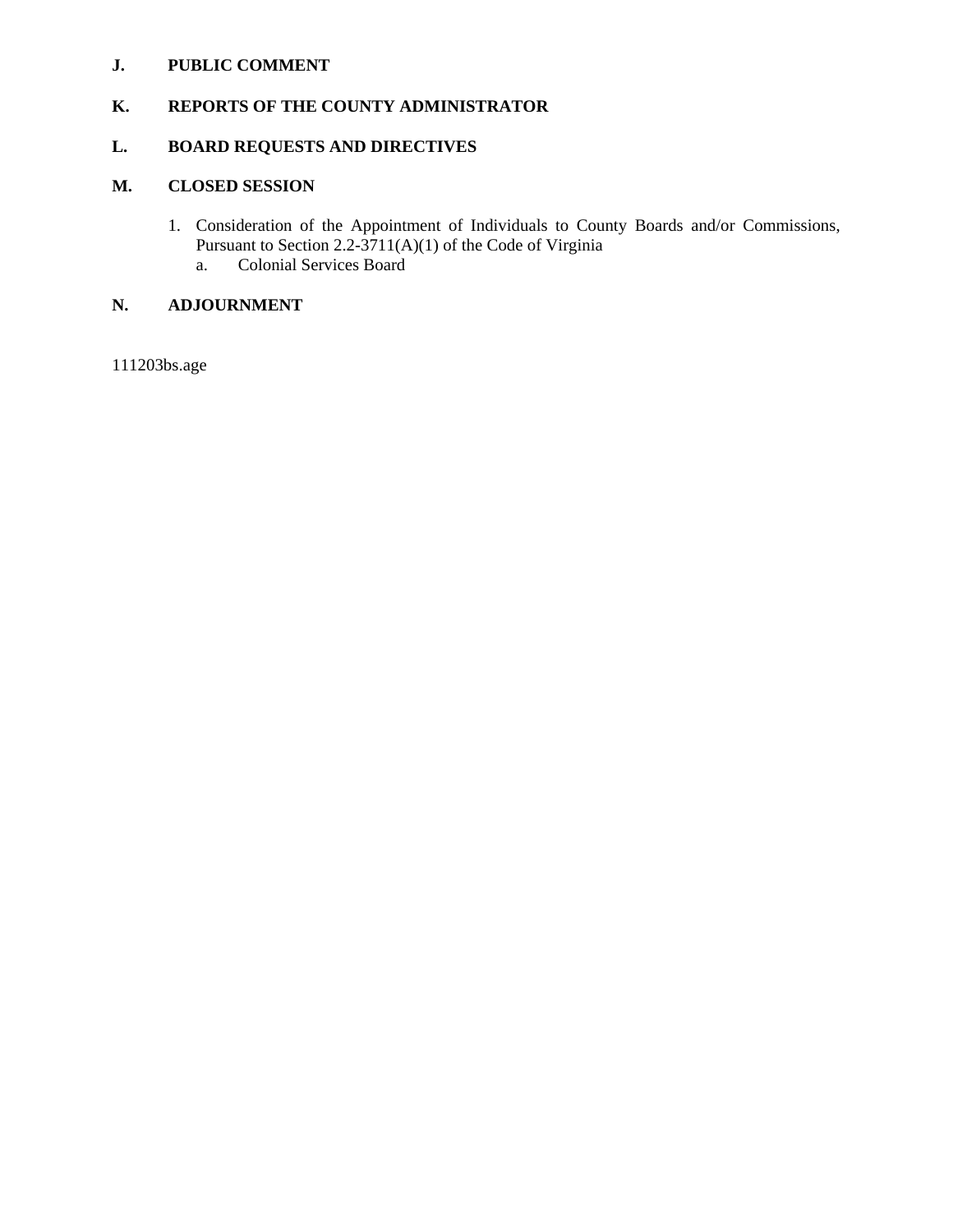#### **M E M O R A N D U M**

DATE: November 12, 2003

TO: The Board of Supervisors

FROM: David A. Daigneault, Chief of Police

SUBJECT: Animal Control Officer of the Year - Shirley Anderson

l

Shirley Anderson, Animal Control Supervisor, was awarded the 2003 Animal Control Officer of the Year Award by the Virginia Animal Control Association for her hard work and dedication in the field of animal control.

Ms. Anderson takes great effort in the care of the animals. In addition, she has improved the image of Animal Control by increasing the hours of service, changing the uniforms and decaling of the vehicles, and developing a brochure for citizens.

Dave A. Daigneault

\_\_\_\_\_\_\_\_\_\_\_\_\_\_\_\_\_\_\_\_\_\_\_\_\_\_\_\_\_\_\_\_\_\_

DAD/adw ancontrol.mem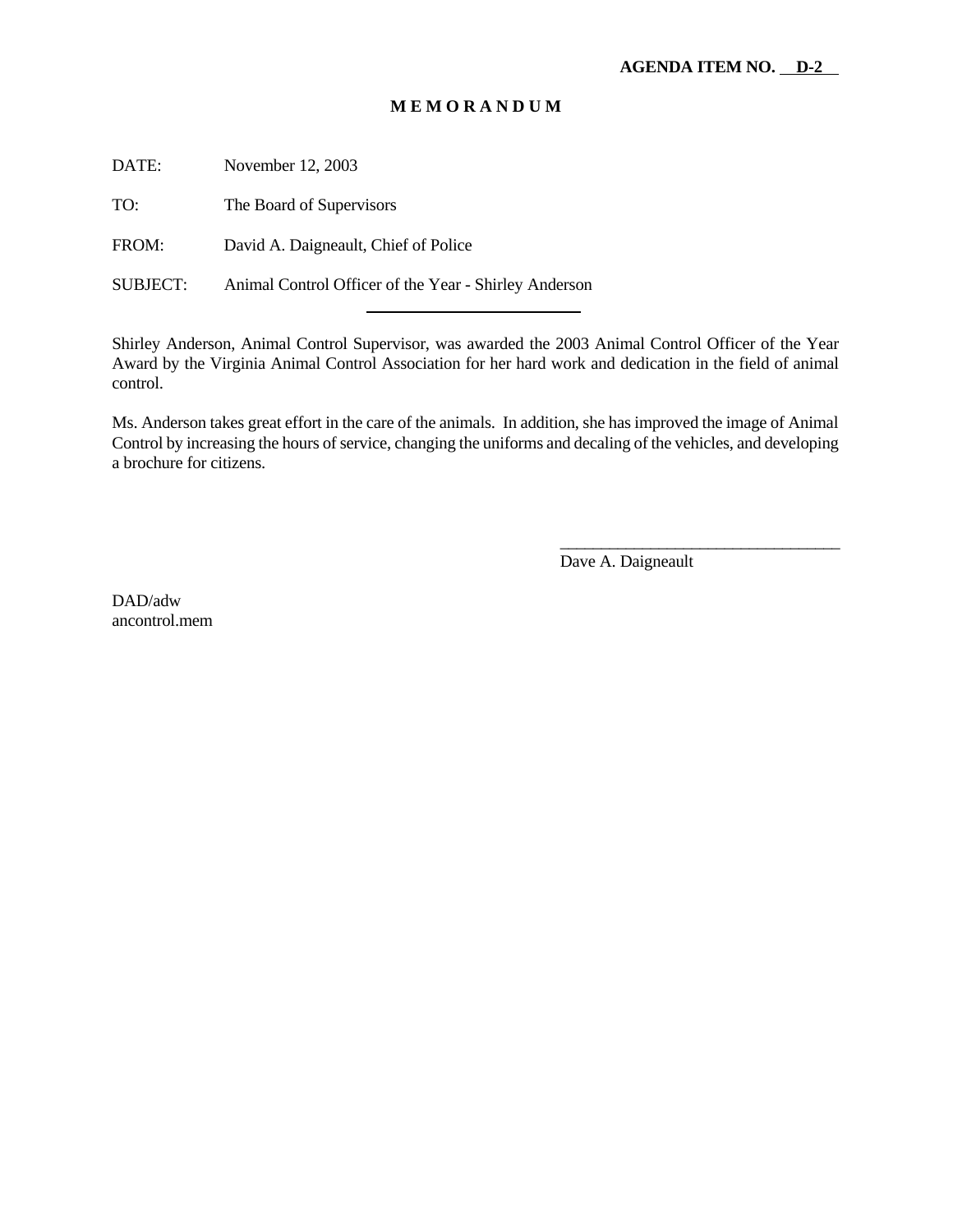#### **M E M O R A N D U M**

DATE: November 12, 2003

TO: The Board of Supervisors

FROM: Sanford B. Wanner, County Administrator

SUBJECT: Employee and Volunteer Outstanding Service Awards

l

The Recognition Program is designed to provide meaningful recognition of exceptional achievement, performance, and improvements by employees and volunteers of James City County and the James City Service Authority.

The Recognition Review Committee has recommended the following groups to receive Outstanding Service Awards at the November 12, 2003, Board of Supervisors meeting:

- 2 teams of employees;
- 5 individual employees;
- 4 teams of volunteers:
- 4 individual volunteers; and
- 1 Lifesaving award.

Sanford B. Wanner

\_\_\_\_\_\_\_\_\_\_\_\_\_\_\_\_\_\_\_\_\_\_\_\_\_\_\_\_\_\_\_\_

SBW/gs svcaward03.mem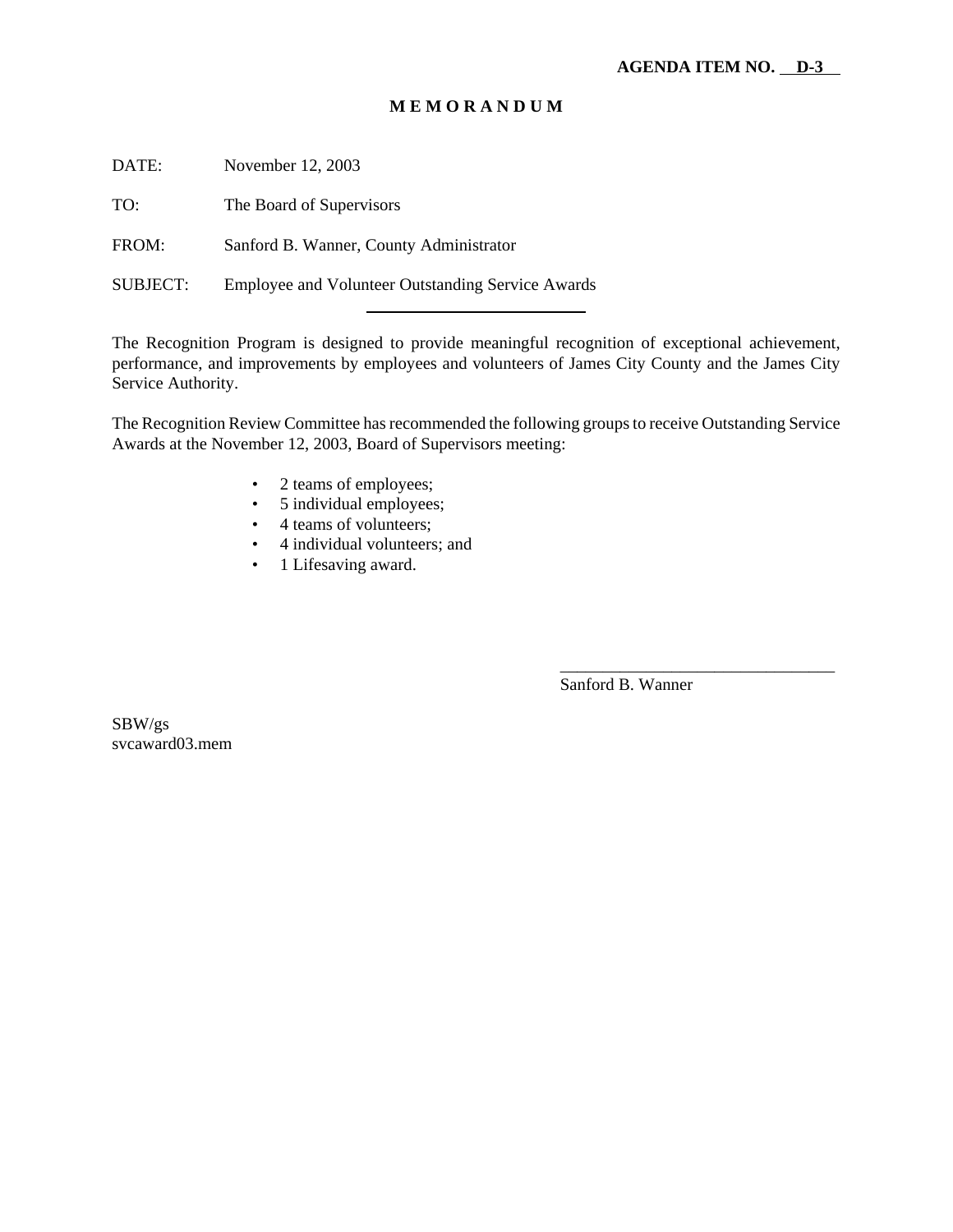## **AT A WORK SESSION OF THE BOARD OF SUPERVISORS OF THE COUNTY OF JAMES CITY,**

### **VIRGINIA, HELD ON THE 14TH DAY OF OCTOBER, 2003, AT 4:00 P.M. IN THE COUNTY**

#### **GOVERNMENT CENTER BOARD ROOM, 101 MOUNTS BAY ROAD, JAMES CITY COUNTY,**

#### **VIRGINIA.**

#### **A. ROLL CALL**

Jay T. Harrison, Sr., Chairman, Berkeley District Bruce C. Goodson, Vice Chairman, Roberts District John J. McGlennon, Jamestown District Michael J. Brown, Powhatan District James G. Kennedy, Stonehouse District

Sanford B. Wanner, County Administrator Frank M. Morton, III, County Attorney

#### **B. BOARD DISCUSSION**

#### 1. Chesapeake Bay Preservation Ordinance Update (continued from September 22, 2003)

Mr. Darryl Cook, Environmental Director, provided the Board with an overview of the update on the Chesapeake Bay Preservation Ordinance, including the differences in methods of determining perennial flow.

The Board and staff discussed Resource Protection Areas (RPA), buffers and setbacks from RPAs, and potential for flexibility of structure setback distances from RPAs.

Mr. Mark Bennett, AES Consulting Engineers, and Mr. Mark Rinaldi, Landmark Design Group, presented a proposal for the Chesapeake Bay Preservation Ordinance Update.

The Board, Mr. Bennett, Mr. Rinaldi, and staff discussed the issue of setbacks versus separation, the main purpose of the Chesapeake Bay Preservation Ordinance, the restoration of vegetation within the RPA, and an appeal or consideration process for buffer and setback requirements near RPAs.

The Board directed staff to review the language of a setback versus a separation and ensure that a line appears on a plat either way.

Mr. Morton stated that spelling out a provision in the Ordinance in detail might have the unintended result of decreasing the flexibility staff has in assessing a landowner's ability to develop or sell a parcel of property.

#### **C. RECESS**

Mr. Harrison recessed the Board for a James City Service Authority Board of Directors meeting at 5:13 p.m.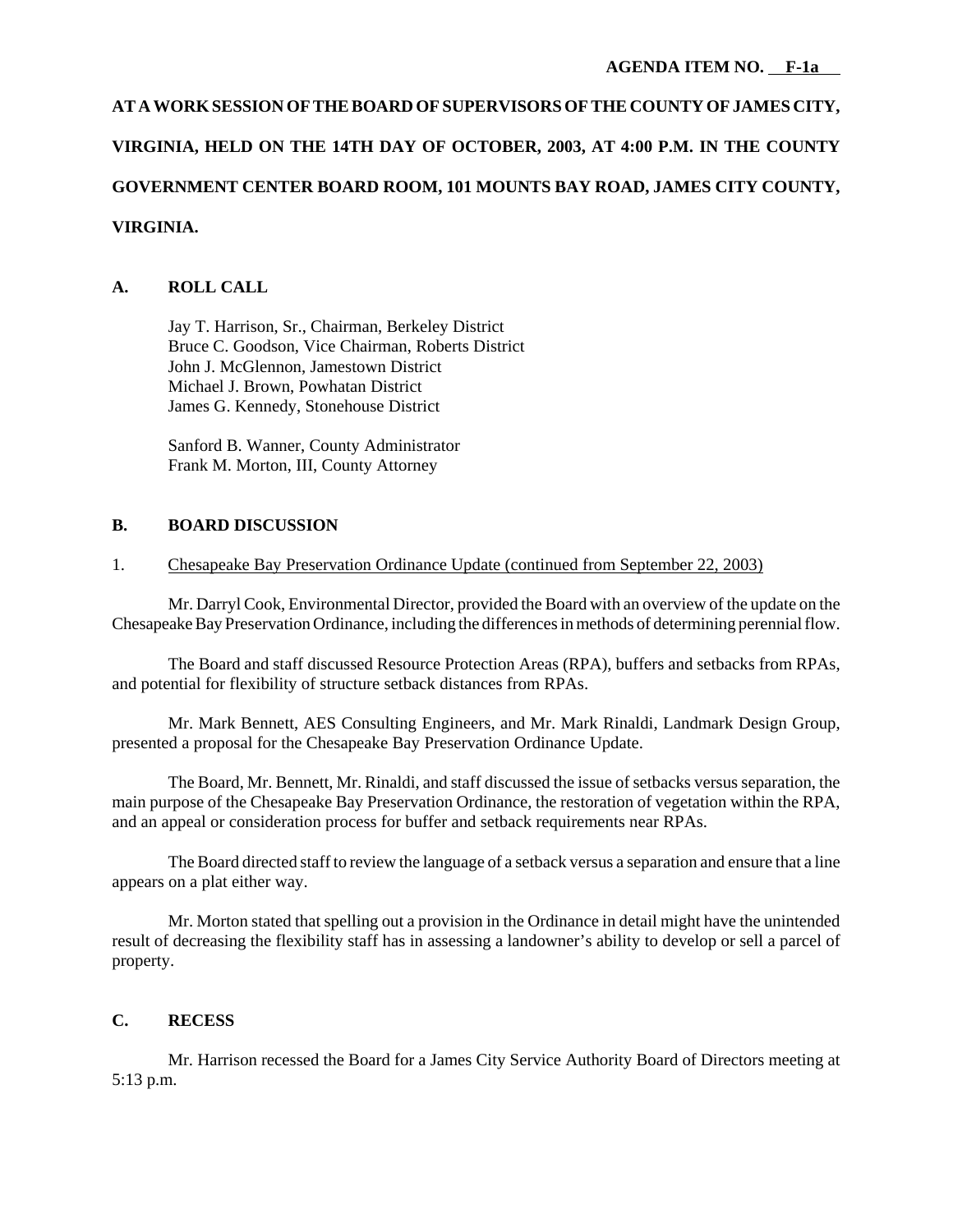Sanford B. Wanner Clerk to the Board

\_\_\_\_\_\_\_\_\_\_\_\_\_\_\_\_\_\_\_\_\_\_\_\_\_\_\_\_\_\_\_\_

101403bsws.min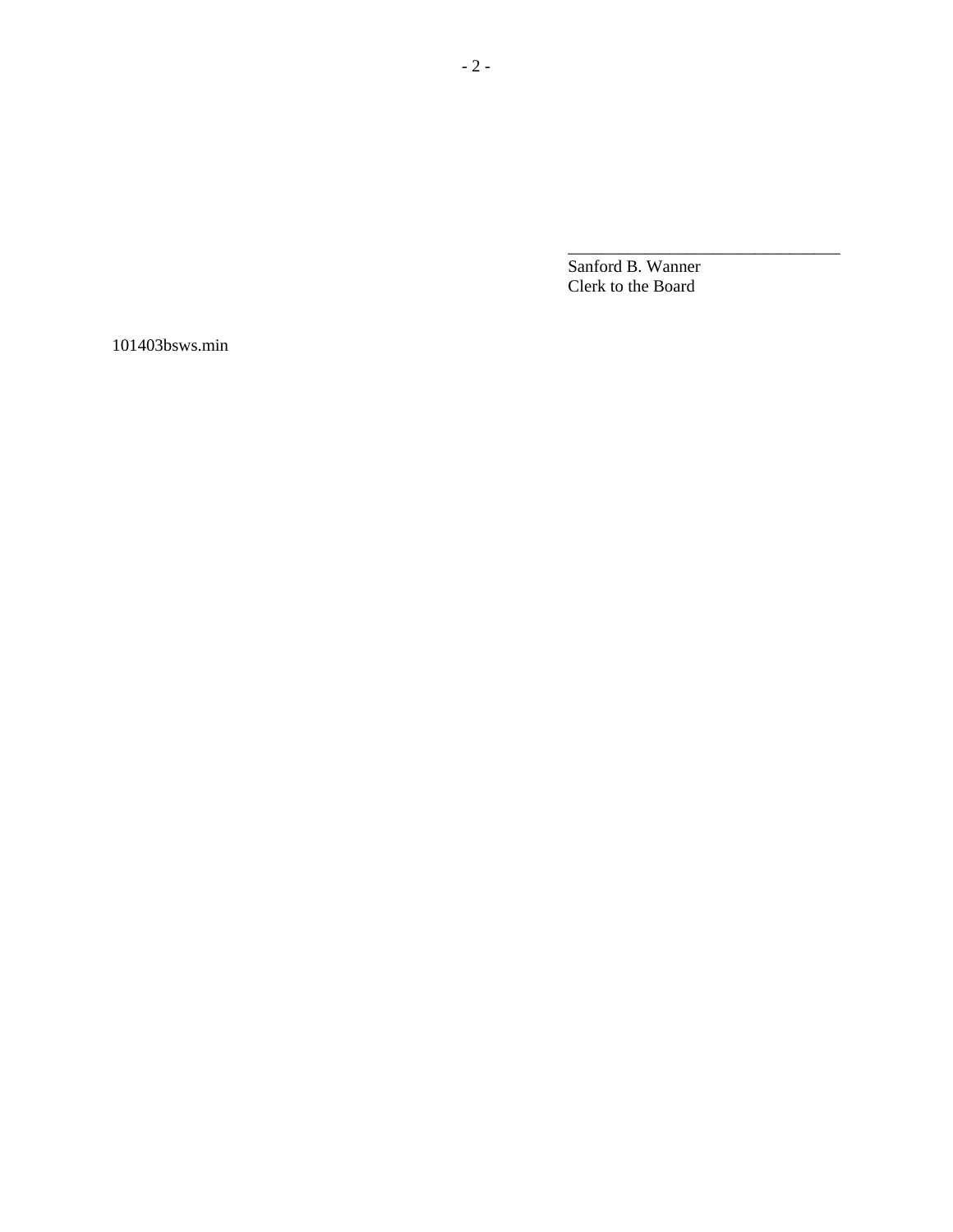#### **AGENDA ITEM NO. F-1b**

**AT A REGULAR MEETING OF THE BOARD OF SUPERVISORS OF THE COUNTY OF JAMES CITY, VIRGINIA, HELD ON THE 28TH DAY OF OCTOBER, 2003, AT 7:00 P.M. IN THE COUNTY GOVERNMENT CENTER BOARD ROOM, 101 MOUNTS BAY ROAD, JAMES CITY COUNTY, VIRGINIA.**

#### **A. ROLL CALL**

Jay T. Harrison, Sr., Chairman, Berkeley District Bruce C. Goodson, Vice Chairman, Roberts District John J. McGlennon, Jamestown District Michael J. Brown, Powhatan District James G. Kennedy, Stonehouse District

Sanford B. Wanner, County Administrator Frank M. Morton, III, County Attorney

Mr. Harrison recognized State Senator Thomas K. Norment, Jr., and Mr. Joseph R. McCleary, Planning Commission, in the audience.

#### **B. MOMENT OF SILENCE**

Mr. Harrison requested the Board and citizens observe a moment of silence.

#### **C. PLEDGE OF ALLEGIANCE**

Aurielle Green, a 7th-grade student at James Blair Middle School, led the Board and citizens in the Pledge of Allegiance.

#### **D**. **PRESENTATIONS**

#### 1. Recognizing The Williamsburg Youth League 10-Year-Old World Series All-Star Team

Mr. Harrison and Mr. McGlennon, on behalf of the Board, presented a resolution to the Williamsburg Youth League 10-Year-Old World Series All-Star Team for its accomplishments during the 2003 Cal Ripken 10-year-old World Series.

2. Recognizing The Host Committee Members of the Cal Ripken 2003 10-Year-Old World Series

Mr. Harrison and Mr. Goodson, on behalf of the Board, presented a resolution to the Host Committee Members of the Cal Ripken 2003 10-Year-Old World Series for its contribution to the success of the 2003 World Series.

Mr. Wayne Rickman, Host Committee President of the 2003 Cal Ripken 10-Year-Old World Series, and the Team presented the Board with a World Series baseball and ballcap, and thanked all the County staff,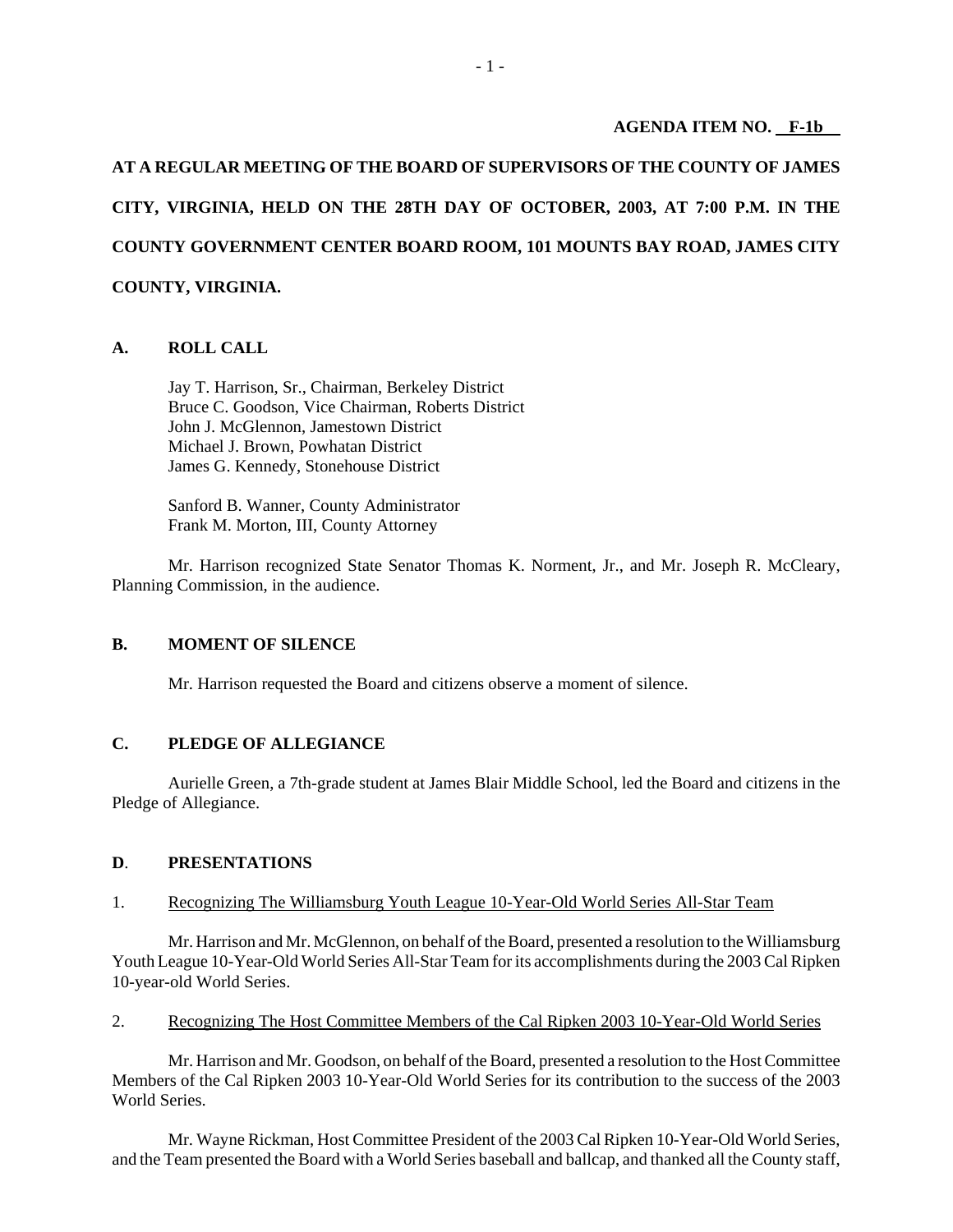Senator Norment, Dan Clayton, David Gosselin, the parents, and the Board for supporting the Team and the 2003 Cal Ripken World Series.

#### 3. Weatherization Day - October 30, 2003

Mr. Harrison presented Kathy McCoin, Community Action Agency's Weatherization Program Coordinator, with a resolution declaring October 30, 2003, as Weatherization Day in James City County.

#### 4. FY 03 Strategic Management Plan Year-End Report - Rona Vrooman

Ms. Rona J. Vrooman, Training and Quality Performance Coordinator, provided the Board with an overview of the County's accomplishments described in the FY 03 Strategic Management Plan Year-End Report.

#### **E. PUBLIC COMMENT**

1. Mr. Bobby Sandidge, 5505 Swan Road, spoke on behalf of the Mallard Hill Homeowners Association against the debris burning at the District Park Sports Complex and the lack of advanced notice of the burning.

2. Mr. Mark Winfield, 5516 Swan Road, stated concern about the lack of advanced notification to residents and neighborhood association of the burning, stated concern about the impact of the burning on the environment and school children, inquired as to what safeguards are in place to protect neighborhoods and residents, and how long the County anticipated the burning will last.

3. Mr. Ed Oyer, 139 Indian Circle, requested that fringe benefit packages be reported as part of teacher salaries and consider the costs of additional teachers for the proposed third high school facility.

#### **F. CONSENT CALENDAR**

Mr. McGlennon made a motion to adopt the items on the Consent Calendar.

On a roll call vote, the vote was: AYE: McGlennon, Brown, Goodson, Kennedy, Harrison (5). NAY:

(0).

- 1. Minutes
	- a. September 9, 2003, Regular Meeting
	- b. September 20, 2003, Special Meeting
	- c. September 23, 2003, Work Session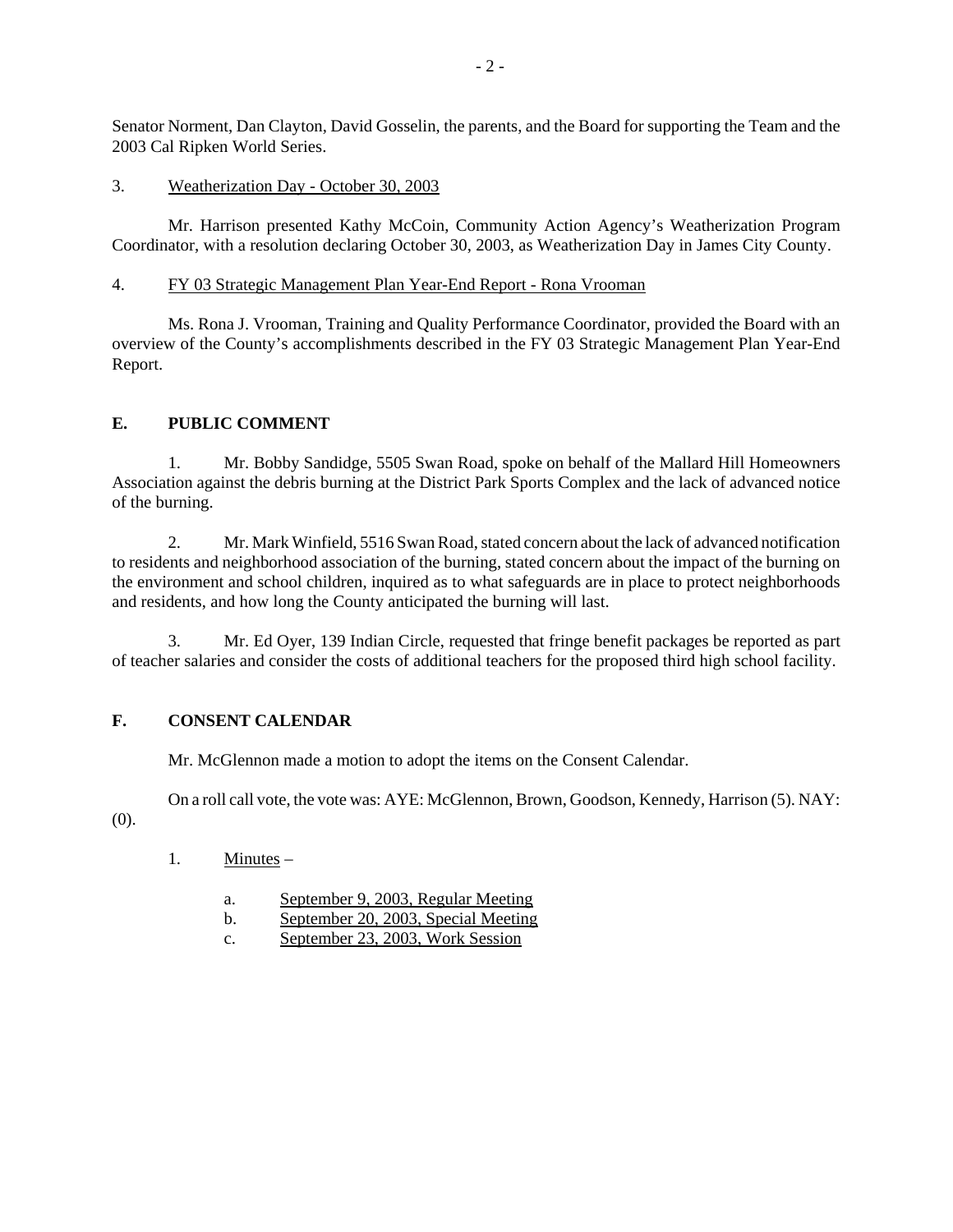#### 2. Strengthening Families Program - Grant

#### **R E S O L U T I O N**

#### STRENGTHENING FAMILIES PROGRAM - GRANT

WHEREAS, James City County has received a grant to implement the Strengthening Families Program.

NOW, THEREFORE, BE IT RESOLVED that the Board of Supervisors of James City County, Virginia, hereby authorizes the following appropriation to the Special Projects/Grants Fund:

Revenue:

| Historic Triangle Substance Abuse Coalition |         |
|---------------------------------------------|---------|
| Expenditure:                                |         |
| <b>Office of Community Services</b>         | \$4,025 |

3. Carry Forward Funds – Records Management System

#### **R E S O L U T I O N**

#### CARRY FORWARD FUNDS – RECORDS MANAGEMENT SYSTEM

- WHEREAS, the Police Department applied for and received a grant from the Department of Criminal Justice Services for a new Records Management System in the amount of \$134,900 in FY 2002; and
- WHEREAS, the Police Department added an additional \$36,500 for training, travel, and equipment purchases that weren't covered by the grant; and
- WHEREAS, the Board of Supervisors approved the acceptance of the grant and the necessary matching funds on January 8, 2002; and
- WHEREAS, the Police Department will have expended or obligated \$150,588 of any grant funds by June 30, 2003.
- NOW, THEREFORE, BE IT RESOLVED that the Board of Supervisors of James City County, Virginia, declare \$20,812 as a continuing appropriation from the FY 03 Police Department's budget (001-062-0530) to be carried forward to the FY 04 Budget for the purpose of completing the Records Management System.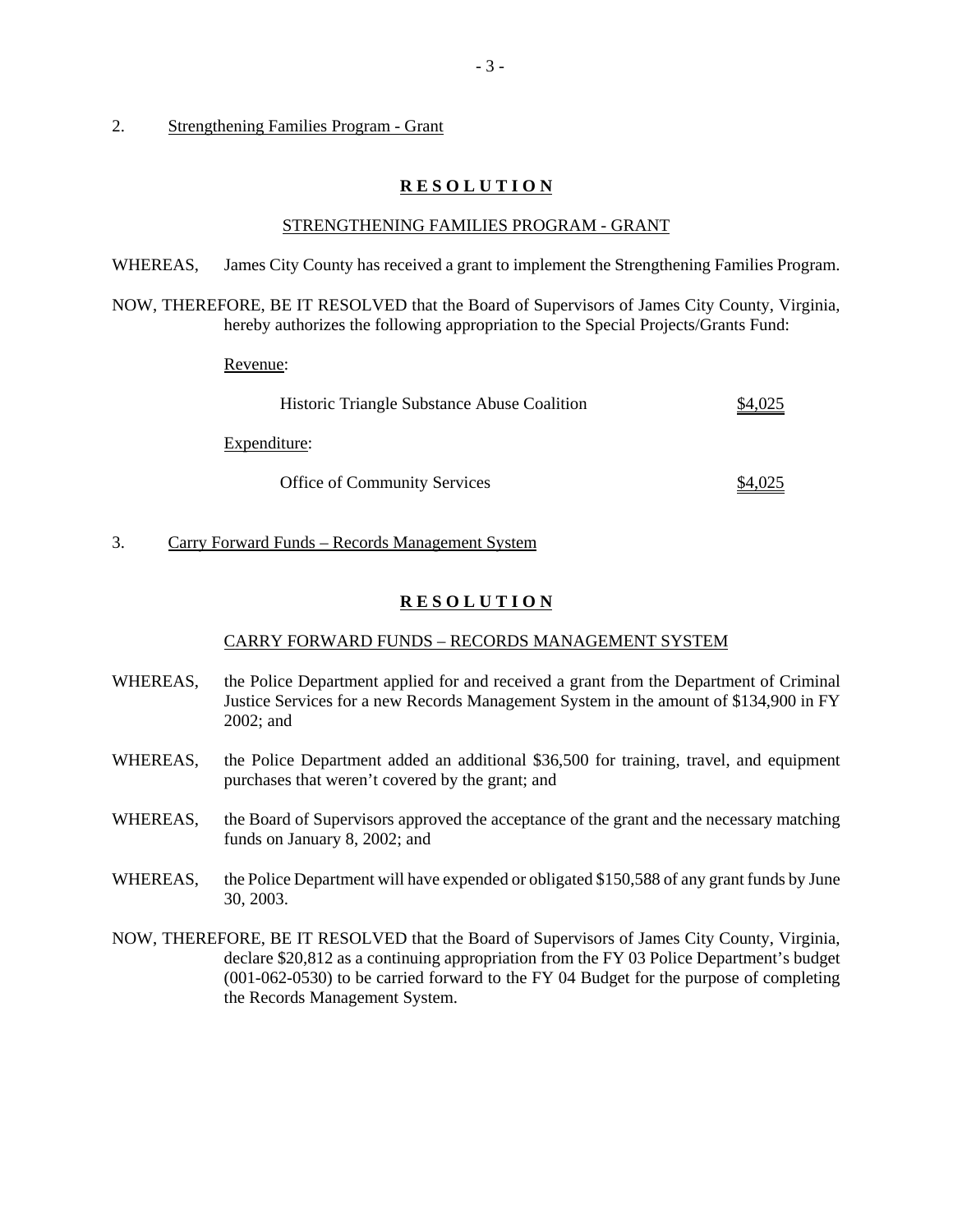#### 4. Appropriation – FY 04 Commonwealth Mass Transit Capital Matching Grant (Williamsburg Area Transport)

#### **R E S O L U T I O N**

#### APPROPRIATION - FY 04 COMMONWEALTH MASS TRANSIT

#### CAPITAL MATCHING GRANT (WILLIAMSBURG AREA TRANSPORT)

- WHEREAS, the Commonwealth of Virginia has made matching capital revenues available to assist public transportation; and
- WHEREAS, the Board of Supervisors is desirous of securing said funds in support of Williamsburg Area Transport operations.
- NOW, THEREFORE, BE IT RESOLVED that the Board of Supervisors of James City County, Virginia, authorizes the County Administrator to accept this capital award in the amount of \$85,000 for bus shelters and two operational support vehicles.
- BE IT FURTHER RESOLVED that the Board of Supervisors makes the following appropriation to the FY 04 Williamsburg Area Transport Budget:

#### Revenues:

| <b>Federal Matching Funds</b> | \$68,000 |
|-------------------------------|----------|
| <b>State Matching Funds</b>   | 6,800    |
| <b>Local Matching Funds</b>   | 10,200   |
|                               | \$85,000 |
| Expenditure:                  |          |
| Williamsburg Area Transport   | \$85,000 |

5. Budget Transfer – Commonwealth Attorney's Office

#### **R E S O L U T I O N**

#### BUDGET TRANSFER - COMMONWEALTH ATTORNEY'S OFFICE

- WHEREAS, the position of Deputy Commonwealth Attorney is vacant; and
- WHEREAS, an experienced prosecutor from a neighboring locality is qualified for the position; and
- WHEREAS, additional funding in the amount of \$14,615 is needed to match her current salary; and
- WHEREAS the necessary funds are available in Operating Contingency.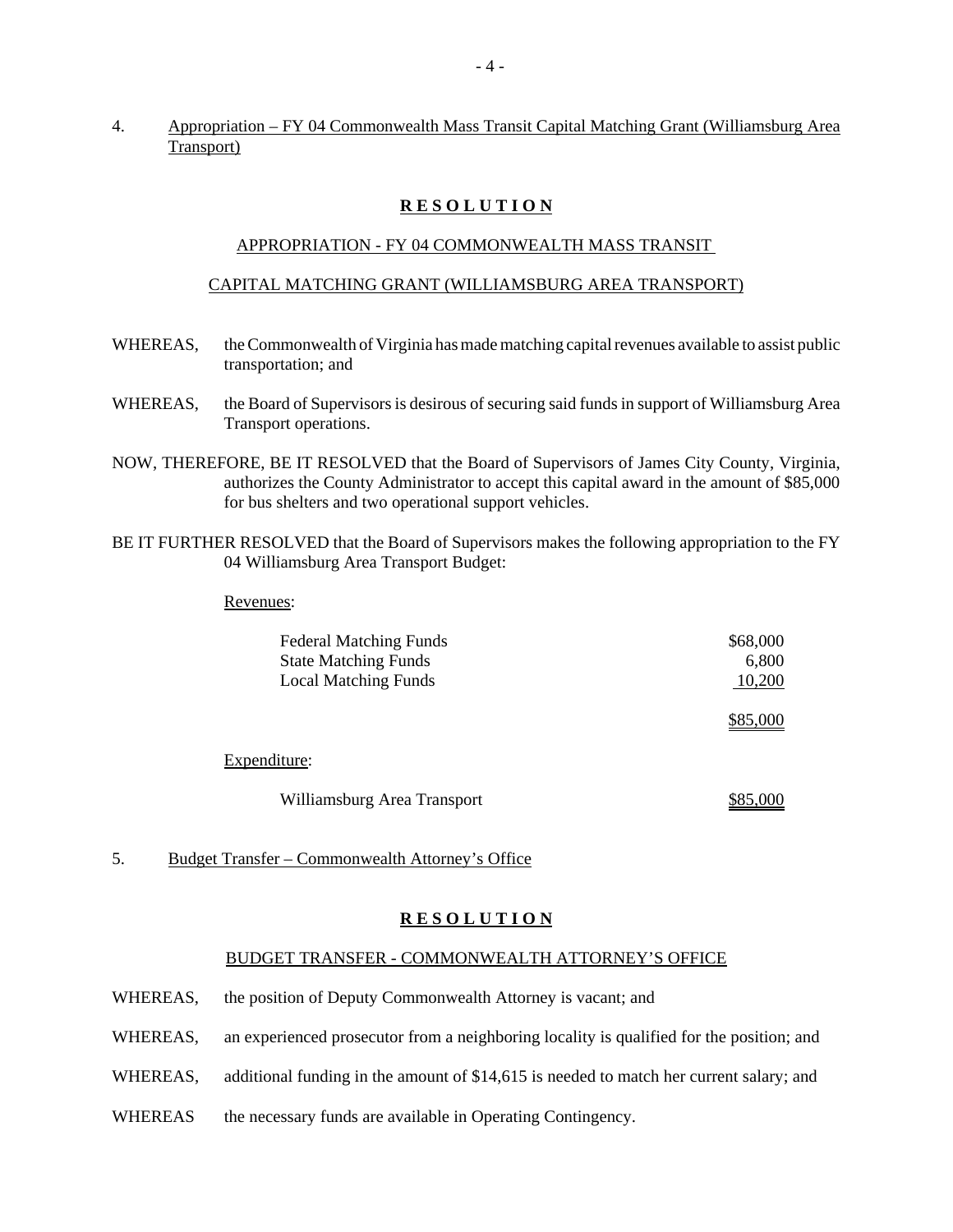- NOW, THEREFORE, BE IT RESOLVED by the Board of Supervisors of James City County, Virginia, that \$14,615 in funds budgeted in FY 2004 Operating Contingency be transferred to the Commonwealth Attorney's Office.
- 6. Contingency Transfer Peninsula Public Health District

#### **R E S O L U T I O N**

#### CONTINGENCY TRANSFER – PENINSULA PUBLIC HEALTH DISTRICT

- WHEREAS, the Peninsula Public Health District (District) received additional, unanticipated funds from the Commonwealth for employee pay and Virginia Retirement System (VRS) increases, each requiring additional local matching funds; and
- WHEREAS, in addition, the District has experienced a surge of new activity, specifically in environmental health services for water and septic systems; and
- WHEREAS, the District has requested additional funds from all five of the localities that are included within the District.
- NOW, THEREFORE, BE IT RESOLVED that the Board of Supervisors of James City County, Virginia, hereby increases the FY 2004 Operating Budget allotment to the District by \$24,836 and authorizes a transfer from Operating Contingency to fund that request.
- 7. FY 2005-2010 Six-Year Improvement Program

#### **R E S O L U T I O N**

#### 2005 - 2010 SIX-YEAR IMPROVEMENT PROGRAM

- WHEREAS, the James City County Board of Supervisors believes that a safe, efficient, and adequate transportation network is vital to the future of the County, the region, and State; and
- WHEREAS, the James City County Comprehensive Plan and/or regional and State transportation plans and studies conclude that the following highway projects are essential to permit the safe and efficient movement of traffic in the Williamsburg-James City County area and promote economic development; and
- WHEREAS, there exists a pressing need to implement the projects below in order to relieve traffic congestion which impedes the actions of emergency vehicles and personnel, causes inconvenience and delays, and contributes the major source of air pollution to the area.
- NOW, THEREFORE, BE IT RESOLVED by the Board of Supervisors of James City County, Virginia, that the following list comprises the highest priority primary highway projects in James City County:
	- C On schedule completion of the widening of the existing sections of Route 199 to four lanes;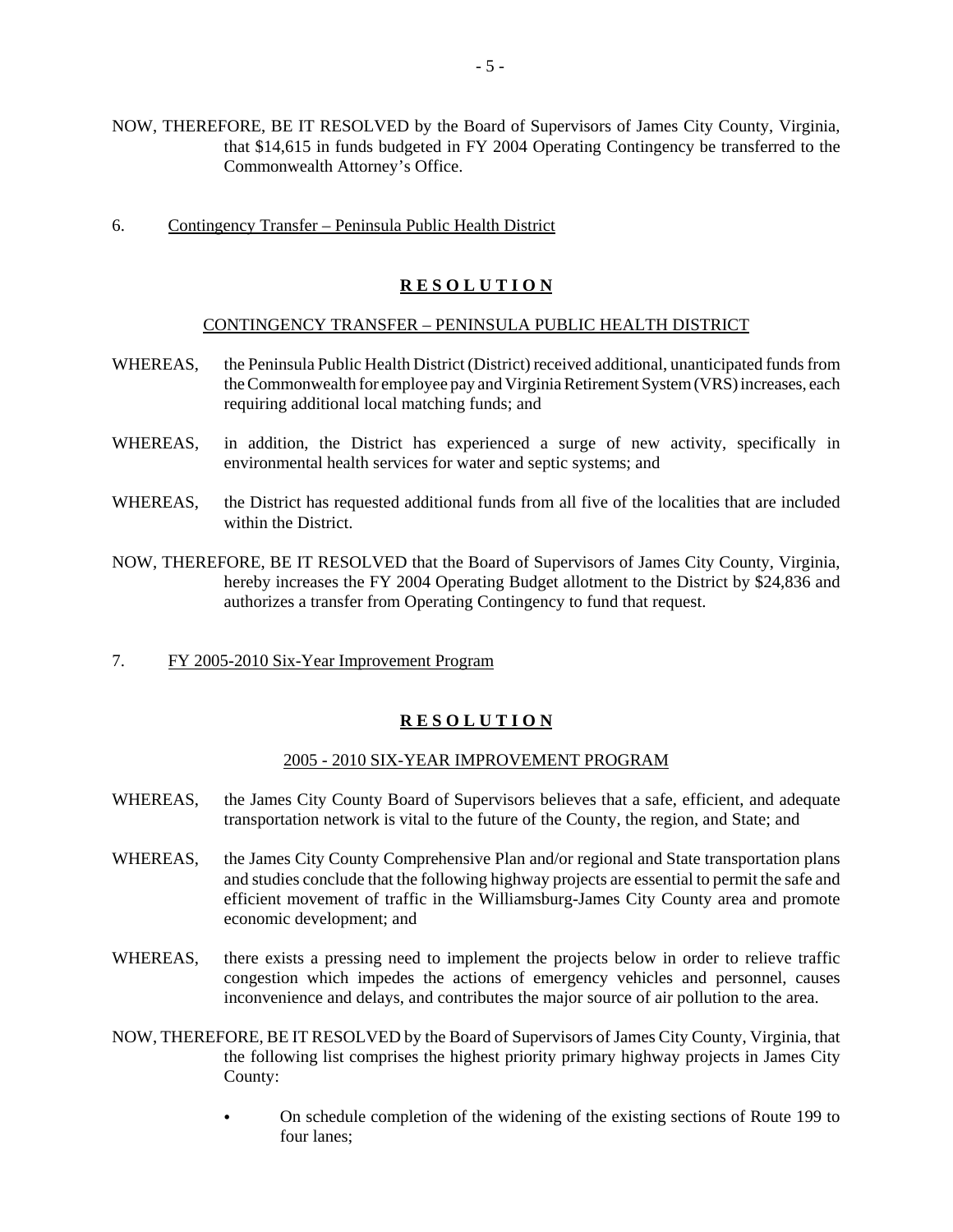- Funding the construction of Route 60 relocation with priority given to the section between Route 60 at a point east of Blow Flats Road in the County to the Fort Eustis Interchange in the City of Newport News;
- On schedule completion of the Monticello Avenue/Ironbound Road intersection improvement, with improvements being completed prior to the widening of Ironbound Road;
- Funding for landscaping along the Route 199 corridor;
- Proceeding with the next phases of preliminary design and environmental study for the Capital-to-Capital Bikeway project consistent with a resolution adopted by the Board of Supervisors on November 10, 1998;
- Continued support for the Greensprings Interpretive Trail project; and
- Support for the Peninsula Light Rail Project.

#### **G. PUBLIC HEARINGS**

#### 1. Case No. HW-1-03. Owens Brockway Glass Container, Inc., Electrostatic Precipitator and Exhaust Stack

Mr. Matt Arcieri, Planner, stated that George J. Barnett, Plant Engineer, applied on behalf of Owens Brockway Glass Container, Inc., for a height limitation waiver to construct an 83-foot-tall electrostatic precipitator and a 140-foot-tall exhaust stack on approximately 56.6 acres zoned M-2, General Industrial, at 150 Industrial Boulevard and further identified as Parcel No. (1-15) on James City County Real Estate Tax Map No. (12-4).

Staff found the proposal to have minimal new negative visual impacts and found the proposal consistent with the requirements stated under Section 24-444 of the Zoning Ordinance.

Staff recommended approval of the height limitation waiver application.

Mr. McGlennon asked about reduction in air emissions.

Mr. Harrison opened the Public Hearing.

1. Mr. George J. Barnett, Plant Engineer, stated that the enhancements would reduce emissions to the atmosphere.

As no one else wished to speak to this matter, Mr. Harrison closed the Public Hearing.

Mr. Kennedy made a motion to adopt the revised resolution.

On a roll call vote, the vote was: AYE: McGlennon, Brown, Goodson, Kennedy, Harrison (5). NAY:

(0).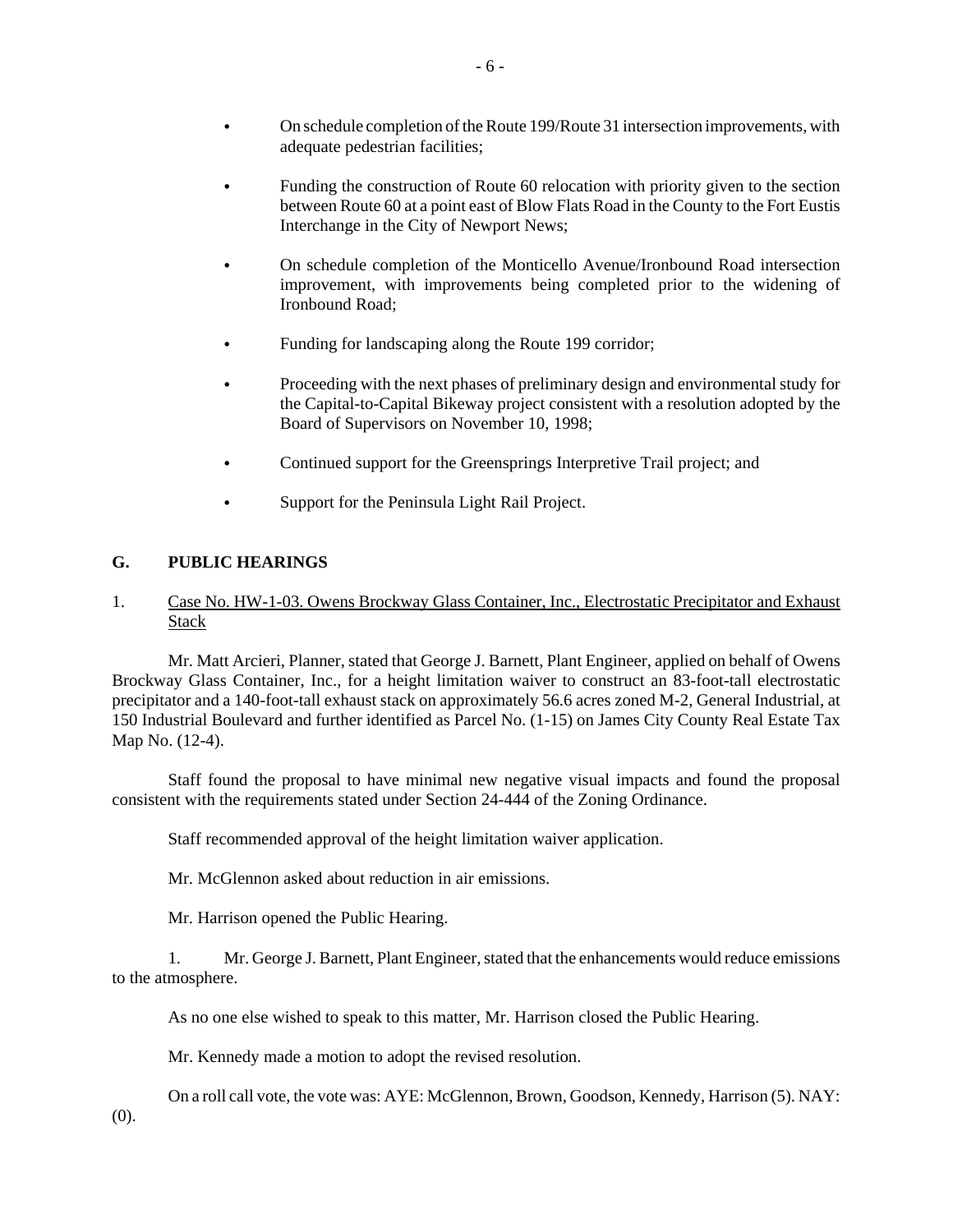#### **R E S O L U T I O N**

#### CASE NO. HW-1-03. OWENS BROCKWAY GLASS CONTAINER, INC.,

#### ELECTROSTATIC PRECIPITATOR AND EXHAUST STACK

- WHEREAS, George J. Barnett, Plant Engineer, on behalf of Owens Brockway Glass Container, Inc., has applied for a height limitation waiver to allow for the construction of an 83-foot-tall electrostatic precipitator and a 140-feet-tall exhaust stack; and
- WHEREAS, a public hearing was advertised, adjoining property owners notified, and a hearing scheduled on Case No. HW-1-03; and
- WHEREAS, the electrostatic precipitator and exhaust stack will be located adjacent to the existing facility, which is on property zoned M-2, General Industrial, and is further identified as Parcel No. (1-15) on James City County Real Estate Tax Map No. (12-4); and
- WHEREAS, the Board of Supervisors finds that the requirements of Section 24-444 of the James City County Zoning Ordinance have been satisfied in order to grant a height limitation waiver to allow the erection of structures in excess of 60 feet.
- NOW, THEREFORE, BE IT RESOLVED that the Board of Supervisors of James City County, Virginia, does hereby approve Case No. HW-1-03.
- 2. Deed of Easement to Return Unneded Drainage Easement of Jack D. Barnett, Jr.

Mr. William C. Porter, Jr., Acting Manager, Development Management, recommended the Board return an unneeded, donated drainage easement to Jack B. Barnett, Jr., as the scope of work to repair the Norge stormwater outfall in the Yarmouth Creek Watershed had been reduced.

Mr. Harrison opened the Public Hearing.

As no one wished to speak to this matter, Mr. Harrison closed the Public Hearing.

Mr. Kennedy made a motion to adopt the resolution.

On a roll call vote, the vote was: AYE: McGlennon, Brown, Goodson, Kennedy, Harrison (5). NAY: (0).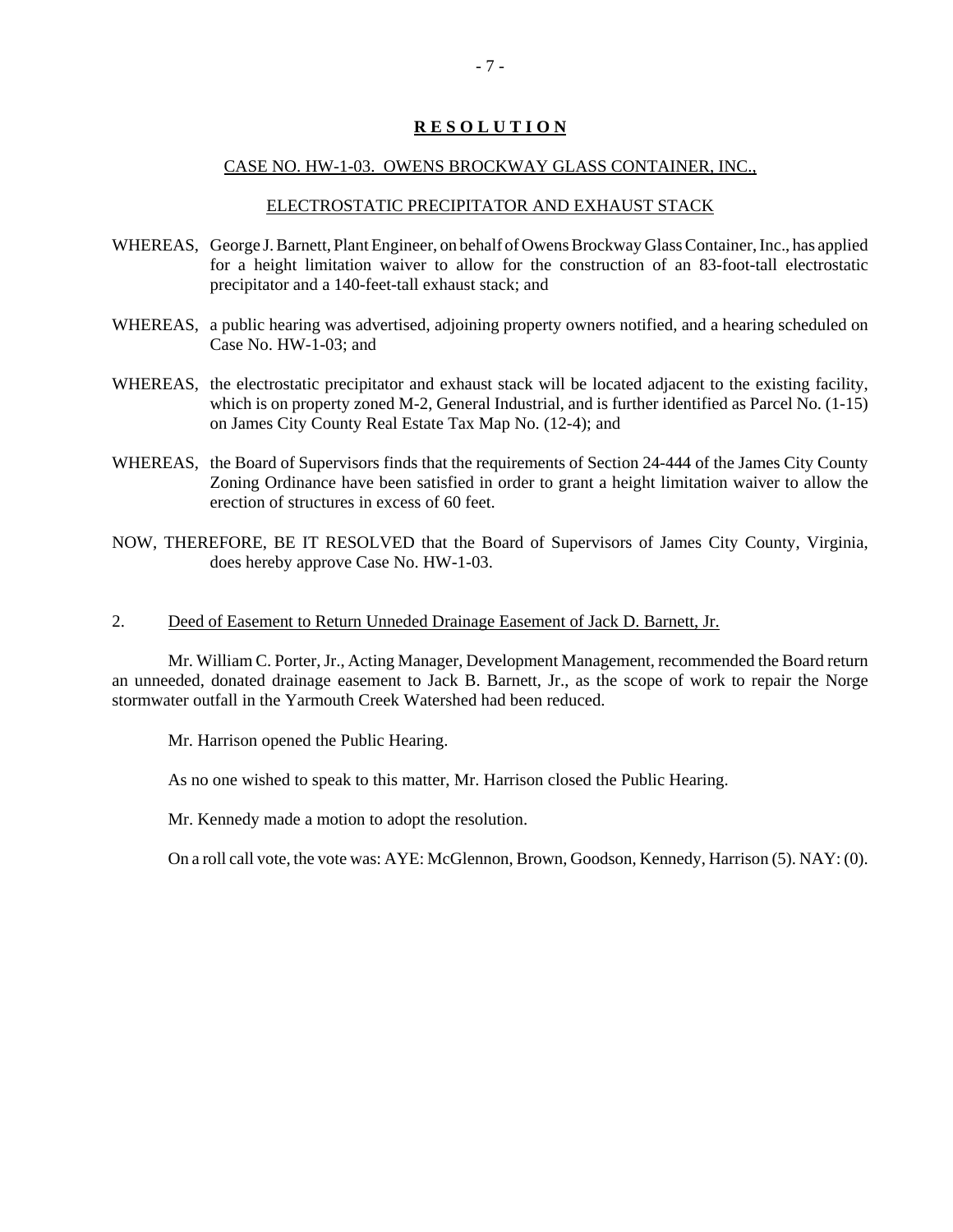#### **R E S O L U T I O N**

#### DEED OF EASEMENT TO RETURN UNNEEDED DRAINAGE

#### EASEMENT TO JACK D. BARNETT, JR.

WHEREAS, Jack B. Barnett, Jr. donated a drainage easement to the County to be used to repair part of the Norge stormwater outfall; and

WHEREAS, plans for this work subsequently changed so that this easement was not needed.

- NOW, THEREFORE, BE IT RESOLVED that the Board of Supervisors of James City County, Virginia, hereby authorizes and directs the County Administrator to execute the deed of easement and all other such documents necessary to return the drainage easement to Jack B. Barnett, Jr.
- 3. Lease of 2,773 Square Feet of County Property to Alltel Communications, Inc.

Mr. William C. Porter, Jr., Acting Manager, Development Management, recommended approval of a fiveyear term lease agreement with Alltel Communications, Inc., for a 2,773-square-foot tower site adjacent to the American Tower site at the James City County Government Complex.

The Board and staff discussed the rent escalator clause for the proposed Alltel Communications, Inc., lease, which is the same as the lease with American Tower, L.P.

Mr. Harrison opened the Public Hearing.

As no one wished to speak to this matter, Mr. Harrison closed the Public Hearing.

Mr. Goodson made a motion to adopt the resolution.

On a roll call vote, the vote was: AYE: McGlennon, Brown, Goodson, Kennedy, Harrison (5). NAY: (0).

#### **R E S O L U T I O N**

#### LEASE OF 2,773 SQUARE FEET OF COUNTY PROPERTY TO

#### ALLTEL COMMUNICATIONS, INC.

- WHEREAS, James City County owns a 60-acre site commonly known as the Government Center, 101 Mounts Bay Road, and designated as Parcel No. (1-9) on James City County Real Estate Tax Map No. (50- 1) (the "Property"); and
- WHEREAS, Alltel Communication, L.P., wishes to lease 2,773 square feet of the Property; and
- WHEREAS, after a public hearing, the Board of Supervisors is of the opinion that the County should lease a portion of the Property to Alltel Communications, Inc., on the terms and conditions contained in the Lease Agreement.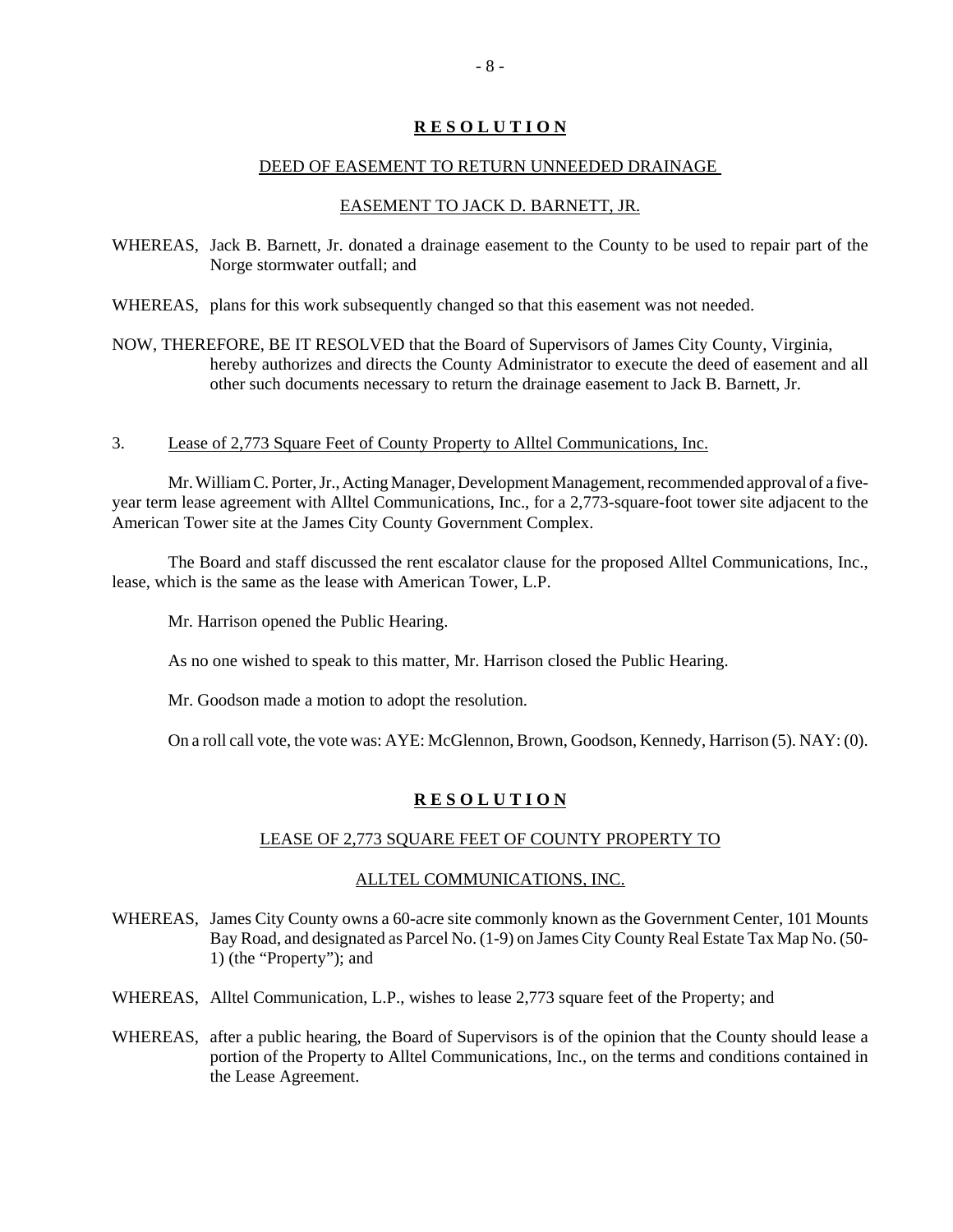NOW, THEREFORE, BE IT RESOLVED by the Board of Supervisors of James City County, Virginia, that the County Administrator is hereby authorized and directed to execute the Lease Agreement between James City County and Alltel Communications, Inc., for a 2,773- square-foot portion of the Property and such other memoranda, agreements, or other documents as may be necessary to effectuate the Lease.

#### 4. Road Abandonments, Additions, and Renumbering Due to the Route 199 and Monticello Avenue

Mr. O. Marvin Sowers, Jr., Planning Director, stated that on April 8, 2003, at the request of the Virginia Department of Transportation (VDOT), the Board of Supervisors deferred VDOT's request to abandon a portion of the right-of-way for Old Ironbound Road. The deferral provided VDOT time to prepare the necessary documents to have the Board simultaneously consider the abandonment of secondary road rights-of-way as a result of constructing the Route 199 extension and Monticello Avenue, to add relocated Ironbound Road and News Road into the Secondary Road System, and to renumber a section of Ironbound Road.

Staff recommended the Board adopt the resolution abandoning certain sections of Old Ironbound Road, News Road, and Powhatan Parkway; adding new sections of Monticello Avenue, News Road, Ironbound Road, and the cul-de-sac in front of Mount Pleasant Church into the Secondary Road System; and renumbering the portion of old Route 615/Ironbound Road between News Road and Bradshaw Drive as "Route 783."

Mr. Harrison requested clarification on the location of the VDOT easements.

Mr. Sowers provided the clarification.

Mr. Harrison opened the Public Hearing.

1. Dr. Don Cherry, 31 Whittakers Mill, stated that the County was not properly advised of abandonment by VDOT; requested the proposed bike path near Mount Pleasant Church be kept for bike safety and thereby eliminate the need for bikers to cross Monticello Avenue multiple times; and requested deferral so the County has time to negotiate with the Church through VDOT for the bike path.

The Board stated that the Church has been responsive to County inquiries regarding the bike path proposal and stated that it is its observation that biking towards town, the bike path does permit travel on Old Ironbound Road.

2. Mr. Neal Robinson, Williamsburg Area Bicyclists, requested that for the safety of bike travel, the bike path be properly marked.

3. Mr. Ronald Ellis, Pastor of Mount Pleasant Church, stated that he did not recall being asked to meet with Dr. Cherry concerning the bike path, but has met with County staff and would continue to work with staff regarding a bike path as long as it does not hamper public safety and the Church's use of the site.

4. Mr. Eric Finley, 153 Brookhaven Drive, stated that the bike path is clearly marked and open to the public.

As no one else wished to speak to this matter, Mr. Harrison closed the Public Hearing.

Mr. McGlennon made a motion to adopt the resolution.

Mr. Goodson requested a deferral on the item.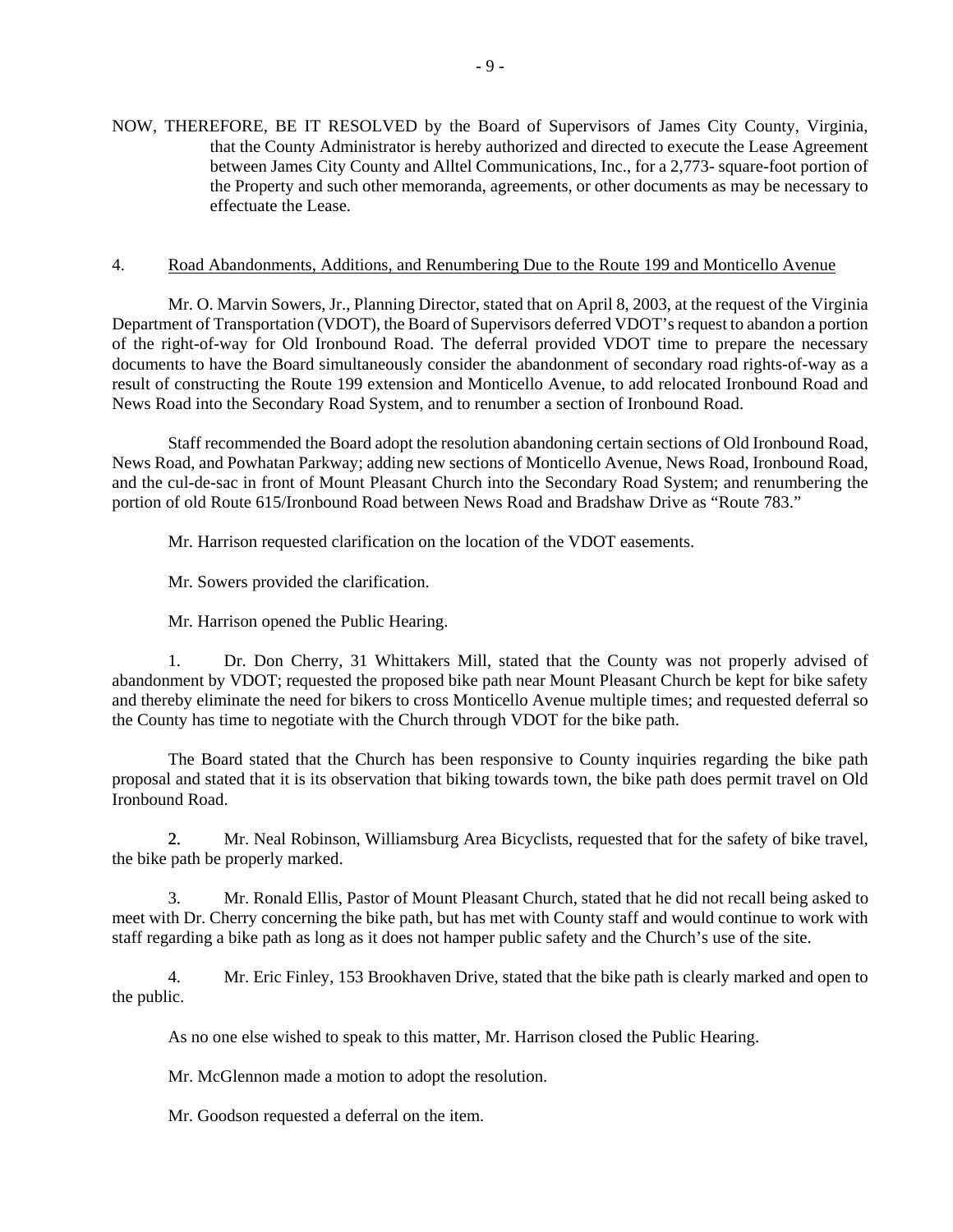The Board discussed the deferral request and the bike path.

Mr. McGlennon withdrew his motion and the Board deferred the item to November 12, 2003.

Mr. Brown requested staff ensure the bike path is properly marked.

#### **H. BOARD CONSIDERATION**

#### 1. Lease Purchase Agreement – Radio System Improvements

Mr. John E. McDonald, Manager of Financial and Management Services, stated that the County received three responses to a request for proposal for financing of \$14.5 million for improvements to the County's radio system and recommended the Board approve the resolution accepting the proposal presented by SunTrust Bank.

Mr. Brown made a motion to adopt the resolution.

On a roll call vote, the vote was: AYE: McGlennon, Brown, Goodson, Kennedy, Harrison (5). NAY: (0).

#### RESOLUTION OF THE BOARD OF SUPERVISORS OF THE COUNTY OF

#### JAMES CITY, VIRGINIA, AUTHORIZING AND APPROVING THE EXECUTION AND

#### DELIVERY OF LEASE PURCHASE AGREEMENT

- WHEREAS, the Board of Supervisors of the County of James City, Virginia (the "Board"), has determined that it is necessary and desirable to finance a portion of emergency 911 communications equipment and facilities, including a control center (the "Project") for the County of James City, Virginia (the "County"); and
- WHEREAS, there has been presented to the Board a plan for the financing of the Project which would not create debt of the County for purposes of the Virginia Constitution; and
- WHEREAS, the County has decided, pursuant to such financing plan, to enter into, execute, and deliver a Lease Purchase Agreement for the Project (the "Lease Purchase Agreement"), the payments under which are subject to appropriation by the Board; and
- WHEREAS, the provisions of the Lease Purchase Agreement will be in conformity with the terms of a proposal from SunTrust Bank (the "Bank") dated October 6, 2003 (the "Commitment").

NOW, THEREFORE, BE IT RESOLVED that the Board of Supervisors of James City County, Virginia,

1. Authorization of Lease Purchase Agreement and Use of Proceeds. The County determines that it is advisable to accept the Commitment and execute and deliver the Lease Purchase Agreement to the Bank. The execution and delivery of the Lease Purchase Agreement are authorized and approved.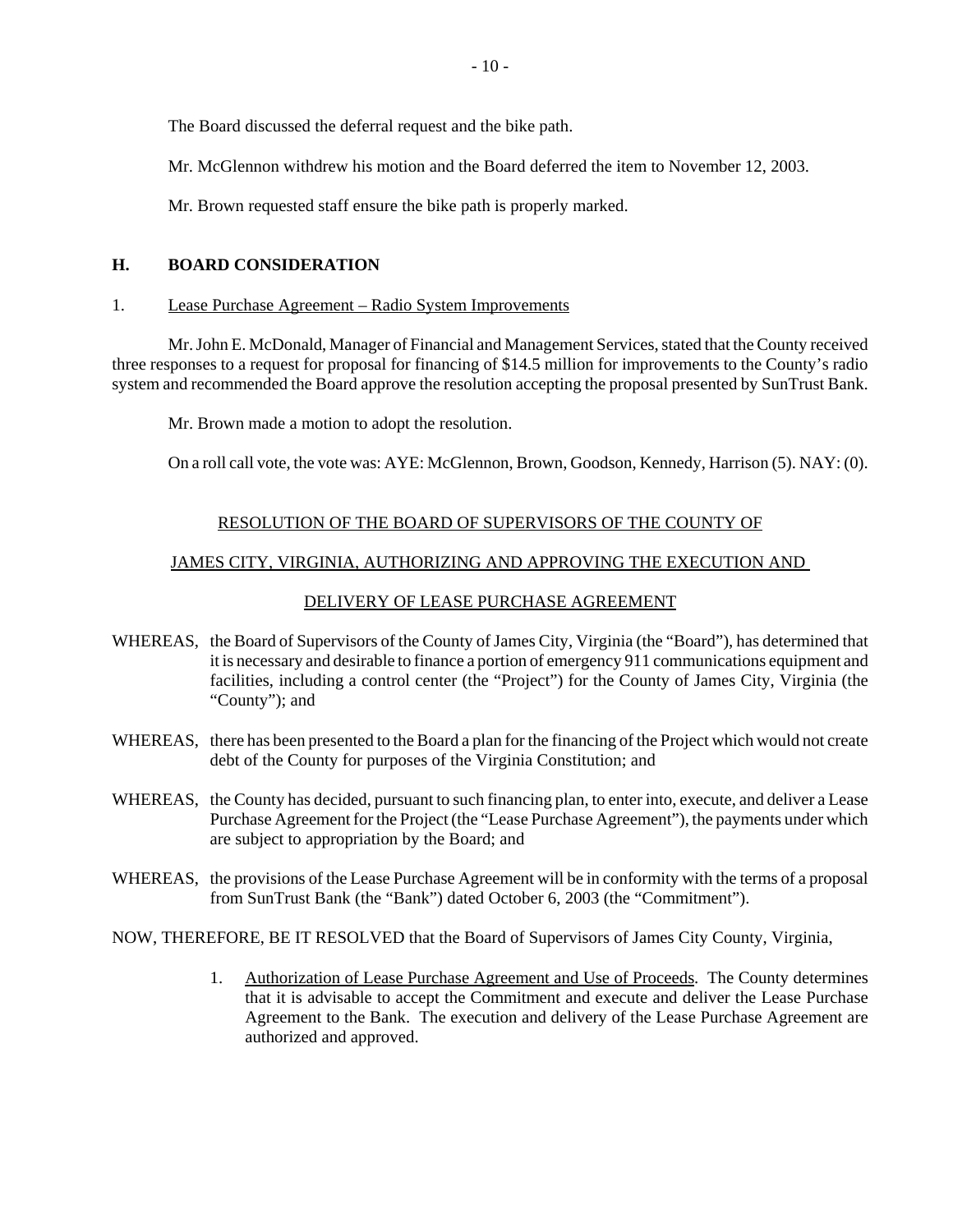- 2. Details of Lease Purchase Agreement. The Lease Purchase Agreement shall be executed and delivered upon the terms and conditions set forth therein and in the Commitment and shall be dated the date of its execution and delivery. The interest components of the rental payments thereunder shall be determined based upon the rate of interest per annum of 4.77%, and the principal components of the rental payments thereunder shall be determined based upon a fifteen-year amortization, with the rental payment schedule resulting in approximately annual level debt service. The interest component of the rental payments will be made semiannually on March 1 and September 1 of each year commencing March 1, 2004, and ending March 1, 2019, and the principal component of the rental payments will be made annually on each March 1 commencing March 1, 2005, and ending March 1, 2019. The amounts of each principal and interest component of the rental payments shall be as set forth in the Lease Purchase Agreement. The purchase price of the Project being financed through the Lease Purchase Agreement shall not exceed \$14,500,000. Payments due under the Lease Purchase Agreement may be prepaid at any time (i) on or after the ninth anniversary date of the execution and delivery of the Lease Purchase Agreement at a prepayment price equal to 102% of the amount of the principal component being prepaid plus interest to the prepayment date, (ii) on or after the tenth anniversary date of the execution and delivery of the Lease Purchase Agreement at a prepayment price equal to 101% of the amount of the principal component being prepaid plus interest to the prepayment date and (iii) on or after the eleventh anniversary date of the execution and delivery of the Lease Purchase Agreement at a prepayment price equal to 100% of the amount of the principal component being prepaid plus interest to the prepayment date.
- 3. Form of Lease Purchase Agreement. The Lease Purchase Agreement shall be in substantially the form on file with the County Administrator, with such variations, insertions, or deletions as may be approved by the Chairman or the Vice Chairman of the Board. All payments under the Lease Purchase Agreement are subject to appropriation by the Board, and the Board is not, under any circumstances, obligated to make such appropriations.
- 4. Execution and Delivery of Lease Purchase Agreement and Deed of Trust. The Chairman and the Vice Chairman of the Board, either of whom may act, are each authorized and directed to execute the Lease Purchase Agreement. The Chairman and the Vice Chairman of the Board, either of whom may act, are also each authorized and directed to execute any Deed of Trust, to be dated its date of execution and delivery (the "Deed of Trust"), that may be required by the Bank in connection with the placing of a lien on any real property being financed. The Clerk of the Board is authorized and directed to affix the seal of the County to the executed Lease Purchase Agreement and the Deed of Trust (if required) and to attest the same and then to deliver the Lease Purchase Agreement and the Deed of Trust to the Bank.
- 5. Further Actions. The Chairman and the Vice Chairman of the Board and such officers and agents of the County, including the County Administrator, as may be designated by either of them are authorized and directed to take such further actions as they deem necessary regarding the execution and delivery of the Lease Purchase Agreement including, without limitation, the execution and delivery of closing documents and certificates including the Form 8038-G, a Non-Arbitrage Certificate, and a Tax Certificate. All such actions previously taken by the Chairman, Vice Chairman, or such officers and agents are hereby approved, ratified, and confirmed.
- 6. Selection of Bond Counsel. The County hereby consents to Troutman Sanders LLP, serving as Bond Counsel to the County in connection with the execution and delivery of the Lease Purchase Agreement.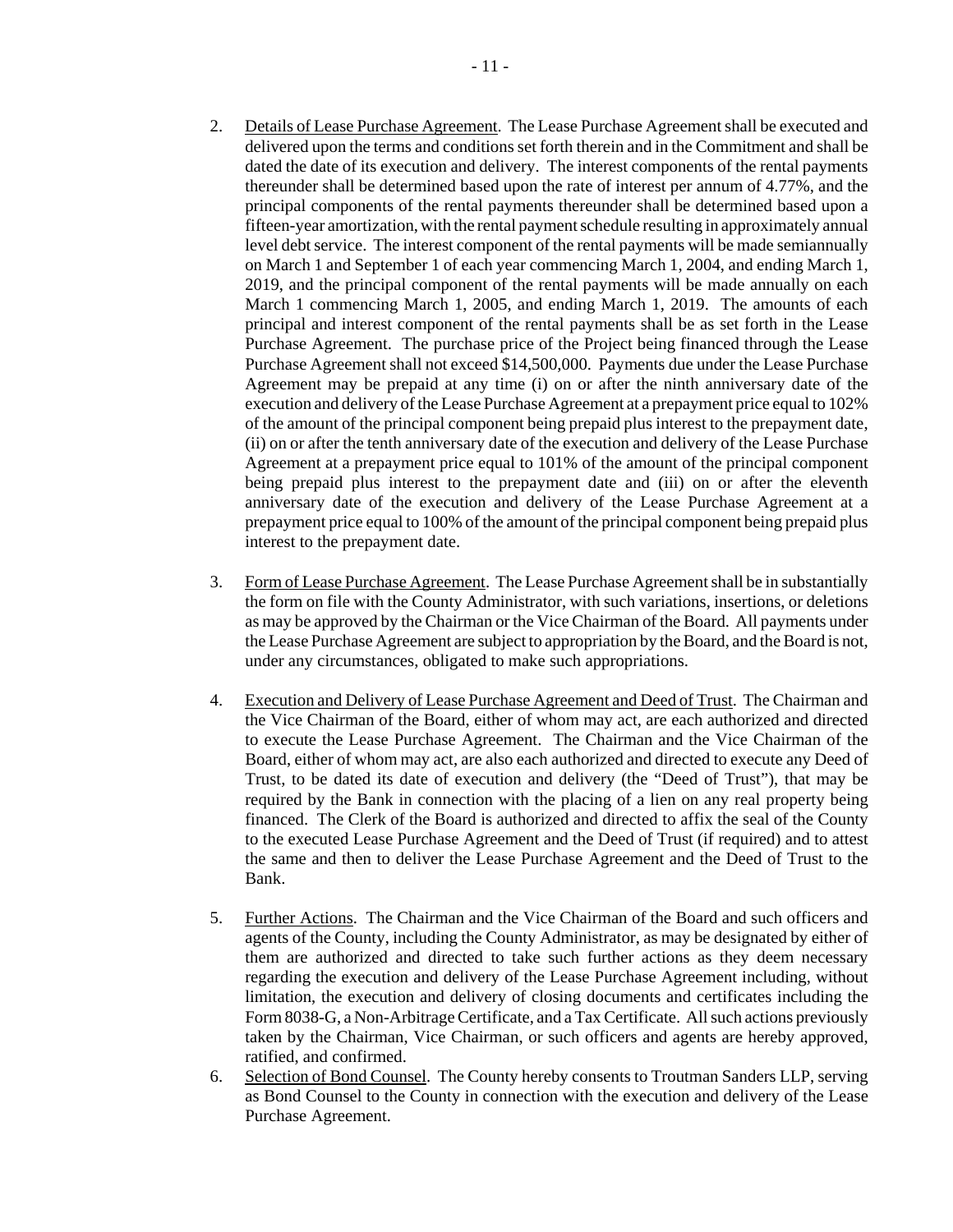- 7. Essentiality of Project. The Project is hereby declared to be essential to the efficient operation of the County, and the Board anticipates that the Project will continue to be essential to the operation of the County during the term of the Lease Purchase Agreement. The Board, while recognizing that it is not empowered to make any binding commitment to make appropriations beyond the current fiscal year, hereby states its intent to make annual appropriations in future fiscal years in amounts sufficient to make all payments under the Lease Purchase Agreement and hereby recommends that future Boards do likewise during the term of the Lease Purchase Agreement.
- 8. Submission of Appropriation Request. The County Administrator is hereby directed to submit for each fiscal year a request to the Board for an appropriation in an amount equal to the payments becoming due on the Lease Purchase Agreement in the next fiscal year. Nothing in this Resolution shall obligate the Board to make such appropriation or shall constitute a pledge of the full faith and credit of the County beyond the constitutionally permitted annual appropriations.
- 9. Fees and Costs. All expenses incurred by the Bank, the County, and legal counsel in connection with the execution and delivery of the Lease Purchase Agreement shall be paid by the County, regardless of whether the Lease Purchase Agreement is executed and delivered.
- 10. Limitation of Liability of Officials of the County.No covenant, condition, agreement, or obligation contained herein shall be deemed to be a covenant, condition, agreement, or obligation of an officer, employee, or agent of the County in his or her individual capacity, and no officer of the County executing the Lease Purchase Agreement shall be liable personally on the Lease Purchase Agreement or be subject to any personal liability or accountability by reason of the execution and delivery thereof. No officer, employee, or agent of the County shall incur any personal liability with respect to any other action taken by him or her pursuant to this Resolution, provided he or she acts in good faith.
- 11. Contract with Bank.The provisions of this Resolution shall constitute a contract between the County and the Bank for so long as the Lease Purchase Agreement is outstanding. This Resolution may not be amended by the County in any manner without the consent of the Bank, except to cure any defect, error, omission, or ambiguity herein.
- 12. Effective Date. This Resolution shall take effect immediately.

#### **I. PUBLIC COMMENT** - None

#### **J. REPORTS OF THE COUNTY ADMINISTRATOR**

Mr. Doug Powell, Acting Assistant County Administrator, presented the Board with the 2003 Virginia Municipal League (VML) President's Award which recognized the County's process used to update the Comprehensive Plan, *Vision for Our Future*.

Mr. Powell announced that on October 29, 2003, at 7 p.m. at the James City/Williamsburg Community Center, the County would host a Hurricane Isabel Citizen Information Meeting where citizens can get information on available services and resources.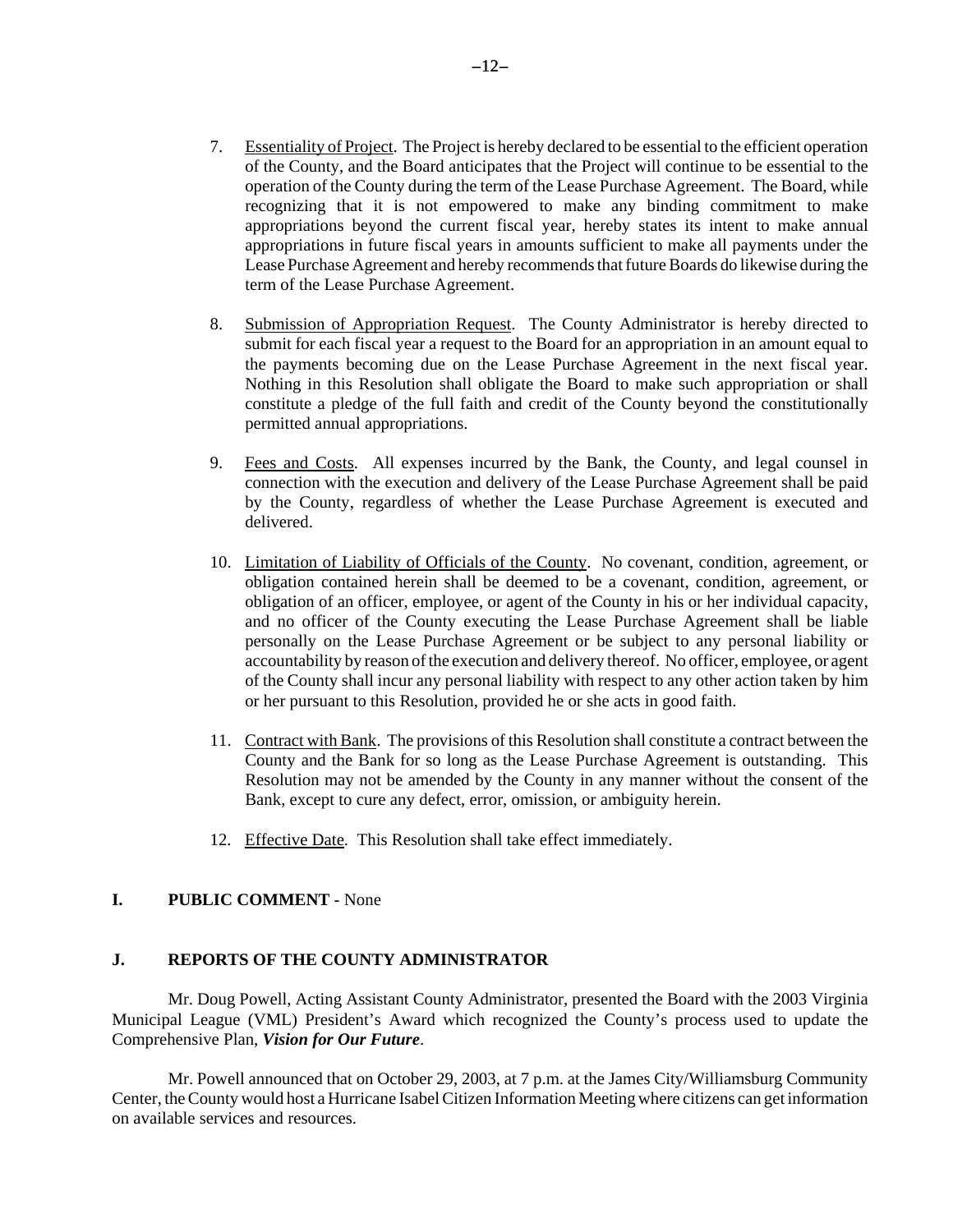Mr. Wanner stated that Olde Towne Medical Center has celebrated its 10th year anniversary and commended all the Boards of Supervisors that supported the Center.

#### **K. BOARD REQUESTS AND DIRECTIVES**

Mr. McGlennon requested the County Administrator respond to requests for alternatives to burning at the District Park Sports Complex.

Mr. Wanner stated that notification was made that burning was going to begin but stated that it could have been more timely, and that alternative methods for burning are being considered.

Mr. Richard Miller, Fire Chief, stated that staff has visited other jurisdictions regarding alternative burning methods.

Mr. Wanner stated that if better technology exists for burning, the County would pursue it.

Mr. McGlennon inquired about the length of time the burning will continue.

Chief Miller stated that the length of burning is uncertain at this time as it depends upon the debris pickup and volume of debris collected.

Mr. Brown stated that when he observed the burn site, the amount of smoke at that particular time was not great. However, Mallard Hill was impacted by the odor emitted by the burning at that time.

Mr. Goodson requested nominations for voting credentials for the Annual Business Meeting of the Virginia Association of Counties, to be held on November 11, 2003.

Mr. McGlennon made a motion to designate Mr. Harrison as the voting delegate and Mr. Goodson as the alternate voting delegate.

On a roll call vote, the vote was: AYE: McGlennon, Brown, Goodson, Kennedy, Harrison (5). NAY: (0).

Mr. Kennedy requested that staff look at the County's debris pickup methodology.

Mr. Kennedy requested staff address the political signage on public property.

#### **L. ADJOURNMENT**

Mr. McGlennon made a motion to adjourn until 7 p.m. on Wednesday, November 12, 2003.

On a roll call vote, the vote was: AYE: McGlennon, Brown, Goodson, Kennedy, Harrison (5). NAY: (0).

At 8:23 p.m., Mr. Harrison adjourned the Board until 7 p.m. on Wednesday, November 12, 2003.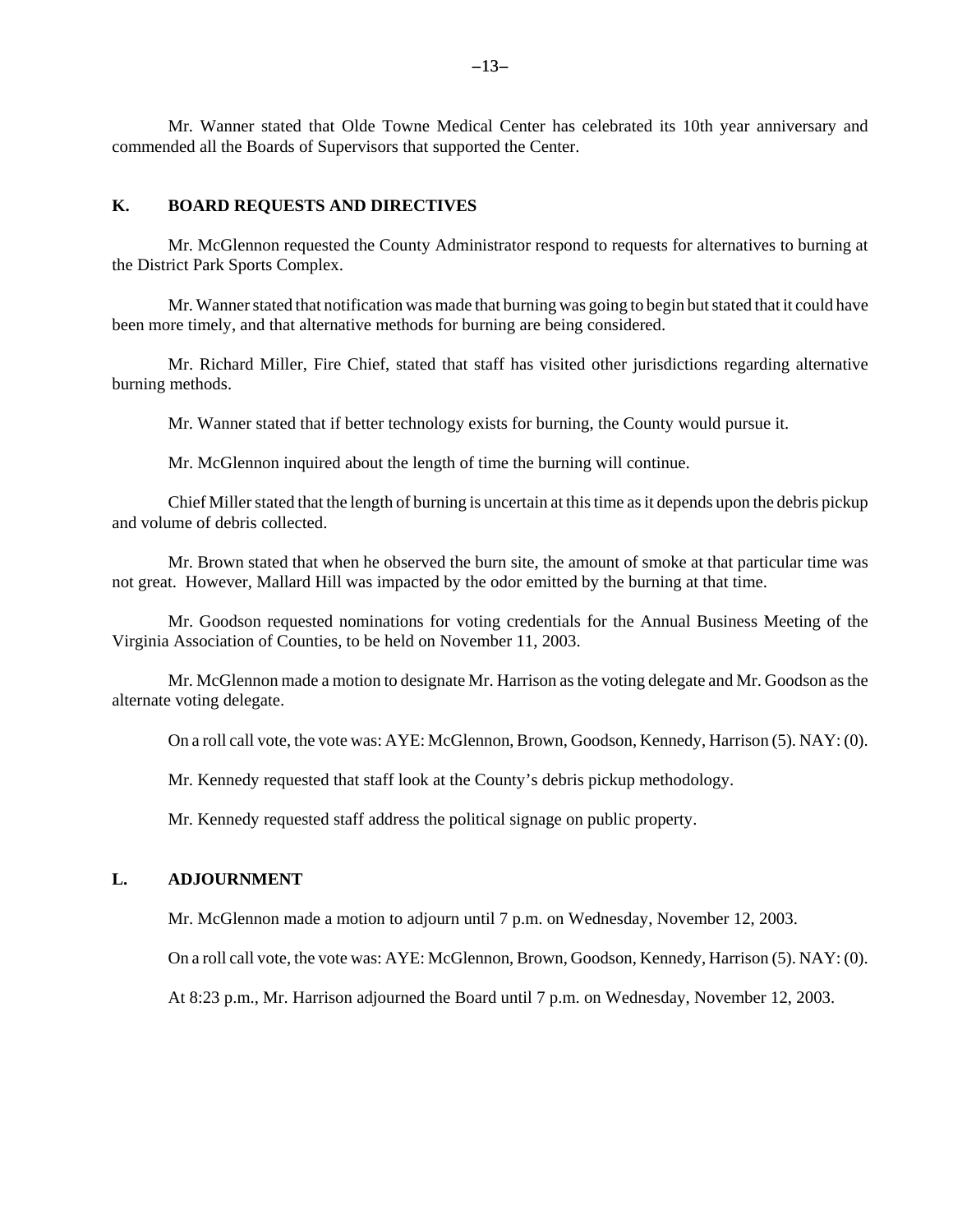Sanford B. Wanner Clerk to the Board

l

102803bs.min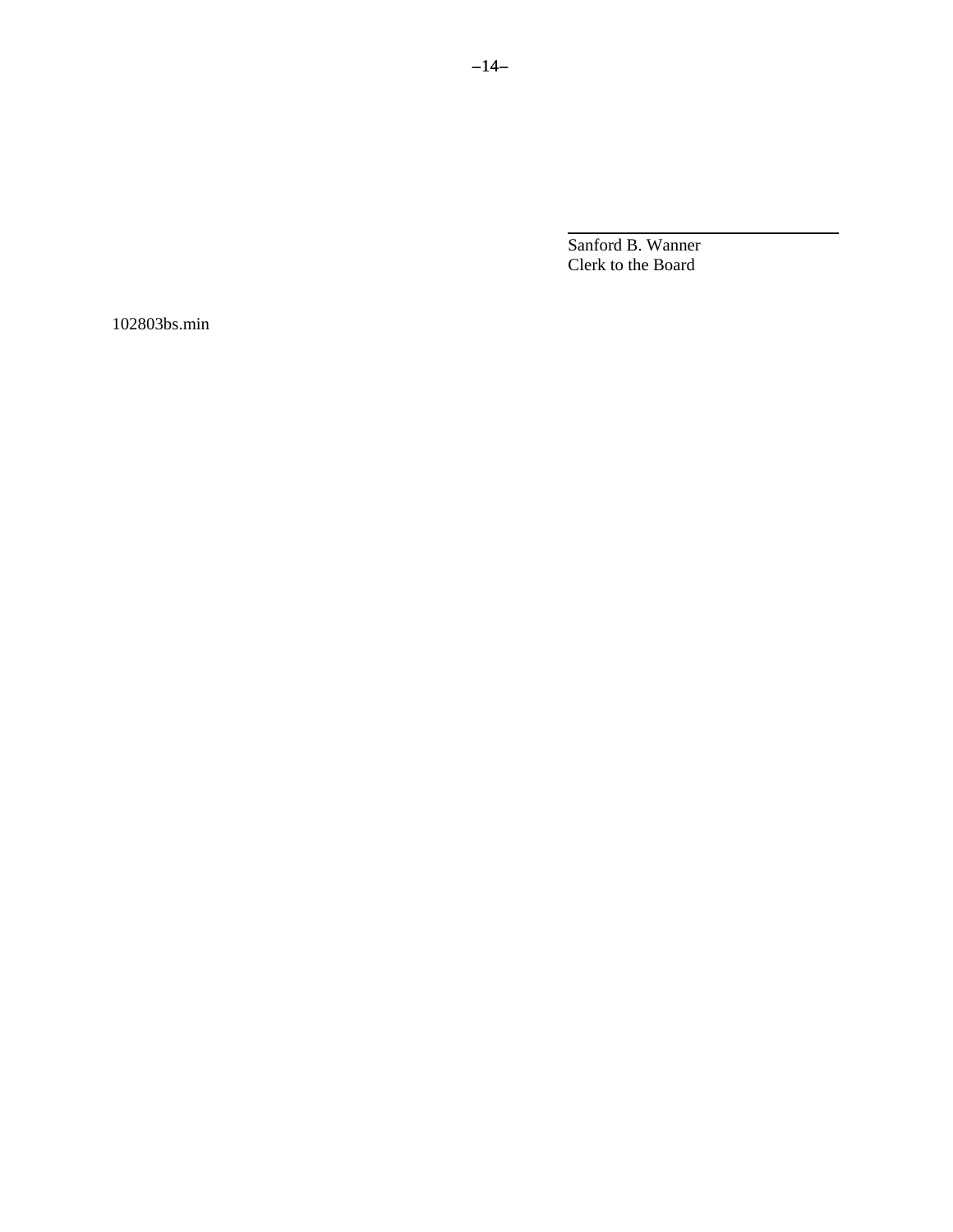#### **M E M O R A N D U M**

DATE: November 12, 2003

TO: The Board of Supervisors

FROM: O. Marvin Sowers, Jr., Planning Director

SUBJECT: Resolution of Appreciation - Dr. Lisa Curry

l

Over the last eighteen months, Dr. Lisa Curry has served as a member of the Development Potential Analysis Committee, the Comprehensive Plan Community Participation Team, and on the Comprehensive Plan Steering Committee. In recognition of her service and commitment to planning in James City County, she has been awarded a Virginia Citizen Planner of the Year award by the Virginia Citizen Planners' Association.

Staff recommends approval of the attached resolution.

O. Marvin Sowers, Jr.

\_\_\_\_\_\_\_\_\_\_\_\_\_\_\_\_\_\_\_\_\_\_\_\_\_\_\_\_\_\_\_\_\_

OMS/tlc curry.mem

Attachment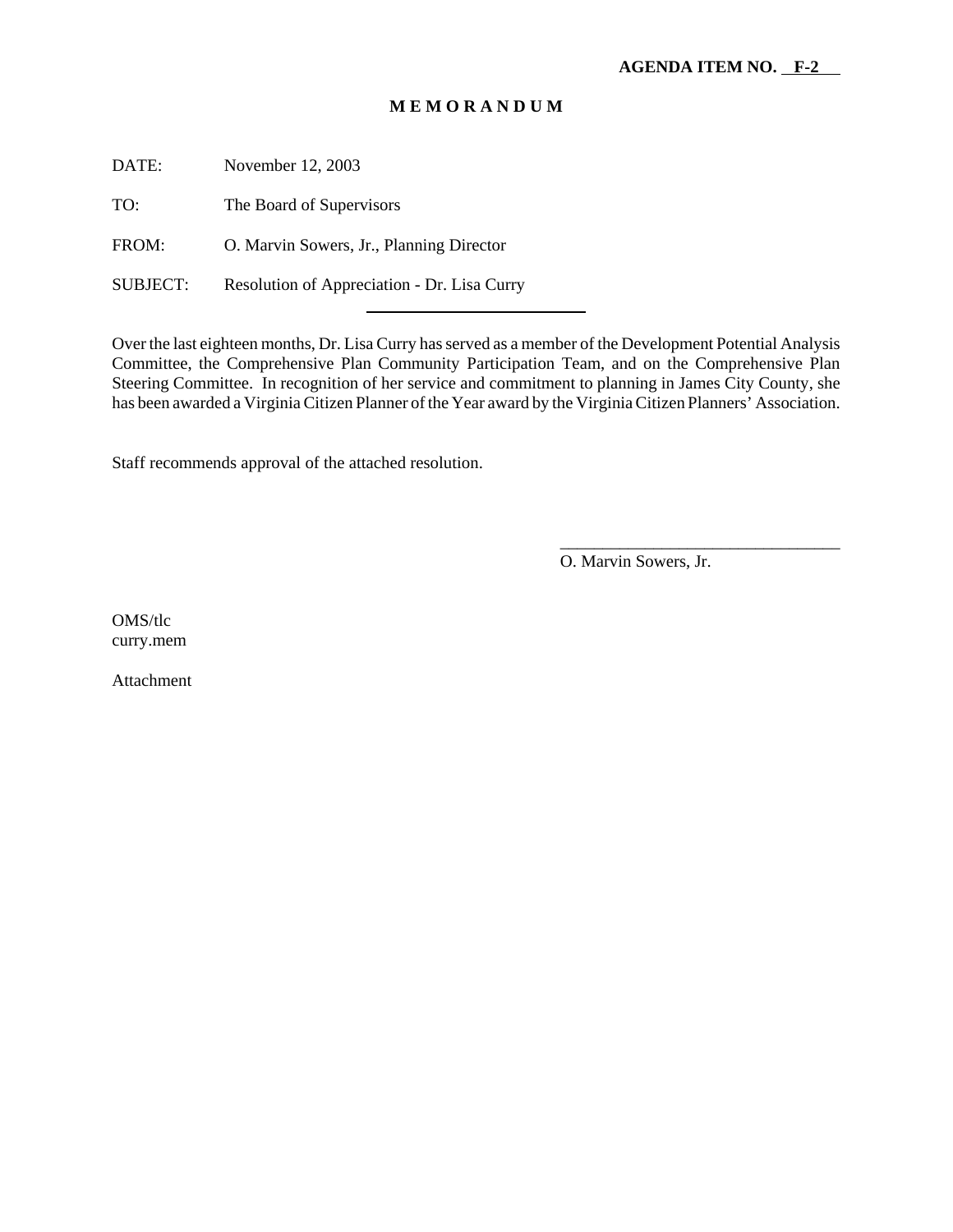#### **RESOLUTION OF APPRECIATION**

#### DR. LISA CURRY

- WHEREAS, Dr. Lisa Curry has served the citizens of James City County as a member of its Development Potential Analysis Committee in 2001-2002; and
- WHEREAS, Dr. Curry also served on James City County's 2003 Comprehensive Plan Community Participation Team; and
- WHEREAS, she was elected by the Community Participation Team to serve as its representative on the 2003 Comprehensive Plan Steering Committee; and
- WHEREAS, the Comprehensive Plan Steering Committee received the 2003 Virginia Municipal League President's Award and the Community Participation Team received the Virginia Chapter of the American Planning Association's Public Education Award; and
- WHEREAS, Dr. Curry's contributions to James City County has been recognized by the Virginia Citizen Planners' Association by awarding her the Citizen Planner of the Year award.
- NOW, THEREFORE, BE IT RESOLVED that the Board of Supervisors of James City County, Virginia, does hereby extend its sincere appreciation and every good wish for continued success to

#### **DR. LISA CURRY**

BE IT FURTHER RESOLVED that this resolution be spread upon the November 12, 2003, minutes of this Board and a suitable copy be presented to Dr. Lisa Curry.

> Jay T. Harrison, Sr. Chairman, Board of Supervisors

\_\_\_\_\_\_\_\_\_\_\_\_\_\_\_\_\_\_\_\_\_\_\_\_\_\_\_\_\_\_\_\_\_\_\_

ATTEST:

Sanford B. Wanner Clerk to the Board

\_\_\_\_\_\_\_\_\_\_\_\_\_\_\_\_\_\_\_\_\_\_\_\_\_\_\_\_\_\_\_\_

Adopted by the Board of Supervisors of James City County, Virginia, this 12th day of November, 2003.

curry.res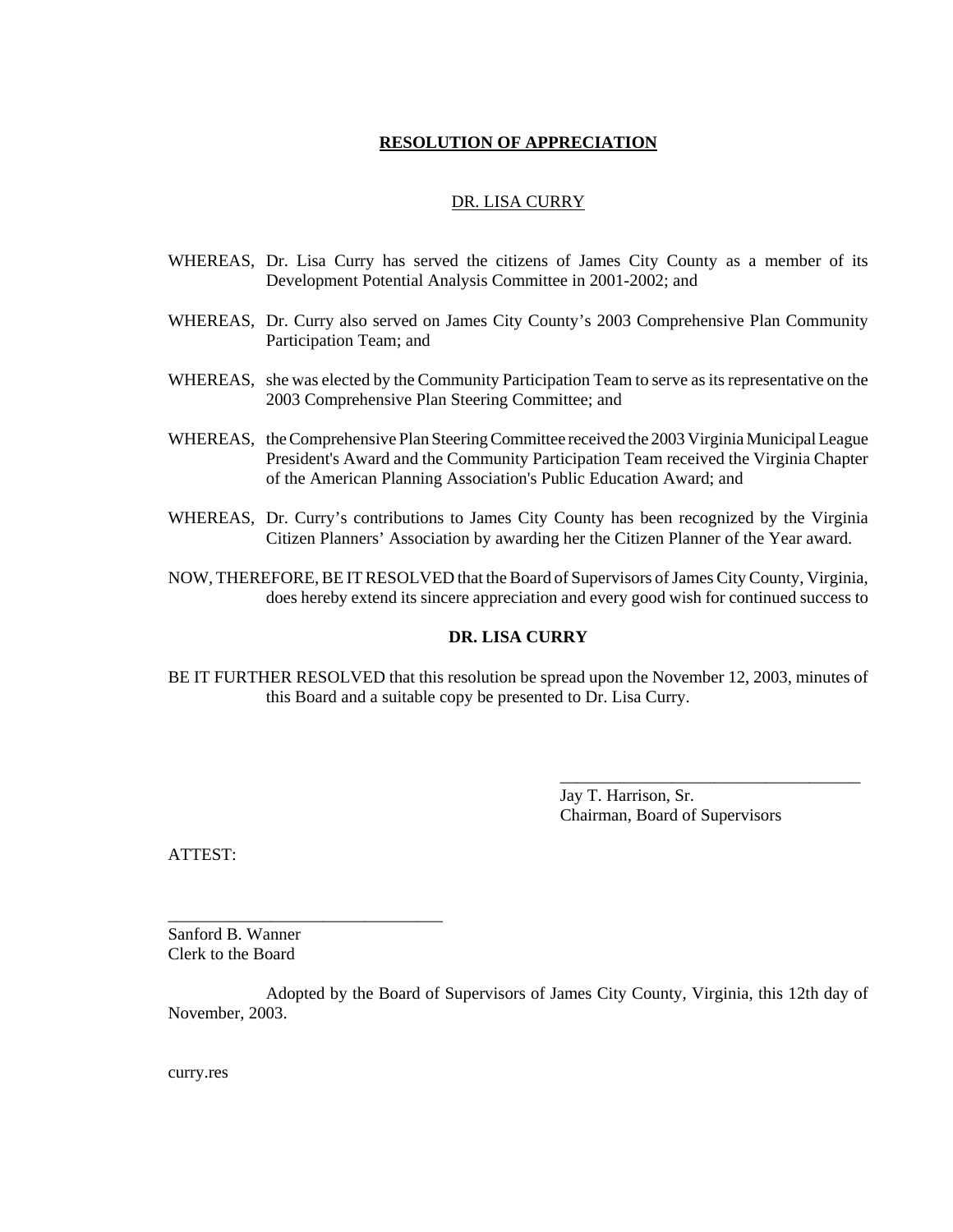#### **M E M O R A N D U M**

DATE: November 12, 2003

TO: The Board of Supervisors

FROM: Stephanie Ahrendt, Purchasing Director

SUBJECT: Award of Contract - Custodial Services, Government Complex, Building F

l

A Request for Proposal (RFP) was solicited from qualified and experienced firms to provide custodial services for the new Building F in the James City County Government Complex. The contractor shall provide their own equipment and cleaning supplies.

Nine firms responded to this RFP describing their interest, qualifications, project approach, proposed price schedule, and experience in performing similar work. Three firms were interviewed. A panel of staff members from Facilities Management, Purchasing, and County Administration selected Red Coats, Inc., as the most qualified firm. After selection, a price of \$25,043.76 (\$2,086.98 monthly) was negotiated to provide the complete scope of services as described in the RFP for the initial one-year term. The contract has four additional one year renewal periods available to the County. Staff requests Board approval for this award because the total dollar value of this contract, including renewals, will likely exceed \$100,000. The Purchasing Policy requires Board approval of all contracts over \$100,000.

The Operating Budget contains funds for these services.

Staff recommends that the Board approve the attached resolution awarding a contract to Red Coats, Inc., in the amount of \$25,043.76.

Stephanie Ahrendt

\_\_\_\_\_\_\_\_\_\_\_\_\_\_\_\_\_\_\_\_\_\_\_\_\_\_\_\_\_\_\_\_\_

\_\_\_\_\_\_\_\_\_\_\_\_\_\_\_\_\_\_\_\_\_\_\_\_\_\_\_\_\_\_\_\_\_

CONCUR:

John E. McDonald

SA/adw custbuildf.mem

Attachment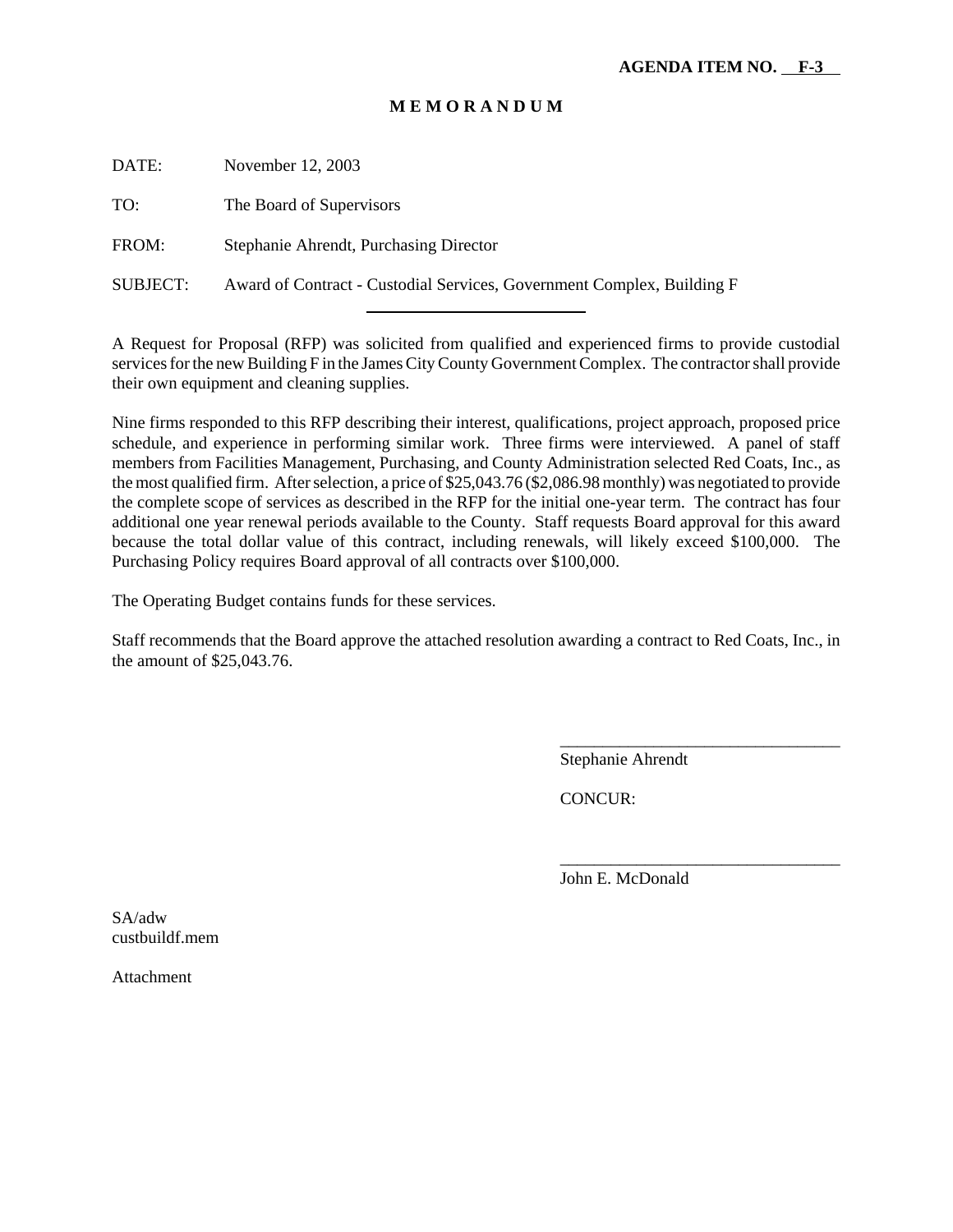#### **R E S O L U T I O N**

#### AWARD OF CONTRACT - CUSTODIAL SERVICES,

#### GOVERNMENT COMPLEX, BUILDING F

- WHEREAS, the Request for Proposals has been advertised and evaluated for custodial services for the new Building F in the James City County Government Complex; and
- WHEREAS, nine firms submitted proposals, with Red Coats, Inc., being determined to be the best qualified to provide the required services; and
- WHEREAS, the operating budget contains funding for these services.
- NOW, THEREFORE, BE IT RESOLVED that the Board of Supervisors of James City County, Virginia, hereby awards the contract for custodial services for Building F in the James City County Government Complex to Red Coats, Inc., in the amount of \$25,043.76.

Jay T. Harrison, Sr. Chairman, Board of Supervisors

\_\_\_\_\_\_\_\_\_\_\_\_\_\_\_\_\_\_\_\_\_\_\_\_\_\_\_\_\_\_\_\_\_\_\_

ATTEST:

Sanford B. Wanner Clerk to the Board

\_\_\_\_\_\_\_\_\_\_\_\_\_\_\_\_\_\_\_\_\_\_\_\_\_\_\_\_\_\_\_\_

Adopted by the Board of Supervisors of James City County, Virginia, this 12th day of November, 2003.

custbuildf.res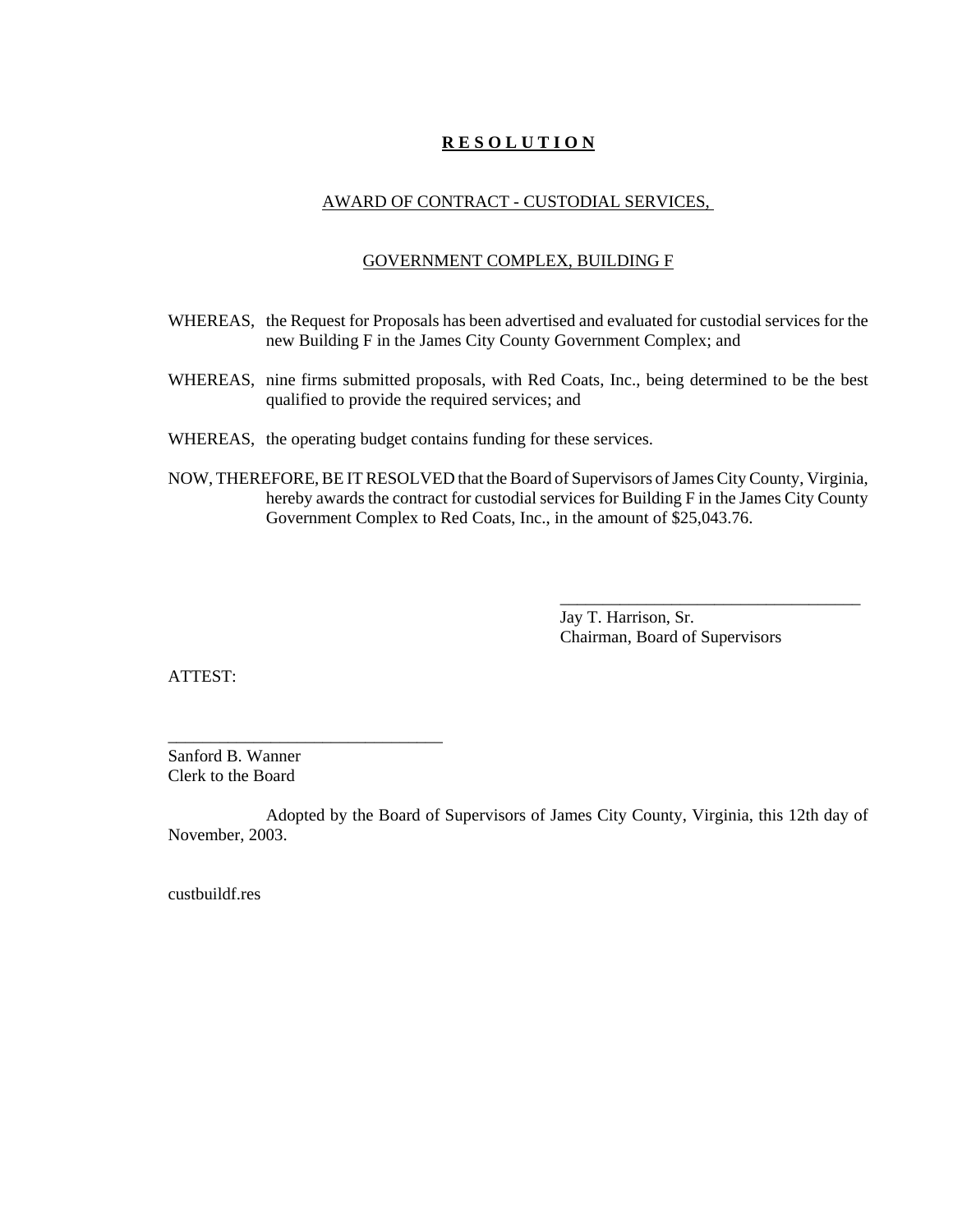#### **M E M O R A N D U M**

DATE: November 12, 2003

TO: The Board of Supervisors

FROM: Stephanie Ahrendt, Purchasing Director

SUBJECT: Contract Awards - Annual Engineering Services

l

A Request for Proposal (RFP) was solicited from qualified engineering firms to establish contracts for professional engineering services. The required engineering services were organized into seven groups as listed below with the number of proposals received listed after each group name:

- Group 1-Basic Engineering (24 proposals)
- Group 2-Environmental Engineering (7 proposals)
- Group 3-Hydro-Geological Engineering (2 proposals)
- Group 4-Landscape Planning and Landscape Architecture (6 proposals)
- Group 5-Site Plan Review (5 proposals)
- Group 6-Surveying (7 proposals)
- Group 7-Stormwater Infrastructure Engineering (12 proposals)

Interested firms responded to the RFP by describing their interest, qualifications, project approach, and experience in performing similar work. Panels of staff members representing Development Management, Environmental, Planning, Capital Projects, Parks and Recreation, James City Service Authority, and Purchasing evaluated the proposals, conducted interviews, and selected the most qualified firms in each group. Rate schedules were negotiated with the selected firms. These schedules will be used to calculate the cost for individual projects performed under these annual contracts. County departments can use these annual engineering contracts to complete individual design projects with budgets up to \$100,000.

These contracts have an initial term of one year with two additional one year options available to the County. Staff requests Board approval for these awards because the total dollar value of each of these contracts including renewals will likely exceed \$100,000. The Purchasing Policy requires Board approval of all contracts over \$100,000. Firms selected for contract award are listed below by group.

Group 1-Basic Engineering

AES; Michael Baker, Jr., Inc.; Draper Aden & Associates; URS Corporation; Woolpert LLP

Group 2-Environmental Engineering Kimley Horn & Associates; Natural Systems Engineering; Williamsburg Environmental Group

Group 3-Hydro-Geological Engineering Russnow-Kane

Group 4-Landscape Planning and Landscape Architecture Clough , Harbour & Associates; Land Planning & Design Associates; Rhodeside & Harwell, Inc.

Group 5-Site Plan Review Johnson, Mirmiran & Thompson

Group 6-Surveying Services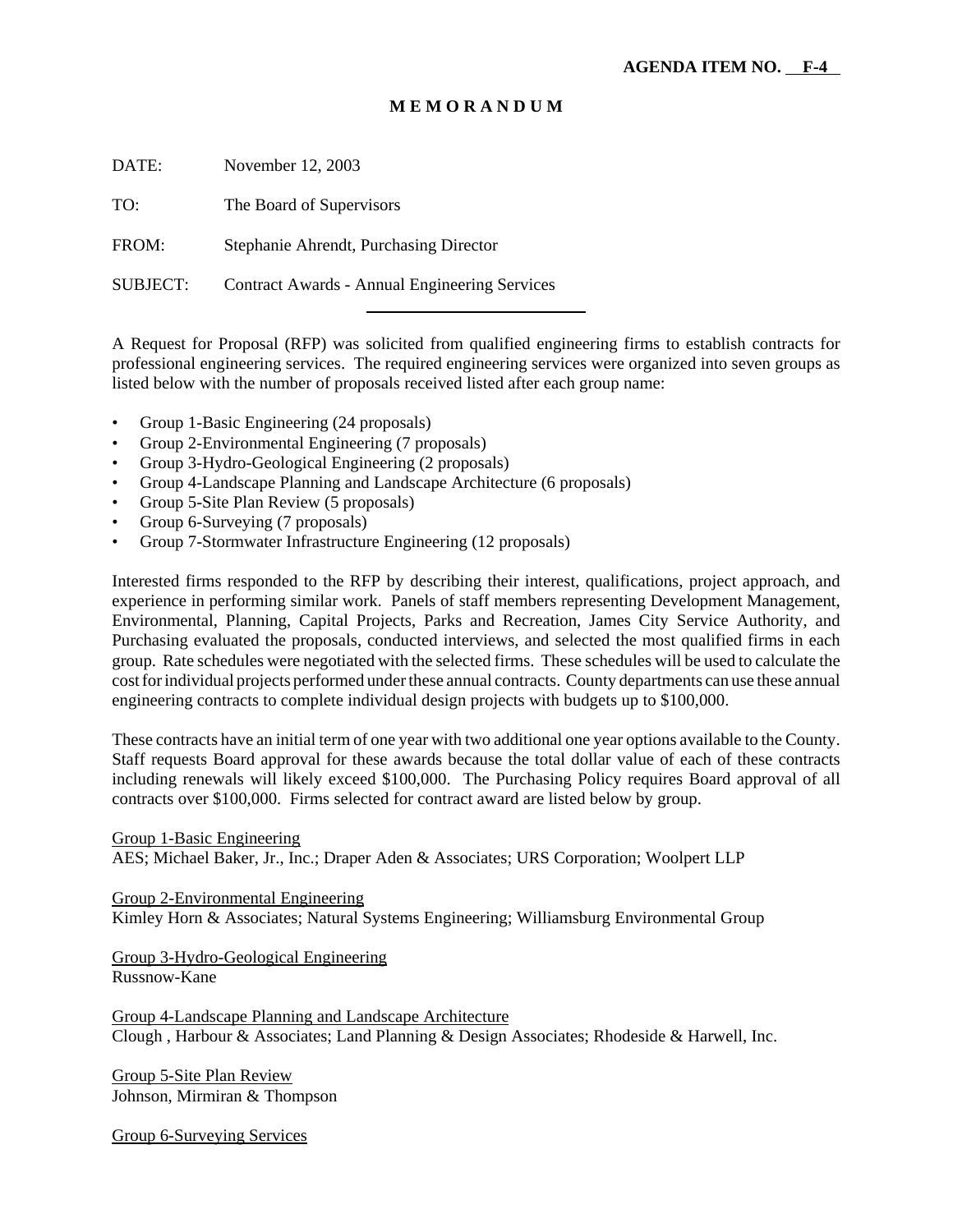Contract Awards - Annual Engineering Services November 12, 2003 Page 2

AES; Precision Measurement, Inc.; Woolpert, LLP

Group 7-Stormwater Infrastructure Engineering Timmons Group; URS Corporation

Staff recommends that the Board approve the attached resolution awarding the contract to the firms listed above.

Stephanie Ahrendt

\_\_\_\_\_\_\_\_\_\_\_\_\_\_\_\_\_\_\_\_\_\_\_\_\_\_\_\_\_\_\_\_\_

\_\_\_\_\_\_\_\_\_\_\_\_\_\_\_\_\_\_\_\_\_\_\_\_\_\_\_\_\_\_\_\_\_

CONCUR:

John E. McDonald

SA/gs engrgsvcs.mem

Attachment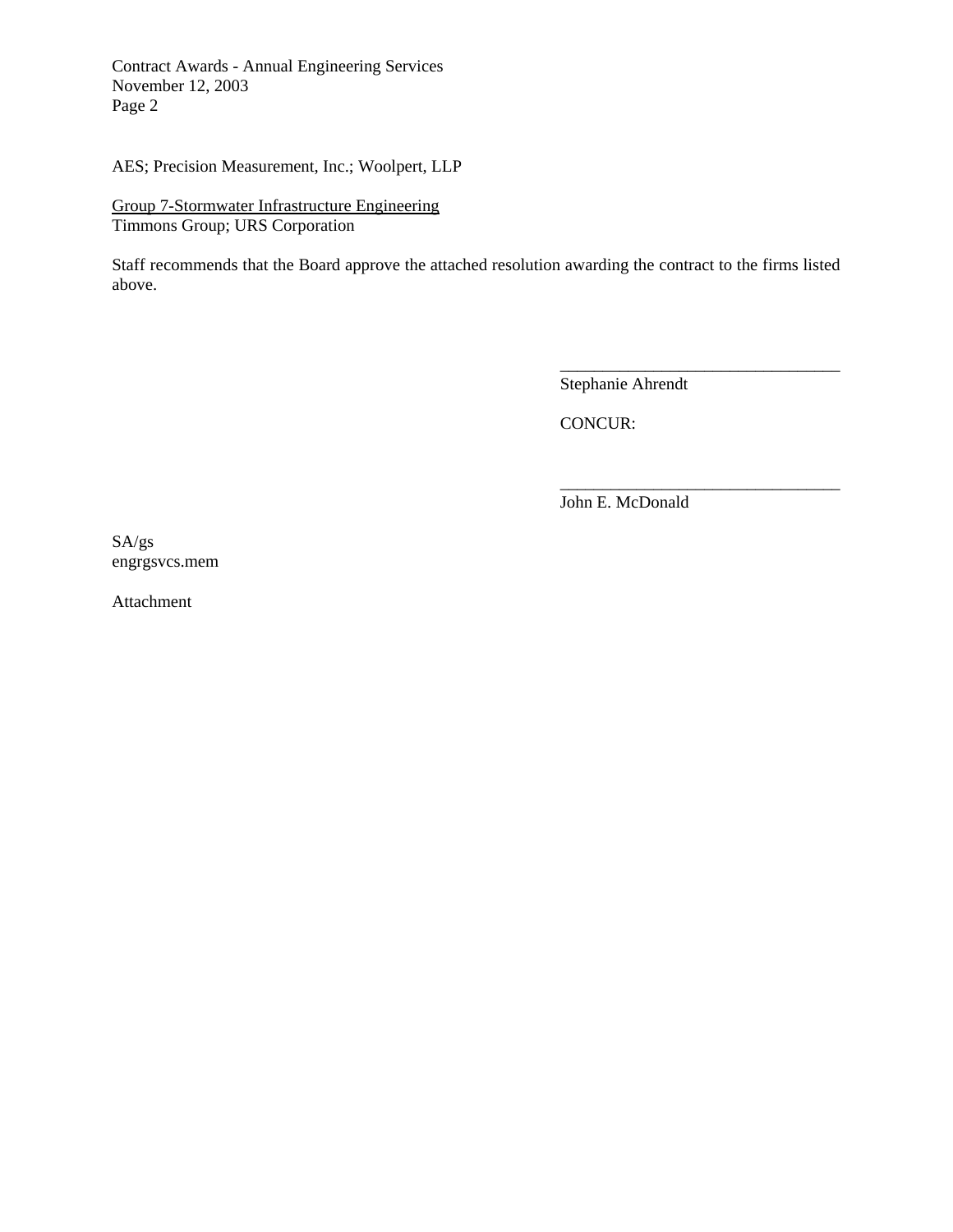#### **R E S O L U T I O N**

#### CONTRACT AWARDS - ANNUAL ENGINEERING SERVICES

- WHEREAS, the Request for Proposal has been advertised and evaluated for annual engineering services; and
- WHEREAS, the firms listed below to this resolution were determined to be the best qualified to provide the required engineering services in their respective groups.
- NOW, THEREFORE, BE IT RESOLVED that the Board of Supervisors of James City County, Virginia, hereby awards the contracts for annual engineering services to the firms listed as follows:

| Firm Name: | Group 1 - Basic Engineering<br>AES; Michael Baker, Jr., Inc.; Draper Aden & Associates;<br><b>URS Corporation; Woolpert LLP</b>                          |
|------------|----------------------------------------------------------------------------------------------------------------------------------------------------------|
| Firm Name: | Group 2 - Environmental Engineering<br>Kimley Horn & Associates; Natural Systems Engineering;<br>Williamsburg Environmental Group                        |
| Firm Name: | Group 3 - Hydro-Geological Engineering<br>Russnow-Kane                                                                                                   |
| Firm Name: | Group 4 - Landscape Planning and Landscape Architecture<br>Clough, Harbour & Associates; Land Planning & Design Associates;<br>Rhodeside & Harwell, Inc. |
| Firm Name: | <u>Group 5 - Site Plan Review Engineering</u><br>Johnson, Mirmiran & Thompson                                                                            |
| Firm Name: | Group 6 - Surveying Services<br>AES; Precision Measurements, Inc.; Woolpert, LLP                                                                         |
| Firm Name: | Group 7 - Stormwater Infrastructure Engineering<br>Timmons Group; URS Corporation                                                                        |

Jay T. Harrison, Sr. Chairman, Board of Supervisors

\_\_\_\_\_\_\_\_\_\_\_\_\_\_\_\_\_\_\_\_\_\_\_\_\_\_\_\_\_\_\_\_\_\_\_

ATTEST:

Sanford B. Wanner Clerk to the Board

\_\_\_\_\_\_\_\_\_\_\_\_\_\_\_\_\_\_\_\_\_\_\_\_\_\_\_\_\_\_\_\_

Adopted by the Board of Supervisors of James City County, Virginia, this 12th day of November, 2003.

engrgsvcs.res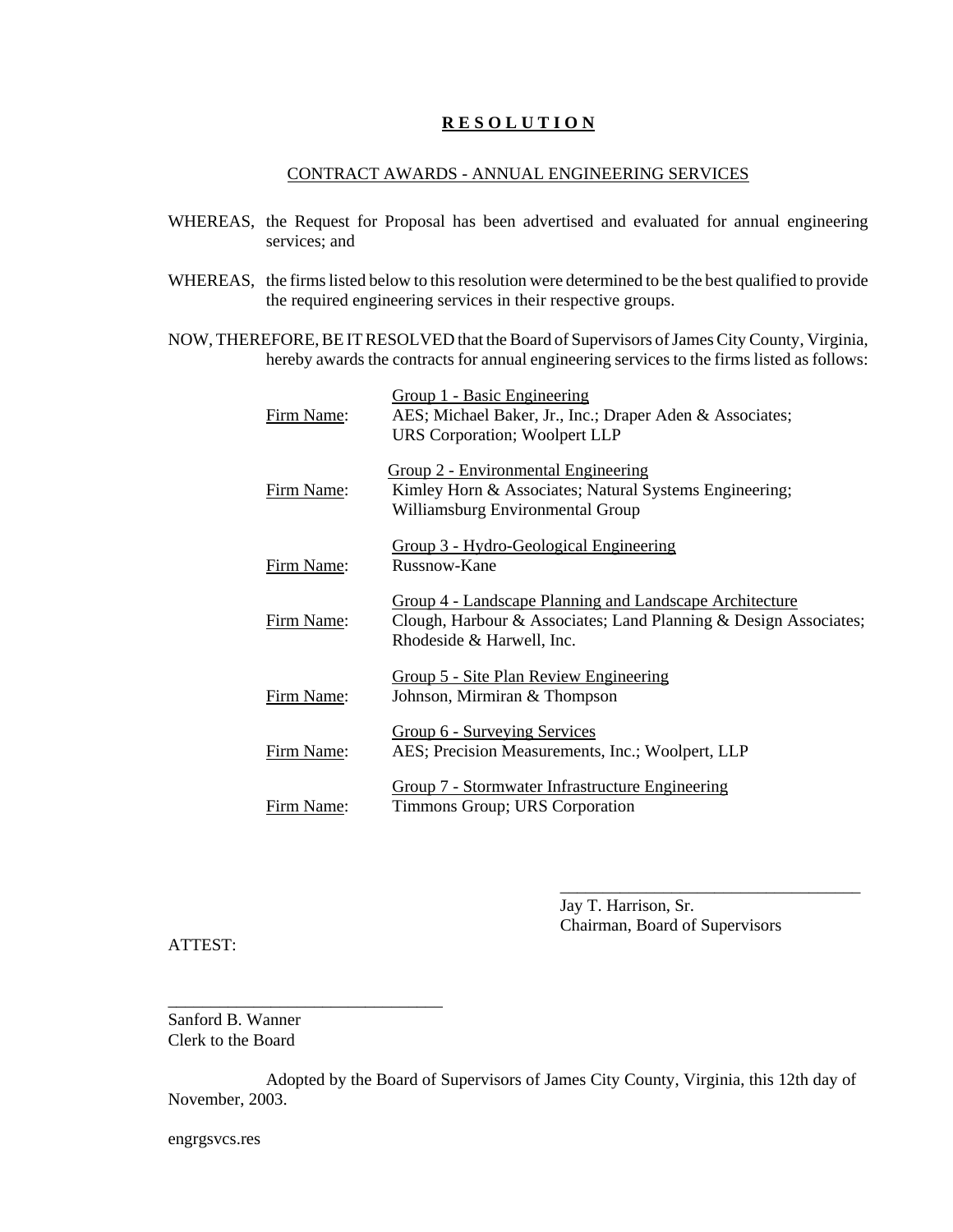#### **M E M O R A N D U M**

| DATE:    | November 12, 2003                                    |
|----------|------------------------------------------------------|
| TO:      | The Board of Supervisors                             |
| FROM:    | Stuart M. Hale, Facilities Management Administrator  |
| SUBJECT: | Award of Contract – Renovations to Buildings A and B |

l

Plans and specifications for renovations to Buildings A and B at the County Government Center Complex were publicly advertised and competitively bid. The renovations are required to upgrade the HVAC system of Building B, bring restroom facilities of both buildings into total compliance with the Americans with Disabilities Act, and better accommodate the offices of Commissioner of the Revenue, County Treasurer, and Voter Registrar, in Building B; and the Division of Planning in Building A. Five firms submitted bids, ranging from \$539,200 to \$666,313. The results of the bids are as follows:

| Firm Name                    | <b>Bid Amount</b> |
|------------------------------|-------------------|
| <b>SEVAC</b>                 | \$539,200         |
| The Phoenix Corporation      | 552,600           |
| Metrotec Associates, Inc.    | 590,000           |
| David A. Nice Builders, Inc. | 614,800           |
| D. K. Nunnally Company       | 666,313           |

The low bid submitted by SEVAC is within appropriations available within the Capital Improvement Program Budget. A review of references indicates that the firm is the lowest responsive and responsible bidder and is capable of performing the work required by the project.

Staff recommends that the Board approve the attached resolution awarding a contract to SEVAC, in the amount of \$539,200.

Stuart M. Hale

CONCUR:

 $\bigcap$   $\mathcal{C}$   $\longrightarrow$   $\mathcal{D}$   $\mathcal{L}$   $\longrightarrow$   $\mathcal{L}$ John T. P. Horne

\_\_\_\_\_\_\_\_\_\_\_\_\_\_\_\_\_\_\_\_\_\_\_\_\_\_\_\_\_\_\_\_\_

SMH/tlc ABRenov.mem

Attachment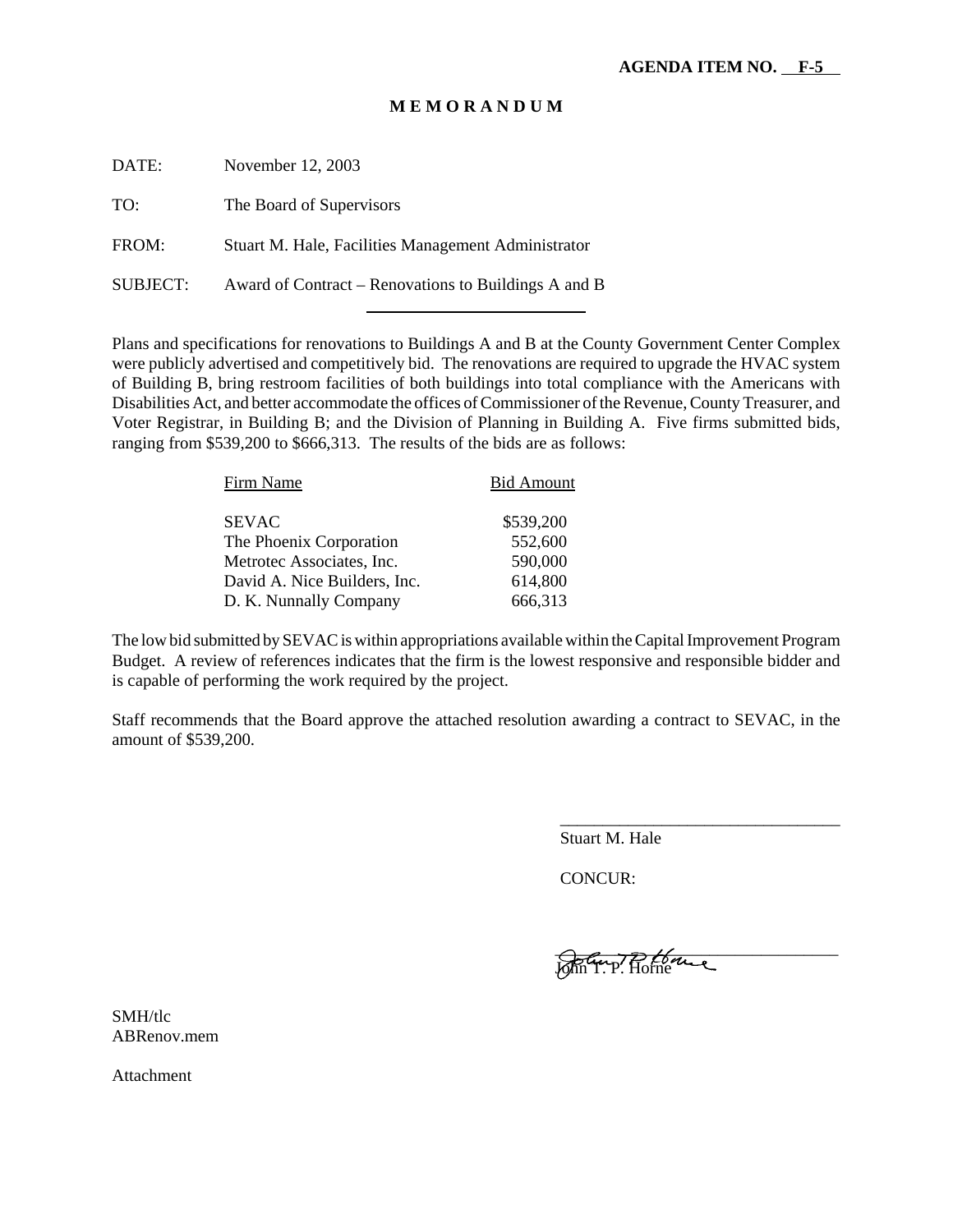#### **R E S O L U T I O N**

#### AWARD OF CONTRACT – RENOVATIONS TO BUILDINGS A AND B

- WHEREAS, the plans and specifications have been advertised and competitively bid for renovations to Buildings A and B; and
- WHEREAS, five firms submitted bids, with SEVAC submitting the lowest responsive and responsible bid of \$539,200; and
- WHEREAS, the bid is within budgeted amounts, funds are available, and SEVAC has been determined to be capable of performing the work associated with the project.
- NOW, THEREFORE, BE IT RESOLVED that the Board of Supervisors of James City County, Virginia, hereby awards the contract to SEVAC, in the amount of \$539,200.

Jay T. Harrison, Sr. Chairman, Board of Supervisors

\_\_\_\_\_\_\_\_\_\_\_\_\_\_\_\_\_\_\_\_\_\_\_\_\_\_\_\_\_\_\_\_\_\_\_

ATTEST:

Sanford B. Wanner Clerk to the Board

\_\_\_\_\_\_\_\_\_\_\_\_\_\_\_\_\_\_\_\_\_\_\_\_\_\_\_\_\_\_\_\_

Adopted by the Board of Supervisors of James City County, Virginia, this 12th day of November, 2003.

ABRenov.res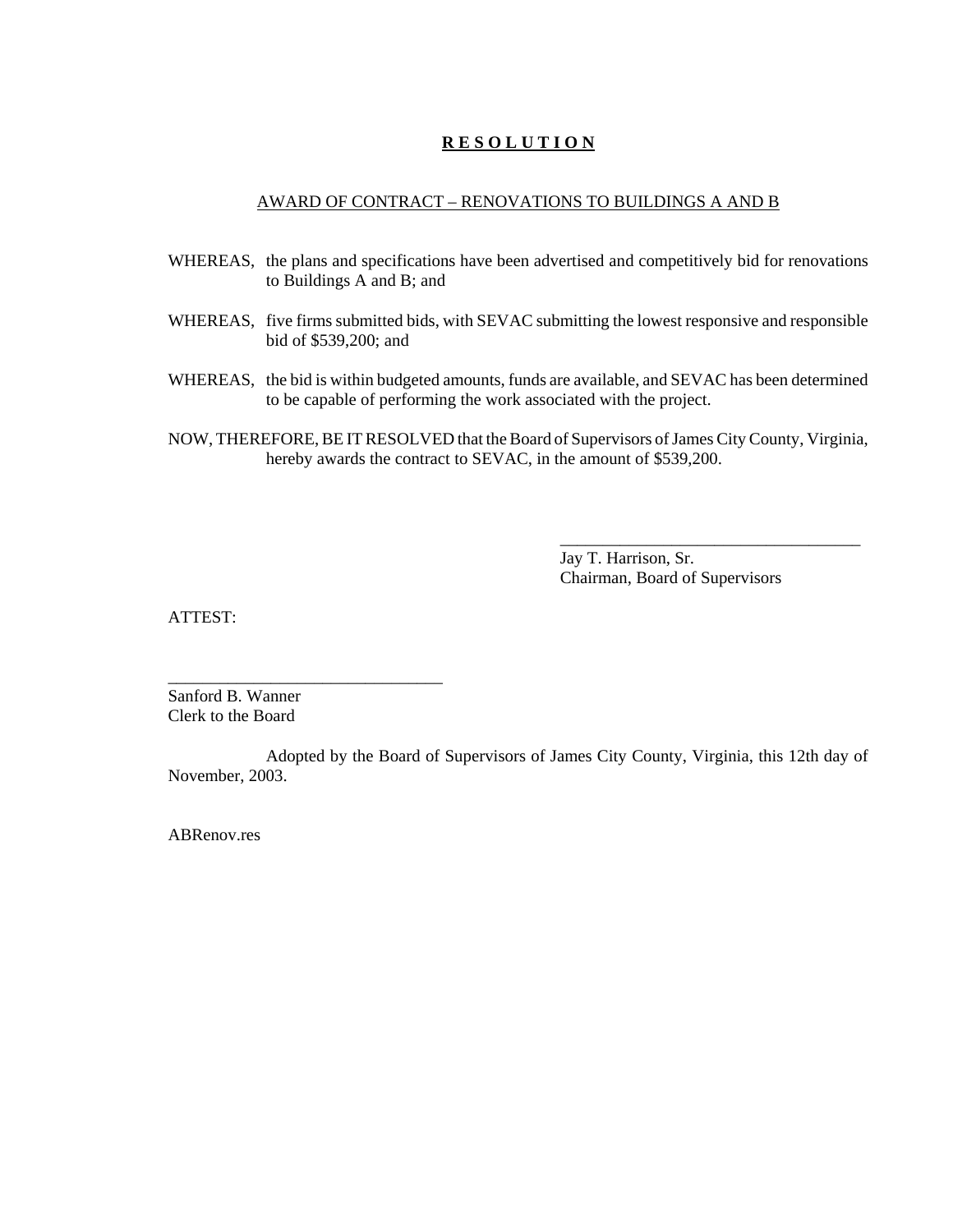#### **M E M O R A N D U M**

DATE: November 12, 2003

TO: The Board of Supervisors

FROM: Suzanne R. Mellen, Director of Budget and Accounting

l

SUBJECT: State Employee Raises

During the FY 2003-FY 2004 budget process, the State of Virginia indicated that they would award State employees an increase of 2.25 percent effective December 1, 2003, if certain revenue projections were met. Additionally, the Board of Supervisors agreed to provide the Sheriff's Department an additional 1.25 percent increase if the State raises were approved. Due to this uncertainty, the County did not include the increases in the adopted budget. After the James City County budget was adopted, the State removed the revenue projection stipulation and adopted the increases as part of their budget. The attached resolution appropriates the amount of salary increases for the remaining seven months of FY 2004 for the affected departments. The County share of these increases is provided through the contingency account.

Staff recommends approval of the attached resolution.

Suzanne R. Mellen

\_\_\_\_\_\_\_\_\_\_\_\_\_\_\_\_\_\_\_\_\_\_\_\_\_\_\_\_\_\_\_\_

\_\_\_\_\_\_\_\_\_\_\_\_\_\_\_\_\_\_\_\_\_\_\_\_\_\_\_\_\_\_\_\_

CONCUR:

John E. McDonald

SRM/tlc compbdraise.mem

Attachment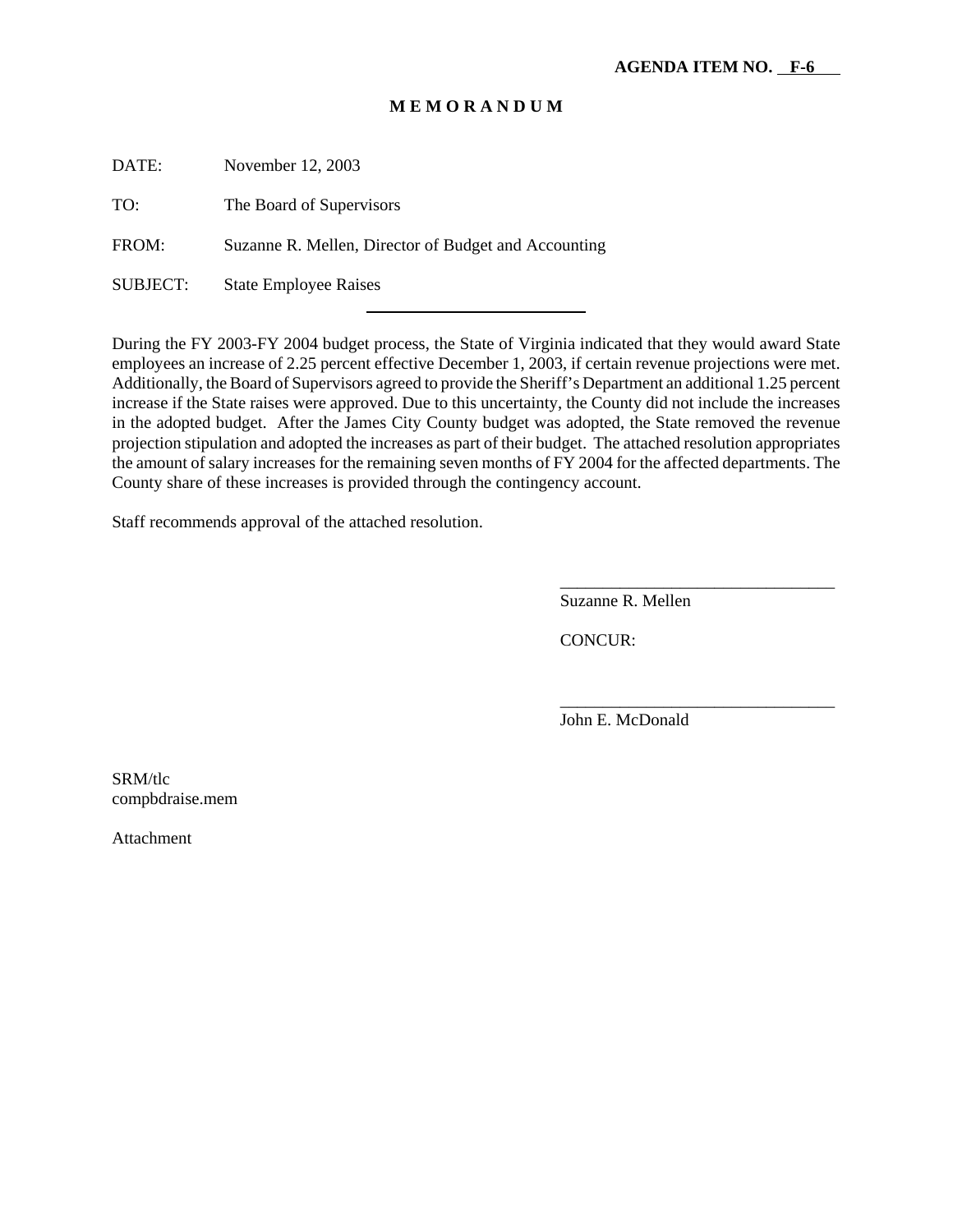#### **R E S O L U T I O N**

#### STATE EMPLOYEE RAISES

- WHEREAS, the State of Virginia has awarded State employees an increase of 2.25 percent effective December 1,2003; and
- WHEREAS, the Board of Supervisors agreed to provide the Sheriff's Department an additional 1.25 percent increase if the State raises were approved.
- NOW, THEREFORE, BE IT RESOLVED that the Board of Supervisors of James City County, Virginia, appropriates \$18,982 in State Revenue and transfers \$11,811 from the Operating Contingency account to fund the raises of the State employees.

#### REVENUES:

| From the Commonwealth:        |                 |
|-------------------------------|-----------------|
| Registrar                     | \$<br>583       |
| Commonwealth Attorney         | 4,386           |
| <b>Clerk of Circuit Court</b> | 4,561           |
| <b>Treasurer</b>              | 1,788           |
| Commissioner of Revenue       | 1,518           |
| Sheriff                       | 6,146           |
| Total                         | <u>\$18,982</u> |
|                               |                 |
| <b>EXPENDITURES:</b>          |                 |
| Registrar's Office            | \$<br>686       |
| <b>Electoral Board</b>        | 119             |
| <b>Extension Office</b>       | 498             |
| Commonwealth Attorney         | 6,837           |
| <b>Clerk of Circuit Court</b> | 6,389           |
| Treasurer                     | 1,222           |
| Commissioner of Revenue       | 1,051           |
| Sheriff                       | 13,991          |
| Contingency                   | (11, 811)       |
| Total                         | <u>\$18,982</u> |

Jay T. Harrison, Sr. Chairman, Board of Supervisors

\_\_\_\_\_\_\_\_\_\_\_\_\_\_\_\_\_\_\_\_\_\_\_\_\_\_\_\_\_\_\_\_\_\_\_

ATTEST:

Sanford B. Wanner Clerk to the Board

\_\_\_\_\_\_\_\_\_\_\_\_\_\_\_\_\_\_\_\_\_\_\_\_\_\_\_\_\_\_\_\_

Adopted by the Board of Supervisors of James City County, Virginia, this 12th day of November, 2003.

compbdraise.res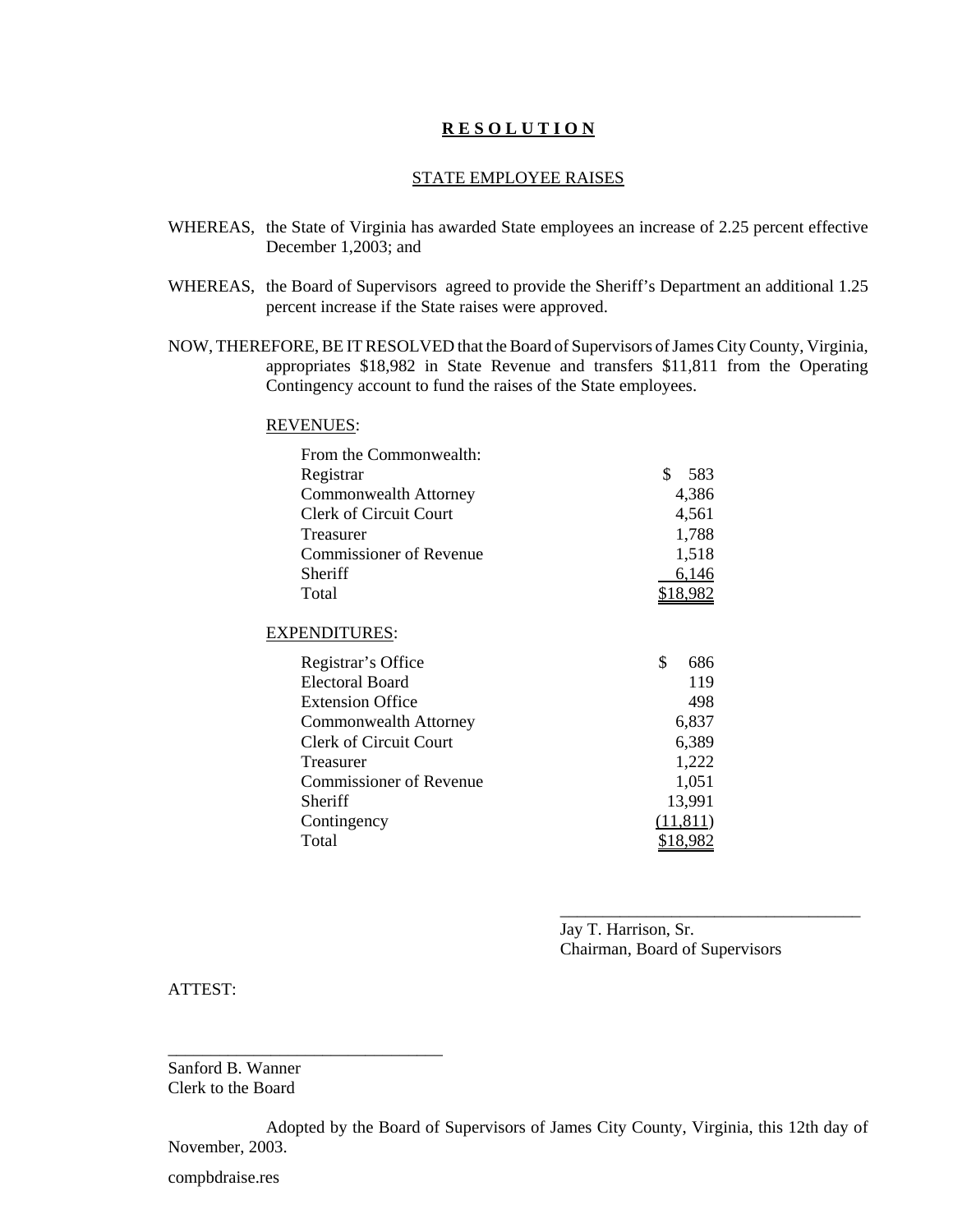#### **AGENDA ITEM NO. G-1 SPECIAL USE PERMIT-18-03/Master Plan-7-03. Olde Towne Timeshares Staff Report for November 12, 2003, Board of Supervisors Public Hearing**

This staff report is prepared by the James City County Planning Division to provide information to the Planning Commission and Board of Supervisors to assist them in making a recommendation on this application. It may be useful to members of the general public interested in this application*.*

| <b>PUBLIC HEARINGS</b>       | Building C Board Room; County Government Complex                                                                                            |                                                                                                                                                                                                                            |
|------------------------------|---------------------------------------------------------------------------------------------------------------------------------------------|----------------------------------------------------------------------------------------------------------------------------------------------------------------------------------------------------------------------------|
| <b>Planning Commission:</b>  | October 6, 2003, 7:00 p.m                                                                                                                   |                                                                                                                                                                                                                            |
| <b>Board of Supervisors:</b> | November 12, 2003, 7:00 p.m.                                                                                                                |                                                                                                                                                                                                                            |
| <b>SUMMARY FACTS</b>         |                                                                                                                                             |                                                                                                                                                                                                                            |
| Applicant:                   | Richard A. Costello, AES Consulting Engineers                                                                                               |                                                                                                                                                                                                                            |
| Land Owner:                  | Heritage Resorts, Inc.                                                                                                                      |                                                                                                                                                                                                                            |
| Proposed Use:                | Amendment to a previously approved special use permit (JCC Case No.<br>SUP-18-99) allowing 365 timeshare units within a residential cluster |                                                                                                                                                                                                                            |
| Location:                    | 5295, 5350, and 5380 Olde Towne Road, adjacent to Route 199;<br><b>Berkeley District</b>                                                    |                                                                                                                                                                                                                            |
|                              | Tax Maps and Parcel Nos.: (32-4)(1-26); (32-4)(1-26A); (32-4)(1-36); (33-3)(1-30)                                                           |                                                                                                                                                                                                                            |
| Primary Service Area:        | Inside                                                                                                                                      |                                                                                                                                                                                                                            |
| Parcel Size:                 | 130.40 acres                                                                                                                                |                                                                                                                                                                                                                            |
| <b>Existing Zoning:</b>      | R-2, General Residential District                                                                                                           |                                                                                                                                                                                                                            |
| Comprehensive Plan:          | <b>Low-Density Residential</b>                                                                                                              |                                                                                                                                                                                                                            |
| Surrounding Zoning:          | North, West:<br>South:<br>East (JCC):<br>East (Williamsburg):                                                                               | R-2, General Residential<br>R-5, Multifamily Residential (The Mews)<br>$R-2$ ; $R-5$ (Chisel Run)<br>RM-1and RM-2, Multifamily Dwelling<br>Districts; RS2, Single-Family Dwelling<br><b>District (Piney Creek Estates)</b> |

#### Staff Contact: David Anderson - Phone: 253-6685

### **STAFF RECOMMENDATION:**

Staff finds the proposed special use permit amendment consistent with surrounding zoning, singlefamily, multifamily, and timeshare uses. Staff also finds the proposed amendment consistent with the requirements of the residential cluster zoning ordinance and consistent with the Comprehensive Plan.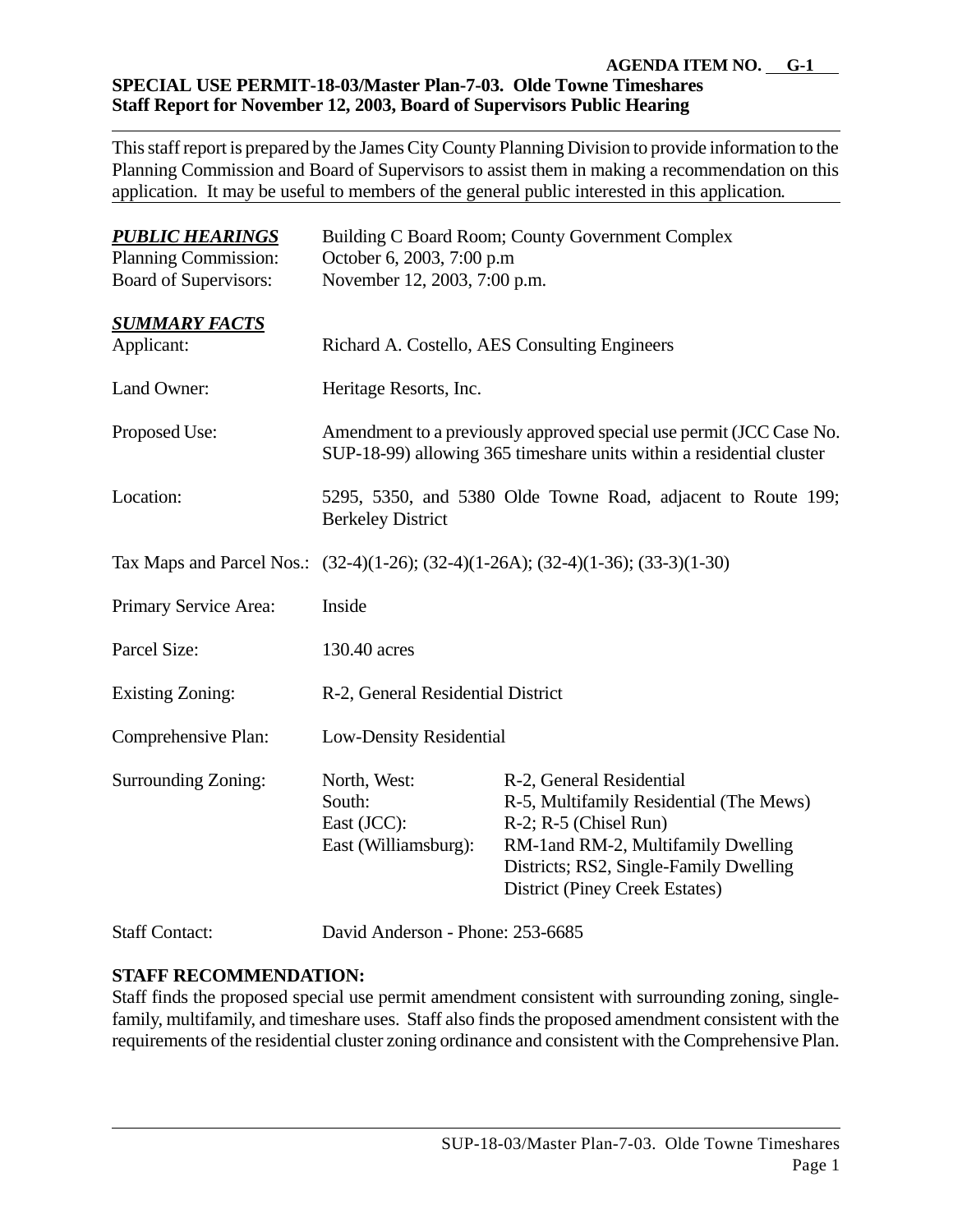Staff believes the changes from the previously approved special use permit are generally positive in nature and recommends the Board of Supervisors approve the proposed special use permit amendment with the attached conditions. At the October 6, 2003, Public Hearing, the Planning Commission voted 4-3 to recommend approval of the application.

#### **Project Description**

Mr. Richard A. Costello of AES Consulting Engineers, has applied on behalf of Heritage Resorts, Inc., for a special use permit to amend a previously approved special use permit (JCC Case No. SUP-18-99, Olde Towne Road Timeshares). The original SUP permitted a development of 365 timeshare units in a residential cluster. This amendment proposes the same number of timeshare units but makes some changes to the layout of the Master Plan, which require a SUP amendment. It should be noted that the previously approved SUP remains valid until July 10, 2004.

This report will focus on the changes proposed for the development rather than revisiting the larger land use issue of permitting timeshares on this site. Staff believes the larger land use issue was decided along with the previously approved SUP and, since that SUP still remains valid, denial of this case would not prohibit the timeshare development from being constructed as previously approved. Therefore, staff's recommendation is based on an assessment of whether or not this amendment is a positive change over the previously approved SUP.

#### **Summary of Changes**

1. Unit Types - Approximately 25 percent of the proposed units have been changed from 4-bedroom townhouse-style units to 2-bedroom condominium-style units.

*Staff supports this change because it results in a reduction in water usage, parking spaces, and traffic generation.*

2. Indoor Pool - An indoor pool has been added to the clubhouse.

*In association with this addition the outdoor pool has been moved further from adjacent residential uses, which will better protect adjacent residences from noise and lighting from the outdoor pool.*

3. Parking and Roads - The major change to the layout is based on a central collector road (with no units fronting on it) that terminates at the clubhouse building. Clusters of units represent the 13 original colonies. Parking for the new clubhouse is designed to accommodate the expanded facilities.

*These changes increase the impervious cover by .35 acres. The Environmental Division does not object to the increase in impervious cover and will address the stormwater management issues associated with this increase at the site plan level. Additionally, the applicant is requesting a waiver to reduce the parking requirement for the townhouse-style units from 2.5 spaces/unit to 2.0 spaces/unit, which has proven adequate at Williamsburg Plantation. Staff supports the reduction in the parking space requirement because it helps mitigate the increase in impervious cover caused by the collector road and clubhouse parking.*

4. Stormwater Management Ponds - A two level pond system was implemented considering topographical and wetland conditions. Water will be aerated by falling from the upper to the lower pond and will then be pumped back to the upper pond as required. These ponds will also be used for irrigation.

*The Environmental Division has reviewed the two-level pond system and has recommended that the upper pond be an excavated pond, one that does not contain a dam structure, and that both ponds have a dam*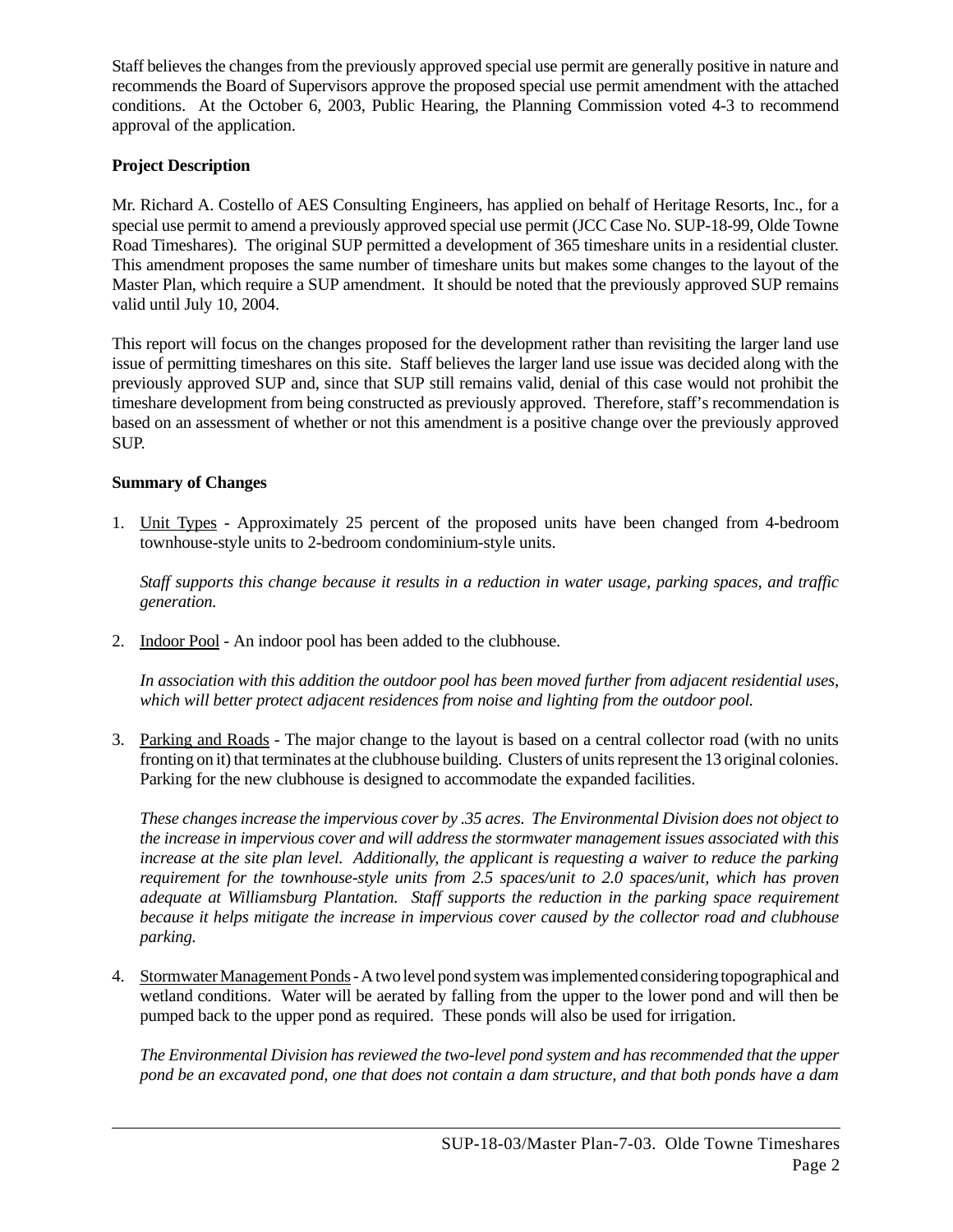*break analysis performed to ensure that no flooding of the adjacent residences will occur. This concern has been incorporated into a new condition.*

5. Waste Management - A centralized operation consisting of residential-type trash cans at the end of each cluster of buildings will be installed. Trash is collected from these locations and placed in a compactor by the clubhouse.

*Staff expressed initial concern to the applicant about the proximity of the compactor to adjacent residences. The applicant has revised the location of the compactor, moving it closer to the clubhouse and further from adjacent residences. Staff has also included a condition requiring additional berming and landscaping to screen the compactor from adjacent residences.*

6. Modification of Buffer Adjacent to Route 199 - The applicant has requested a 20-foot reduction of the buffer from 150 feet to 130 feet where it is adjacent to the existing and planned berm along Route 199.

*Staff believes the large berm adjacent to Route 199 provides good screening of the proposed development from Route 199 and can largely compensate for the 20-foot reduction of the buffer. In order to ensure the reduced buffer's adequacy, staff has added a condition requiring the buffer include the total number of trees required for a 150-foot buffer, despite its reduced width, and that the buffer be designed in a manner that provides the appearance of a natural forested area*.

#### **Recommendation**

Staff finds the proposed special use permit amendment consistent with surrounding zoning, single-family, multifamily, and timeshare uses. Staff also finds the proposed amendment consistent with the requirements of the residential cluster zoning ordinance and consistent with the Comprehensive Plan. Staff believes the changes from the previously approved special use permit are generally positive in nature and recommends the Board of Supervisors approve the proposed special use permit amendment with the attached conditions. At the October 6, 2003, Public Hearing, the Planning Commission voted 4-3 to recommend approval of the application.

The conditions are largely unchanged from the previously approved conditions, which are included on the cover of the revised Master Plan. Substantial changes include the following: 1) original Condition No. 5 has been deleted because it has been completed; 2) additional language has been added to Condition No. 7 (original Condition No. 8) addressing landscaping within the buffer adjacent to Route 199; 3) Condition No. 15 was added to address the Environmental Division's concerns about stormwater management; and 4) Condition No. 16 was added to help mitigate any negative impacts to adjacent residences of the compactor operation. Generally any time limitations placed on the previously approved conditions have been renewed.

- 1. Construction on this project shall commence within 36 months from the date of approval of this special use permit or this permit shall be void. Construction shall be defined as the first placement of permanent construction of a structure on a site, such as the pouring of slab or footings, the installation of piles, the construction of columns or any work beyond the stage of excavation. Construction does not include land preparation, such as clearing, grading, or filling.
- 2. The Master Plan of development required under Section 24-554 of the Zoning Ordinance shall be generally consistent with the "Master Plan Amendment for The Colonies at Williamsburg" prepared by AES Consulting Engineers, revised September 29, 2003, as determined by the Director of Planning. Development of the site shall be generally in accordance with the Master Plan, with such minor changes as the Development Review Committee determines does not change the basic concept or character of the development.
- 3. The property shall be developed as a timeshare project. There shall be no more than 365 timeshare units in addition to associated recreation facilities on the property and one single-family residential lot, its location identified on the Master Plan.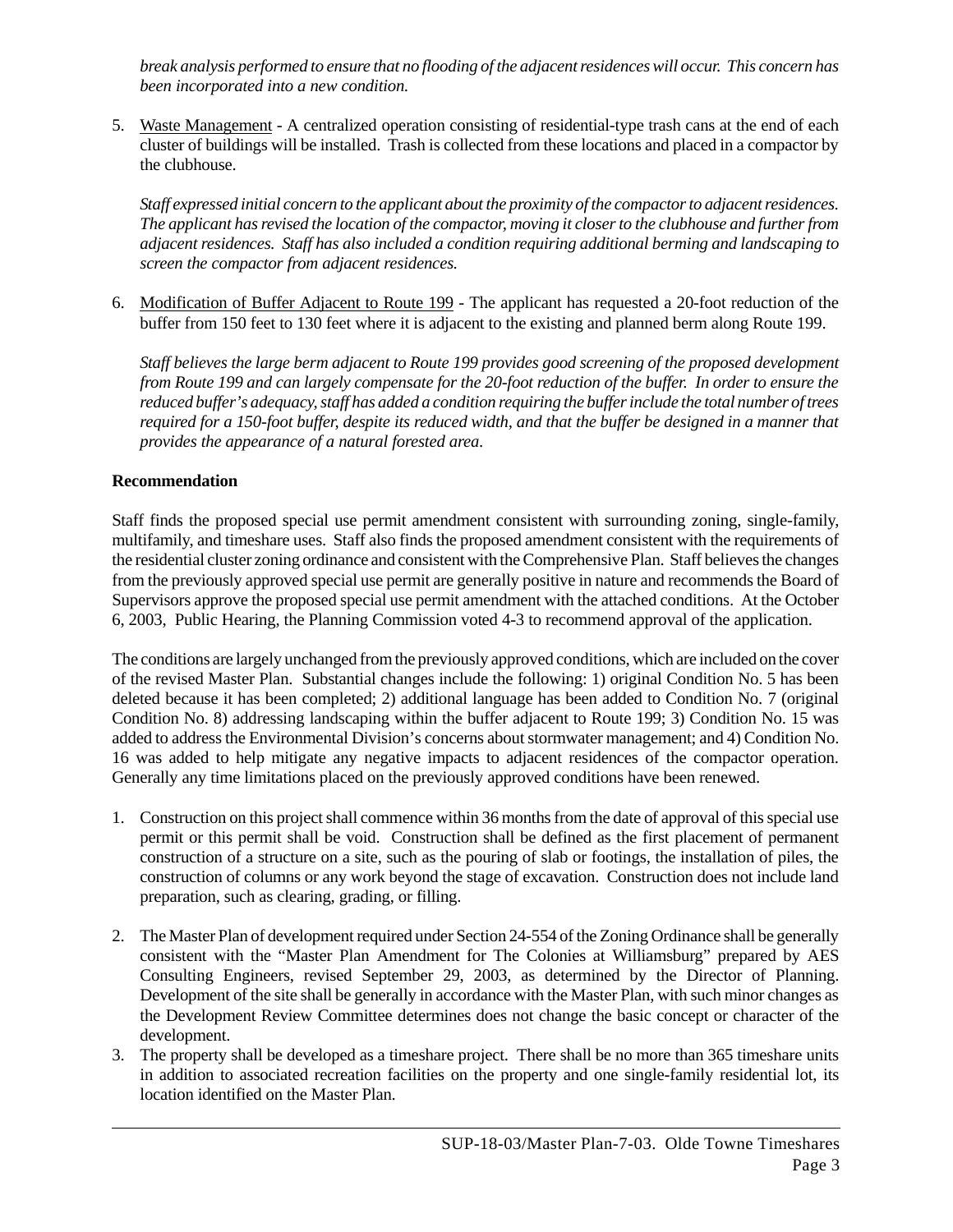- 4. The applicant shall implement the road improvements recommended by the traffic study "Traffic Analysis for Olde Towne Road Timeshares on Olde Towne Road" prepared by DRW Consultants, Inc., September 9, 1998, prior to issuance of the first Certificate of Occupancy for any structure on the site.
- 5. All dumpsters and heating and cooling units shall be screened by landscaping or fencing approved by the Planning Director prior to final site plan approval.
- 6. Free-standing signs shall be ground-mounted, monument style, and shall be approved by the Planning Director prior to final site plan approval.
- 7. The landscape plan shall be approved by the Planning Director prior to final site plan approval for any section or phase of this project and shall include enhanced landscaping around the perimeter of each timeshare building, so that the required number of plants equals at least 133 percent of the County's Landscaping Ordinance requirements with a minimum of 33 percent of the required number of trees being evergreen. The landscape plan shall also contain landscape screening and berms with a minimum eight-foot height along the Olde Towne Road and Route 199 frontage, at the location shown on the Master Plan. Additionally, the landscape plan shall address the landscaping along the Route 199 right-of-way berm. The applicant has requested a 20-foot reduction in the width of the buffer adjacent to Route 199 from 150 feet to 130 feet in order to allow development of this property as shown on the Master Plan. In order to ensure the adequacy of the reduced buffer, the landscaping shall include the total number of trees required for a 150-foot buffer, despite its reduced width, effectively increasing the buffer's density. Landscaping should also be designed in a manner that provides the appearance of a natural forested area.
- 8. Four-foot paved shoulder bikeways shall be provided on both sides of Olde Towne Road at the location shown on the Master Plan prior to the issuance of the first Certificate of Occupancy for any structure on this site. A four-foot sidewalk shall be provided at the location shown on the Master Plan on the eastern side of Olde Towne Road prior to the issuance of the first Certificate of Occupancy for any structure on this site.
- 9. All exterior light fixtures on the property shall have recessed fixtures with no lens, bulb, or globe extending below the casing. A lighting plan shall be submitted to, and approved by, the Planning Director, indicating the fixture type and that no glare will occur outside the property lines. "Glare" shall be defined as more than 0.1 footcandle at the property line or any direct view of the lighting source from a public street (except at street connections where up to 2.0 footcandles is permitted) or adjoining residentially designated property.
- 10. An eight-foot-wide paved public use path with four-foot-wide mulched shoulders and a six-foot-wide mulched path as shown generally on the Master Plan shall be constructed prior to the issuance of a Certificate of Occupancy for no more than 200 timeshare units if the Board of Supervisors has approved the construction of this path and requested it in writing. If the Board of Supervisors has not approved construction of this path and requested it in writing within seven years of the approval of this Special Use Permit, the applicant and/or its successors shall have no obligation to construct this path. The path shall be located no closer than 80 feet from the nearest residential property line. The applicant shall fully maintain the paths and bridge during the period of time the developer is constructing the timeshare units.
- 11. The applicant shall work out an arrangement with the Virginia Department of Transportation (VDOT) to address traffic issues and safety concerns on Olde Towne Road. The applicant shall provide documentation of the agreed upon arrangement prior to final site plan approval.
- 12. The applicant shall dedicate to the County, by conservation easement for the purpose of providing public access to the public-use paths, 44.94 acres of the Chisel Run Swamp, identified on the Master Plan as "Protected and Preserved Natural Area, RMA Wetlands, and Buffers," in a form approved by the County Attorney prior to final site plan approval for any structure on the site.
- 13. If the applicant desires to have outdoor watering they shall provide water for irrigation utilizing surface water collection from the surface water impoundments as shown on the Master Plan and shall not use JCSA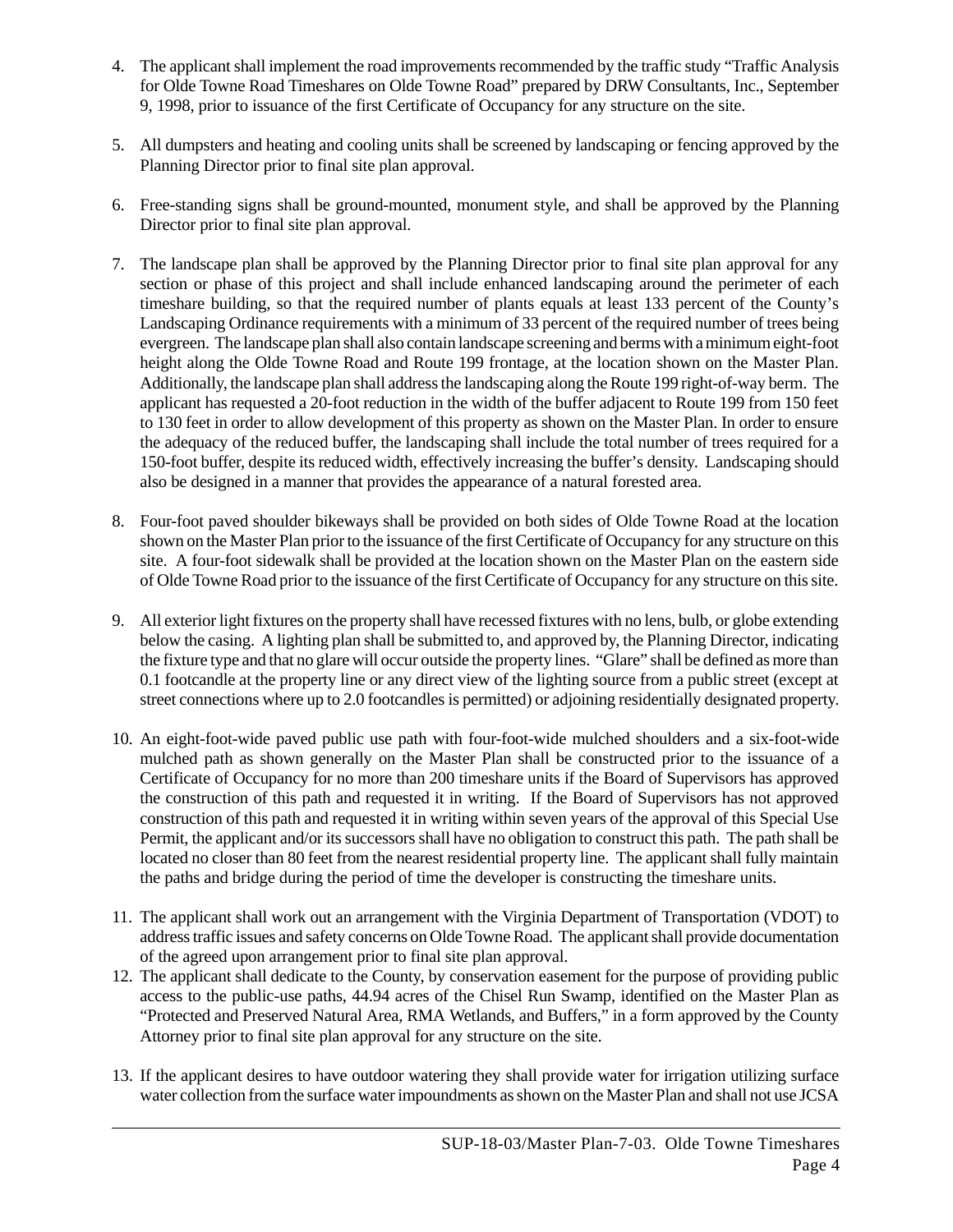water or well water for irrigation purposes. This irrigation system shall be included with the site plan for the project and shall be approved by the JCSA General Manager. This requirement prohibiting the use of well water may be waived by the JCSA General Manager if the applicant demonstrates to the JCSA General Manager that there is insufficient water for irrigation in the surface water impoundments, and the applicant may apply for a waiver for a shallow (less than 100 feet) well only.

- 14. In order to mitigate the impact of the road improvements on Olde Towne Road caused in part by this project, for a period of 15 years from the issuance of this special use permit, the area shown on the Master Plan as "Reserved Lot" may be used as one residential lot if needed by the County or VDOT to relocate a family displaced due to the Olde Towne Road improvements. In the event the "Reserved Lot" is not used for the purpose allowed in this paragraph, the "Reserved Lot" shall remain open space.
- 15. The proposed stormwater management upper pond shall be an excavated pond; that is one that doesn't contain a dam structure that could fail and flood adjacent residences, and both ponds shall have a dam break analysis performed to ensure that no flooding of the adjacent residences will occur.
- 16. Additional berming and landscaping shall be provided between the compactor and the adjacent residential property to mitigate any noise impacts produced by the compactor operation. A landscape plan showing the additional berming and landscaping shall be included with the site plan for the phase of the project containing the compactor and shall be approved by the Planning Director prior to final site plan approval.
- 17. This special use permit is not severable. Invalidation of any word, phrase, clause, sentence, or paragraph shall invalidate the remainder.

Dave Anderson

\_\_\_\_\_\_\_\_\_\_\_\_\_\_\_\_\_\_\_\_\_\_\_\_\_\_\_\_\_\_\_\_\_

\_\_\_\_\_\_\_\_\_\_\_\_\_\_\_\_\_\_\_\_\_\_\_\_\_\_\_\_\_\_\_\_\_

CONCUR:

O. Marvin Sowers, Jr.

DA/gs sup18-03\_MP-7-03

Attachments:

- 1. Planning Commission Minutes
- 2. Location Map
- 3. Master Plan "under separate cover"
- 4. Resolution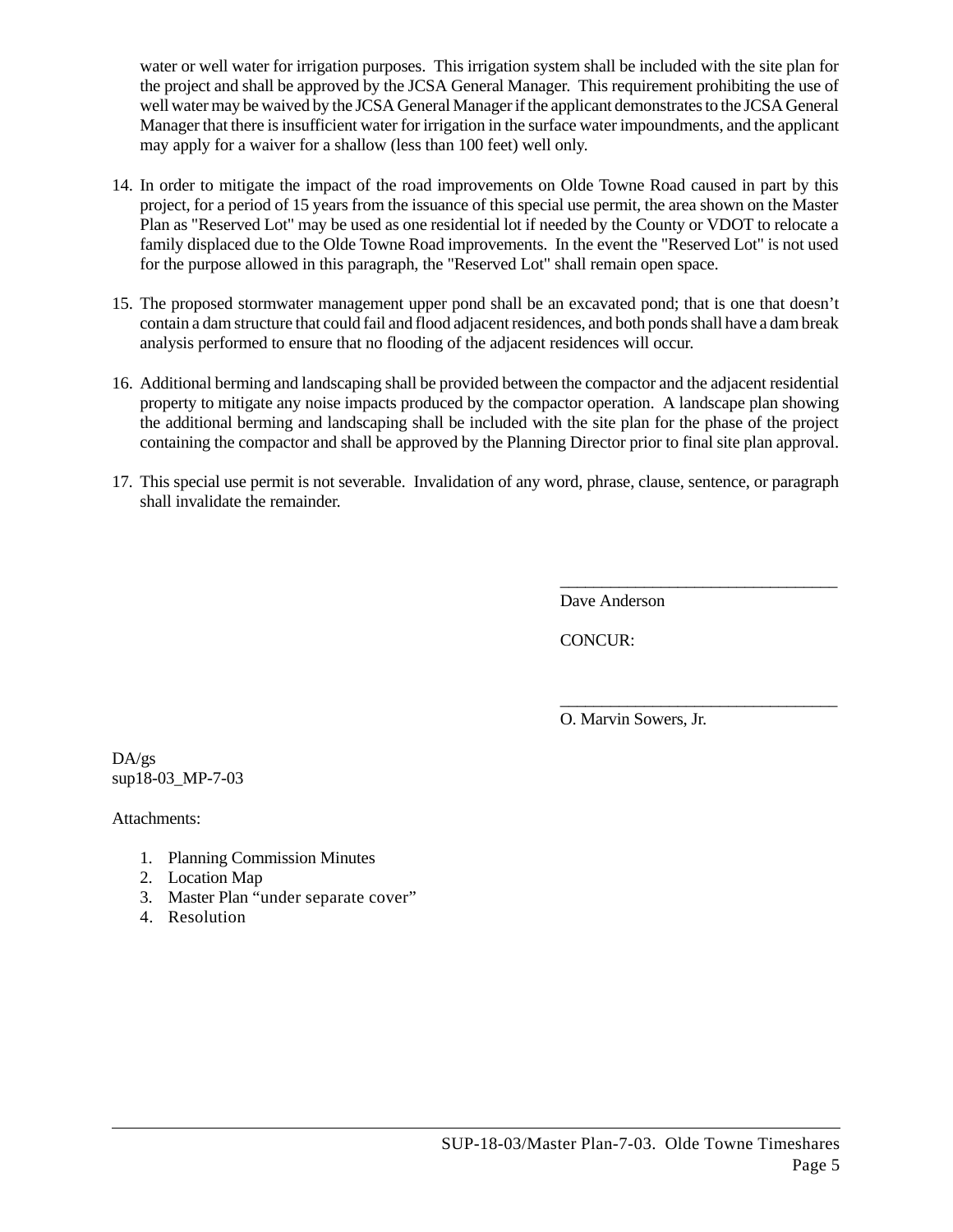#### **R E S O L U T I O N**

#### CASE NO. SUP-18-03/MP-7-03. OLDE TOWNE TIMESHARES

- WHEREAS, the Board of Supervisors of James City County has adopted by ordinance specific land uses that shall be subjected to a Special Use Permit (SUP) process; and
- WHEREAS, Mr. Richard Costello has applied on behalf of Heritage Resorts, Inc., for a special use permit to amend a previously approved special use permit allowing 365 timeshares in a residential cluster; and
- WHEREAS, the proposed residential cluster is shown on the Master Plan prepared by AES Consulting Engineers, dated August 25, 2003, and entitled "Master Plan Amendment for The Colonies at Williamsburg"; and
- WHEREAS, the property is located on land zoned R-2, General Residential District, and can be further identified as Parcel Nos. (1-26), (1-26A), and (1-36) on James City County Real Estate Tax Map No. (32-4) and Parcel No. (1-30) on James City County Real Estate Tax Map No. (33-3); and
- WHEREAS, the Planning Commission, following its public hearing on October 6, 2003, voted 4-3 to approve this application.
- NOW, THEREFORE, BE IT RESOLVED that the Board of Supervisors of James City County, Virginia, does hereby approve the issuance of Special Use Permit No. SUP-18-03/MP-7-03 as described herein with the following conditions:
	- 1. Construction on this project shall commence within 36 months from the date of approval of this special use permit or this permit shall be void. Construction shall be defined as the first placement of permanent construction of a structure on a site, such as the pouring of slab or footings, the installation of piles, the construction of columns or any work beyond the stage of excavation. Construction does not include land preparation, such as clearing, grading, or filling.
	- 2. The Master Plan of development required under Section 24-554 of the Zoning Ordinance shall be generally consistent with the "Master Plan Amendment for The Colonies at Williamsburg" prepared by AES Consulting Engineers, revised September 29, 2003, as determined by the Director of Planning. Development of the site shall be generally in accordance with the Master Plan, with such minor changes as the Development Review Committee determines does not change the basic concept or character of the development.
	- 3. The property shall be developed as a timeshare project. There shall be no more than 365 timeshare units in addition to associated recreation facilities on the property and one single-family residential lot, its location identified on the Master Plan.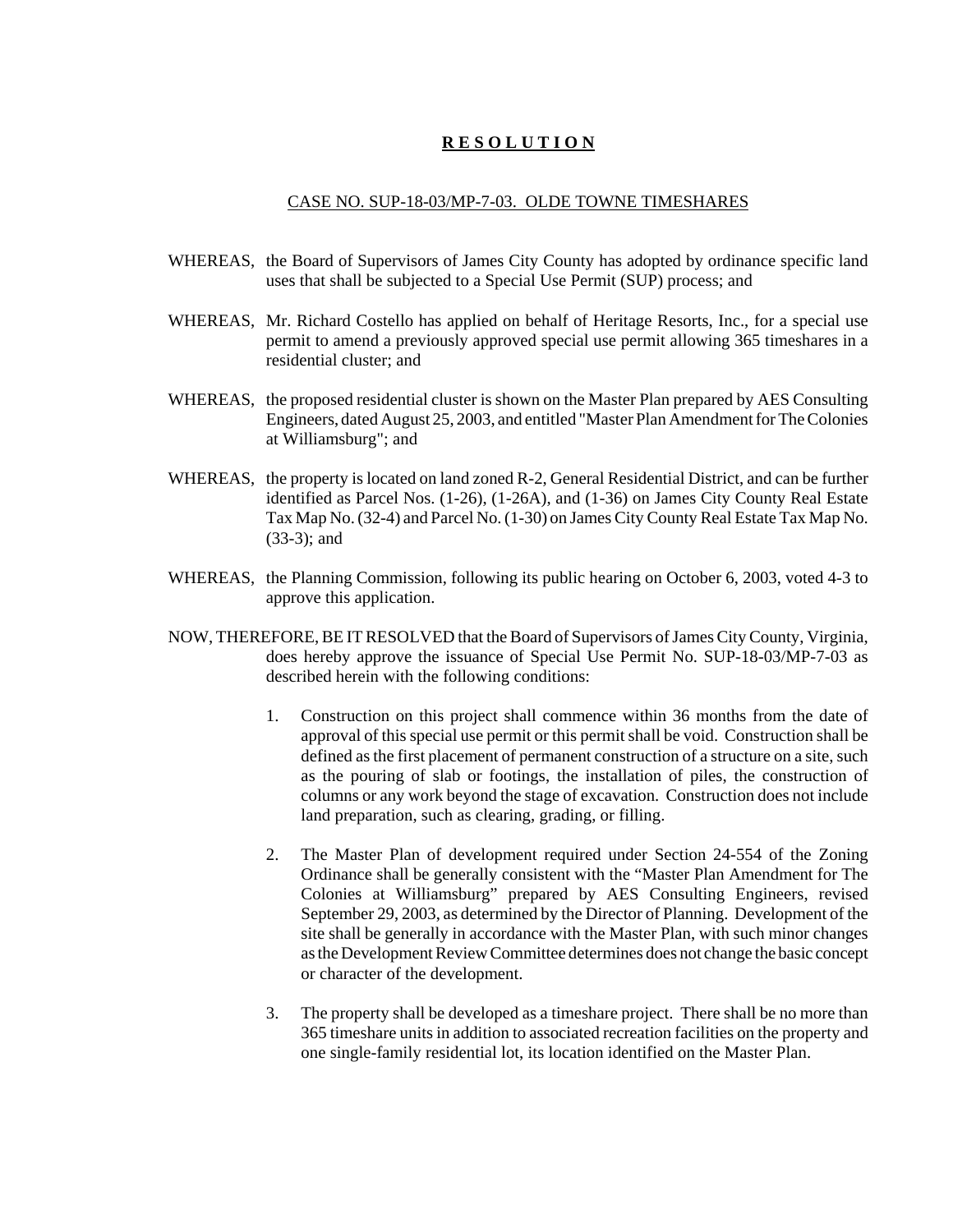- 4. The applicant shall implement the road improvements recommended by the traffic study "Traffic Analysis for Olde Towne Road Timeshares on Olde Towne Road" prepared by DRW Consultants, Inc., September 9, 1998, prior to issuance of the first Certificate of Occupancy for any structure on the site.
- 5. All dumpsters and heating and cooling units shall be screened by landscaping or fencing approved by the Planning Director prior to final site plan approval.
- 6. Free-standing signs shall be ground-mounted, monument style and shall be approved by the Planning Director prior to final site plan approval.
- 7. The landscape plan shall be approved by the Planning Director prior to final site plan approval for any section or phase of this project and shall include enhanced landscaping around the perimeter of each timeshare building, so that the required number of plants equals at least 133 percent of the County's Landscaping Ordinance requirements with a minimum of 33 percent of the required number of trees being evergreen. The landscape plan shall also contain landscape screening and berms with a minimum eight-foot height along the Olde Towne Road and Route 199 frontage, at the location shown on the Master Plan. Additionally, the landscape plan shall address the landscaping along the Route 199 right-of-way berm. The applicant has requested a 20-foot reduction in the width of the buffer adjacent to Route 199 from 150 feet to 130 feet in order to allow development of this property as shown on the Master Plan. In order to ensure the adequacy of the reduced buffer, the landscaping shall include the total number of trees required for a 150-foot buffer, despite its reduced width, effectively increasing the buffer's density. Landscaping should also be designed in a manner that provides the appearance of a natural forested area.
- 8. Four-foot paved shoulder bikeways shall be provided on both sides of Olde Towne Road at the location shown on the Master Plan prior to the issuance of the first Certificate of Occupancy for any structure on this site. A four-foot sidewalk shall be provided at the location shown on the Master Plan on the eastern side of Olde Towne Road prior to the issuance of the first Certificate of Occupancy for any structure on this site.
- 9. All exterior light fixtures on the property shall have recessed fixtures with no lens, bulb, or globe extending below the casing. A lighting plan shall be submitted to, and approved by, the Planning Director indicating the fixture type and that no glare will occur outside the property lines. "Glare" shall be defined as more than 0.1 footcandle at the property line or any direct view of the lighting source from a public street (except at street connections where up to 2.0 footcandles is permitted) or adjoining residentially designated property.
- 10. An eight-foot-wide paved public-use path with four-foot-wide mulched shoulders and a six-foot wide mulched path as shown generally on the Master Plan shall be constructed prior to the issuance of a Certificate of Occupancy for no more than 200 timeshare units if the Board of Supervisors has approved the construction of this path and requested it in writing. If the Board of Supervisors has not approved construction of this path and requested it in writing within seven years of the approval of this Special Use Permit, the applicant and/or its successors shall have no obligation to construct this path. The path shall be located no closer than 80 feet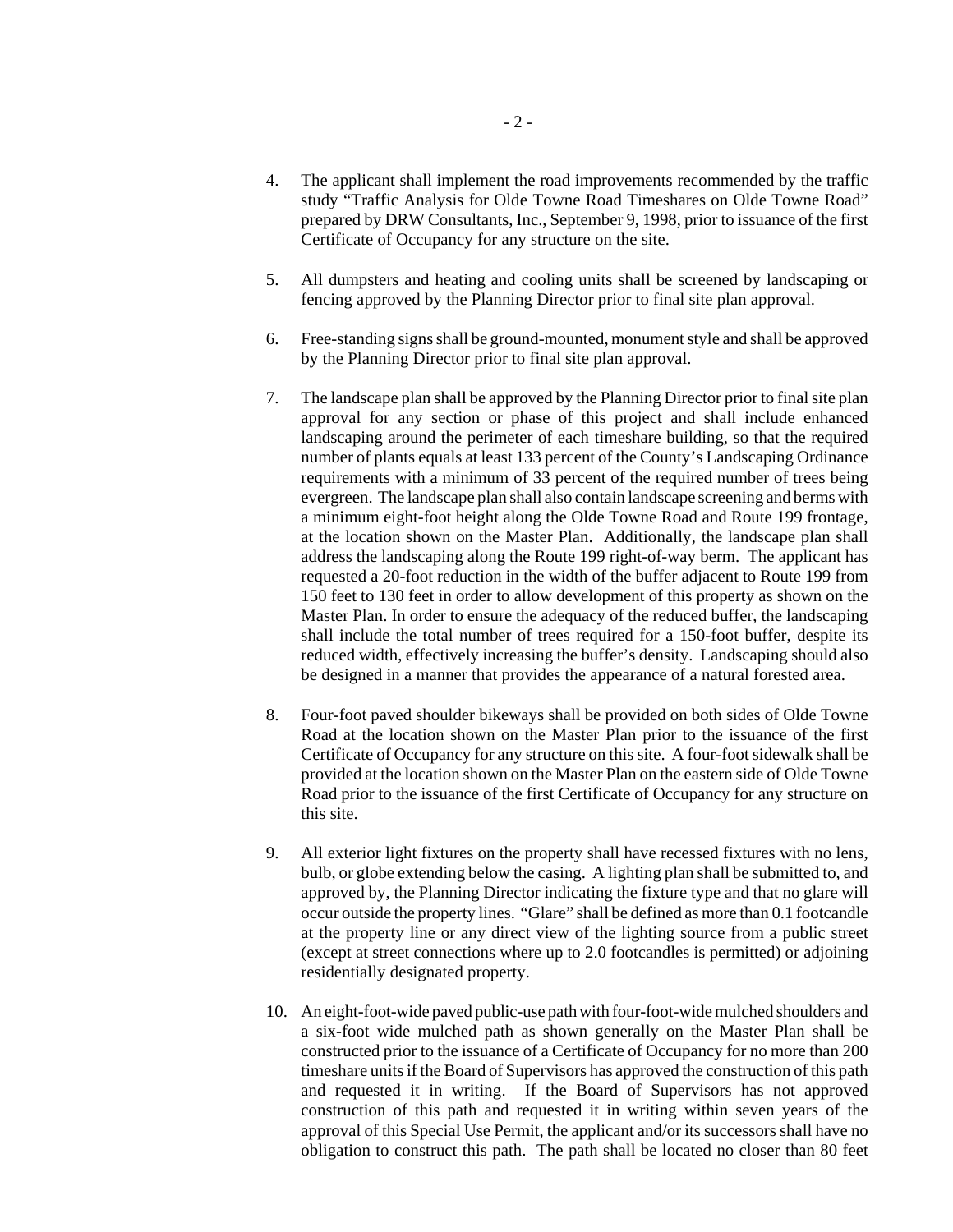from the nearest residential property line. The applicant shall fully maintain the paths and bridge during the period of time the developer is constructing the timeshare units.

- 11. The applicant shall work out an arrangement with the Virginia Department of Transportation to address traffic issues and safety concerns on Olde Towne Road. The applicant shall provide documentation of the agreed upon arrangement prior to final site plan approval.
- 12. The applicant shall dedicate to the County, by conservation easement for the purpose of providing public access to the public-use paths, 44.94 acres of the Chisel Run Swamp, identified on the Master Plan as "Protected and Preserved Natural Area, RMA Wetlands, and Buffers," in a form approved by the County Attorney prior to final site plan approval for any structure on the site.
- 13. If the applicant desires to have outdoor watering, they shall provide water for irrigation utilizing surface water collection from the surface water impoundments as shown on the Master Plan and shall not use JCSA water or well water for irrigation purposes. This irrigation system shall be included with the site plan for the project and shall be approved by the JCSA General Manager. This requirement prohibiting the use of well water may be waived by the JCSA General Manager if the applicant demonstrates to the JCSA General Manager that there is insufficient water for irrigation in the surface water impoundments, and the applicant may apply for a waiver for a shallow (less than 100 feet) well only.
- 14. In order to mitigate the impact of the road improvements on Olde Towne Road caused in part by this project, for a period of 15 years from the issuance of this special use permit, the area shown on the Master Plan as "Reserved Lot" may be used as one residential lot if needed by the County or VDOT to relocate a family displaced due to the Olde Towne Road improvements. In the event the "Reserved Lot" is not used for the purpose allowed in this paragraph, the "Reserved Lot" shall remain open space.
- 15. The proposed stormwater management upper pond shall be an excavated pond; that is one that doesn't contain a dam structure that could fail and flood adjacent residences, and both ponds shall have a dam break analysis performed to ensure that no flooding of the adjacent residences will occur.
- 16. Additional berming and landscaping shall be provided between the compactor and the adjacent residential property to mitigate any noise impacts produced by the compactor operation. A landscape plan showing the additional berming and landscaping shall be included with the site plan for the phase of the project containing the compactor and shall be approved by the Planning Director prior to final site plan approval.
- 17. This special use permit is not severable. Invalidation of any word, phrase, clause, sentence, or paragraph shall invalidate the remainder.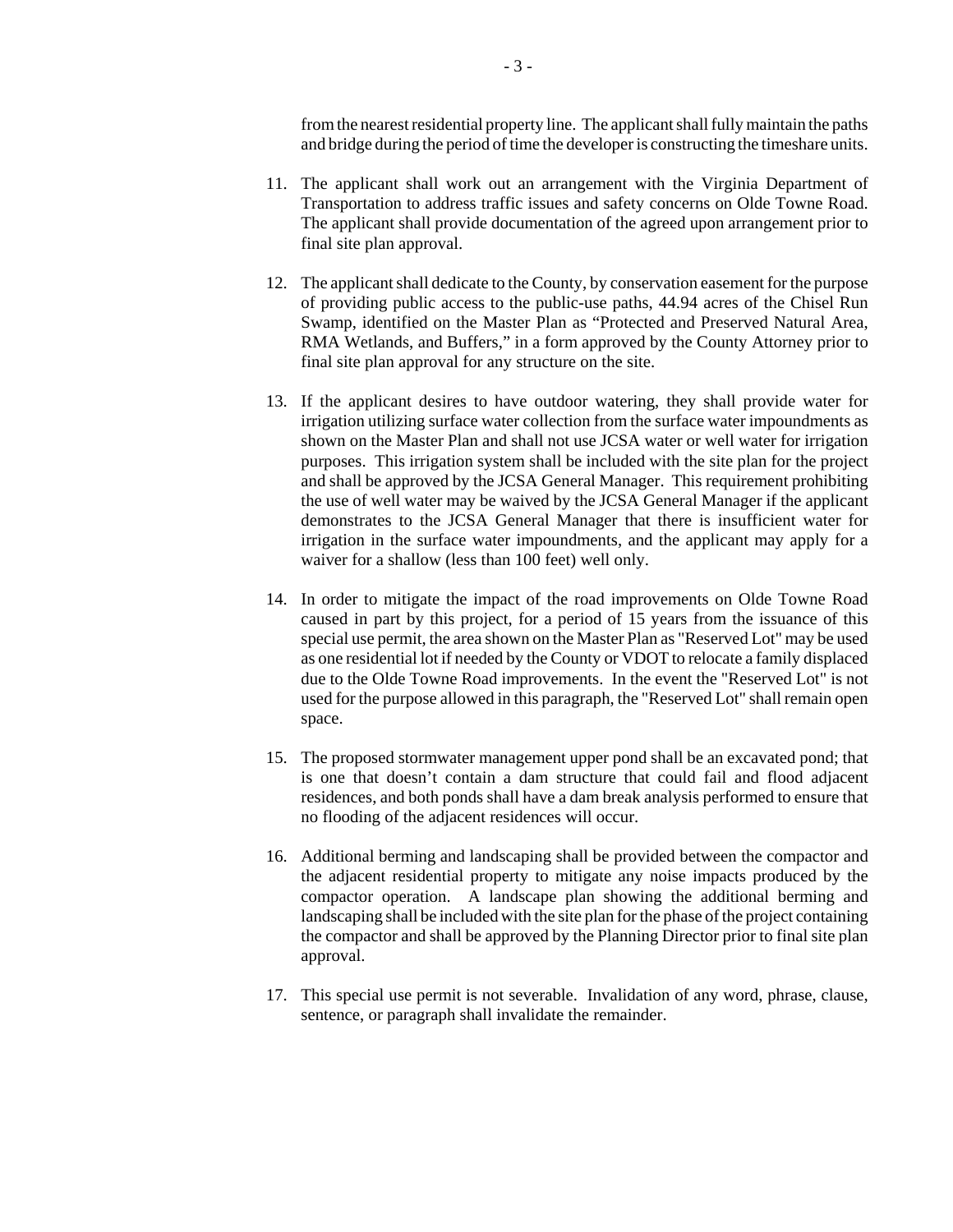Jay T. Harrison, Sr. Chairman, Board of Supervisors

\_\_\_\_\_\_\_\_\_\_\_\_\_\_\_\_\_\_\_\_\_\_\_\_\_\_\_\_\_\_\_\_\_\_\_\_

ATTEST:

Sanford B. Wanner Clerk to the Board

\_\_\_\_\_\_\_\_\_\_\_\_\_\_\_\_\_\_\_\_\_\_\_\_\_\_\_\_\_\_\_\_

Adopted by the Board of Supervisors of James City County, Virginia, this 12th day of November, 2003.

sup-18-03\_MP-7-03.res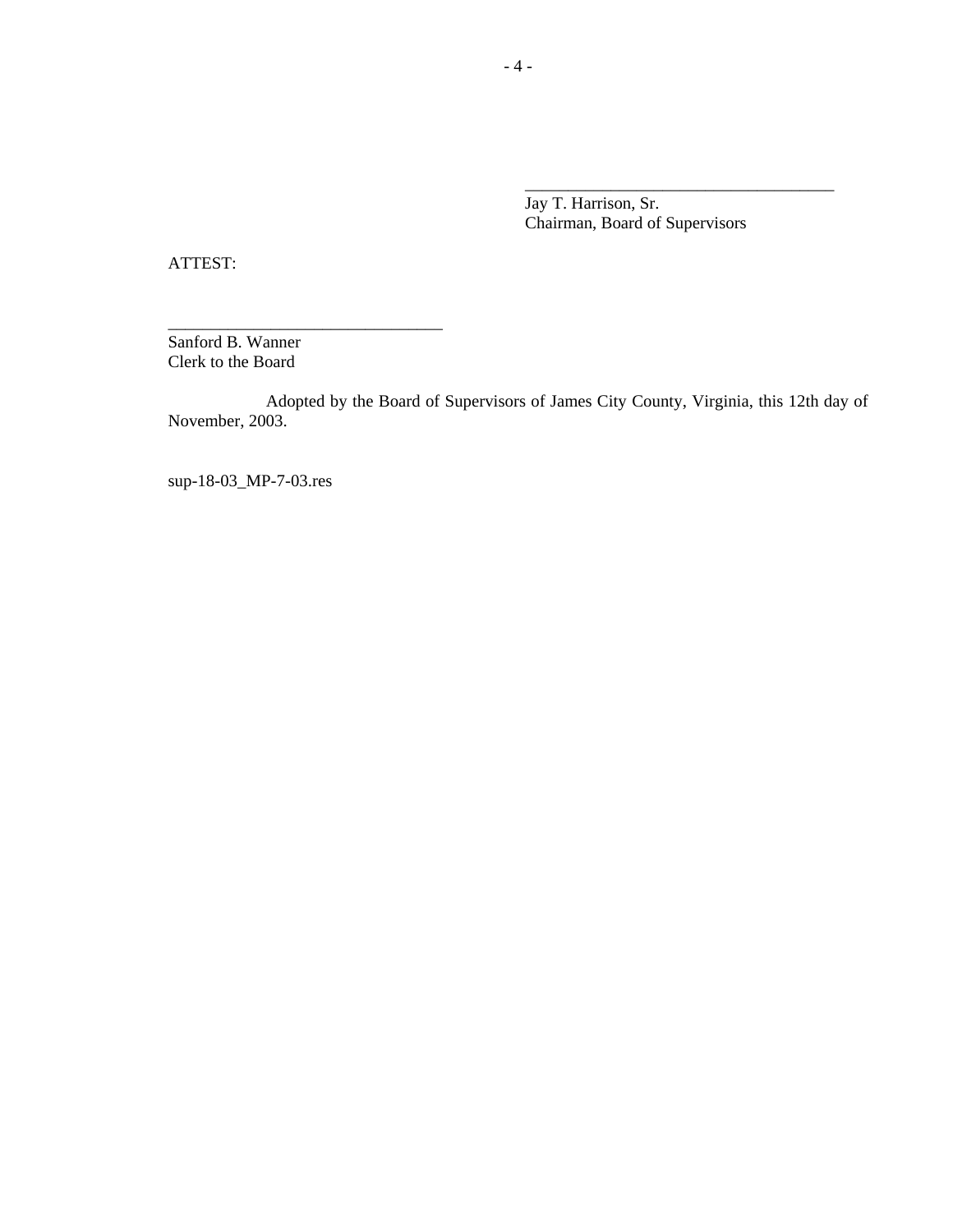# Case No. SUP-18-03/MP-7-03 Olde Towne Timeshares Chisel Run OLDE TOWNE RD LONGHILL RD  $\sqrt{1}$ **Windsor Forest DODO** 一個目 画 Williamsburg Plantation **DESCRIPTION OF**  $\mathbb{R}^4$ ROUTE 199

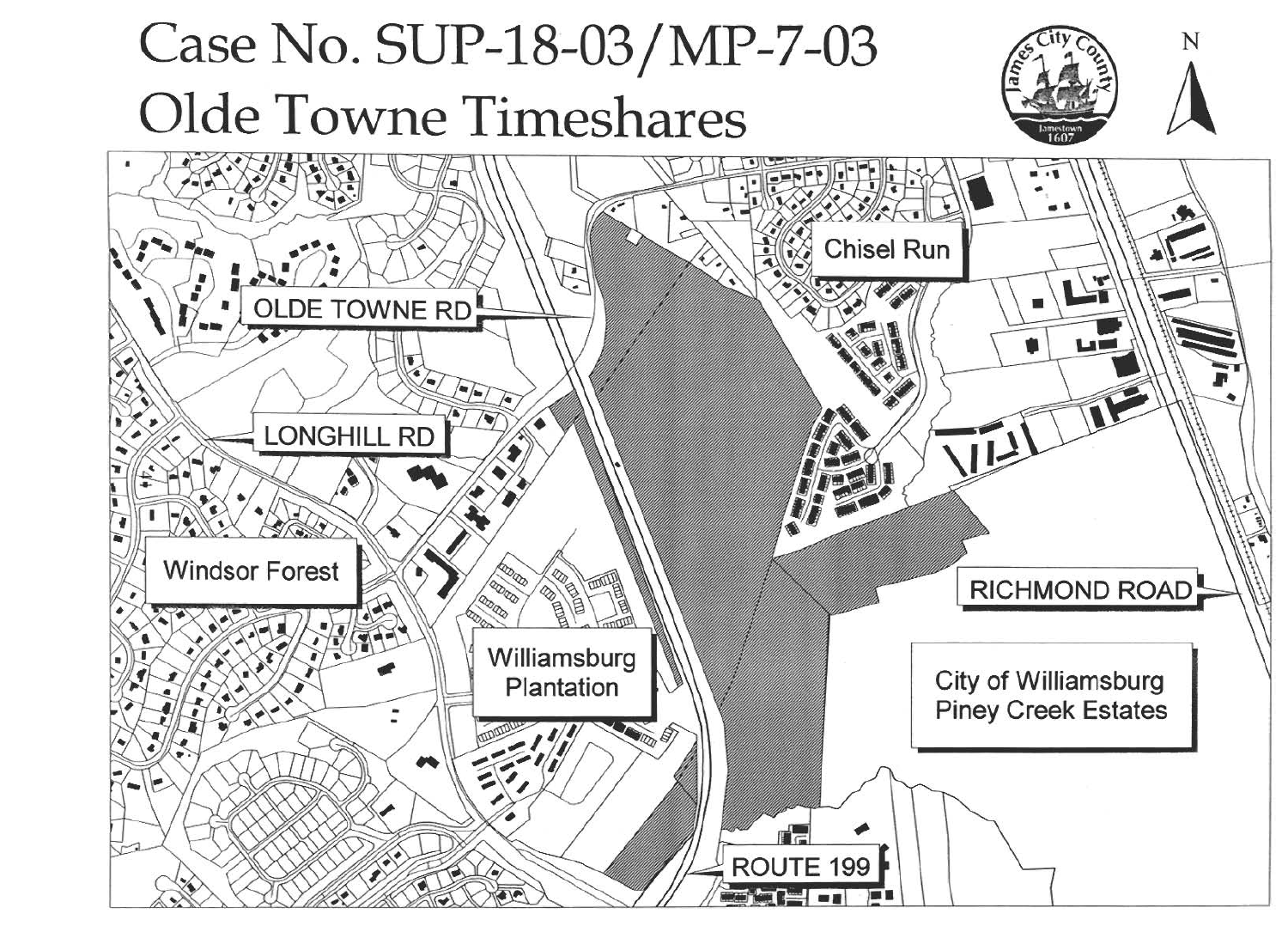## APPROVED MINUTES TO THE OCTOBER 6, 2003, PLANNING COMMISSION **MEETING**

## SUP-19-03 & MP-07-03 - Olde Towne Timeshares

Mr. David Anderson stated that Mr. Richard Costello, on behalf of Heritage Resorts, Inc., has applied for a special use permit to amend a previously approved special use permit (JCC Case No. SUP-18-99, Olde Towne Timeshares). The original SUP permitted a development of 365 timeshare units in a residential cluster. This amendment proposes the same number of timeshare units but makes some changes to the Master Plan which require an SUP amendment. It should be noted that the previously approved special use permit is valid until July 10, 2004.

The property is comprised of 130 acres located on Olde Towne Road adjacent to Route 199. The property is zoned R-2, General Residential District and designated low density residential on the Comprehensive Plan land use map. Approximately 25% of the proposed units have been changed from four bedroom townhouse style units to two bedroom condominium style units. Staff supports this change because it results in a reduction in water usage, parking spaces, and traffic generation. The Commission approved an identical proposal for two buildings at Williamsburg Plantation in February.

An indoor pool has been added to the clubhouse and the outdoor pool has been moved further away from adjacent residential uses which will better protect adjacent residences from noise and lighting. The major change to the layout is based on a central collector road with no units fronting on it that terminates at the clubhouse building which has been expanded to accommodate the indoor pool. Parking to the new clubhouse has also been expanded to accommodate the new facilities.

Additionally the applicant is requesting a waiver to reduce the parking requirement for the townhouse units from 21/2 spaces per unit to 2 spaces per unit which has proven adequate at Williamsburg Plantation. Staff supports the reduction in the parking space requirement because it helps mitigate the increase in impervious cover caused by the collector road and clubhouse parking.

Staff finds the proposal consistent with surrounding zoning and land use. Staff also finds the proposal consistent with the residential cluster zoning ordinance and consistent with the Comprehensive Plan. Staff believes the changes to the previously approved SUP are generally positive in nature and recommended approval.

Mr. McCleary asked if construction on the project has begun and if the berm is already in existence along Route 199.

Mr. Anderson answered that construction has not begun and that only part of the berm is existing. It will be extended further towards Olde Towne Road.

Mr. A. Joe Poole, III opened the public hearing.

Mr. Vernon Geddy, III represented the applicant. Mr. Geddy agreed with the staff report. This case is similar to the Williamsburg Plantation case previously approved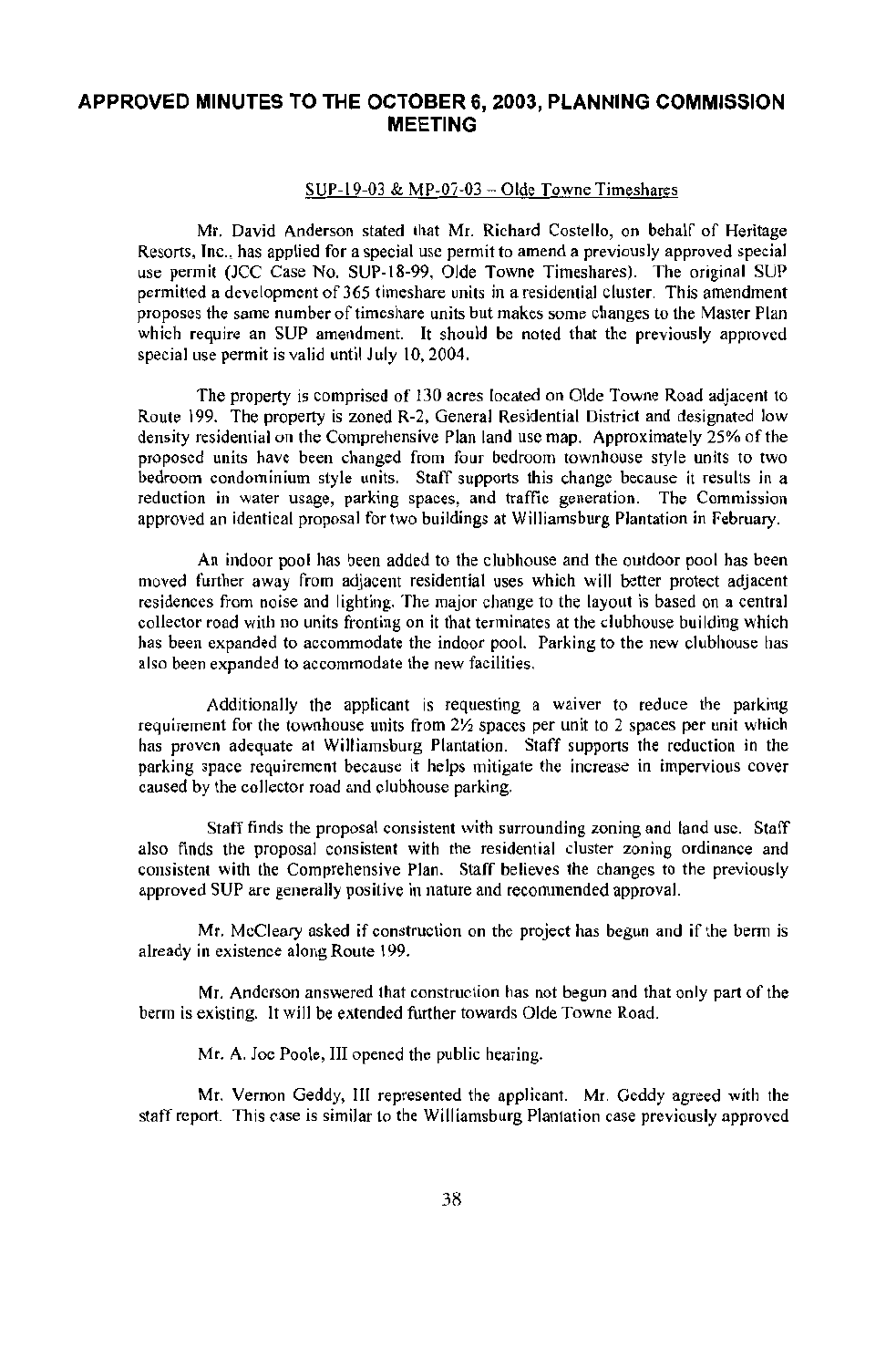by the Commission.

Mr. Kale asked if the left corner of the property where the curb begins on Olde Towne will be of concern with regards to highway expansion given the proximity of the new clubhouse. Mr. Kale noted that in the earlier project there was land set aside for the Virginia Department of Transportation (VDOT) to cut through if it was necessary.

Mr. Richard Costello stated that the same agreement still exists with VDOT. He stated the new clubhouse is in the same location where the tennis courts were in the previously approved case.

Mr. Kale asked if the responsibility for shielding the noise from the highway will fall on the applicant or VDOT.

Mr. Costello stated that it will be the applicant's responsibility. He also stated that between the berm and the buffer there will be adequate shielding from the noise.

Mr. Kale asked if the location of the larger units have been identified of if they will be scattered within the community.

Mr. Costello said they have been identified and will be scattered throughout the property.

Mr. Billups asked about item 14 on the Master Plan regarding irrigation and the irrigation pond. The Plan noted that the project will not use James City Service Authority (JCSA) water for irrigation, but also noted that a waiver may be granted if the applicant can show a need for a well.

Mr. Costello said that if the need arose then a well would be dug in the shallow water aquifer that is not utilized by the JCSA. This will only be a temporary measure until the pond rose to an adequate level.

Mr. Poole inquired about the traffic patterns relative to this project. He asked about the pre and post development levels of service.

Mr. Costello stated that the level of service has gone from Level D to Level C. This proposal should reduce overall traffic for this project in the 7-10% range.

Mr. Sowers stated that traffic counts on Olde Towne Road have shown that the traffic flow has decreased.

Mr. Poole said that the density of this project compared to what is allowed by right is still significant although there may have been some improvement.

Mr. John Hanrahan, 434 Alderwood Drive City of Williamsburg, expressed concern that this will be the tenth timeshare unit in the James City, York, Williamsburg area. He asked if any statistics were available about the success of these projects. He questioned the possibility of them being converted to apartments if the developers became insolvent and asked if the County had investigated these issues.

Mr. Sowers stated that the staff does not monitor the health of such developments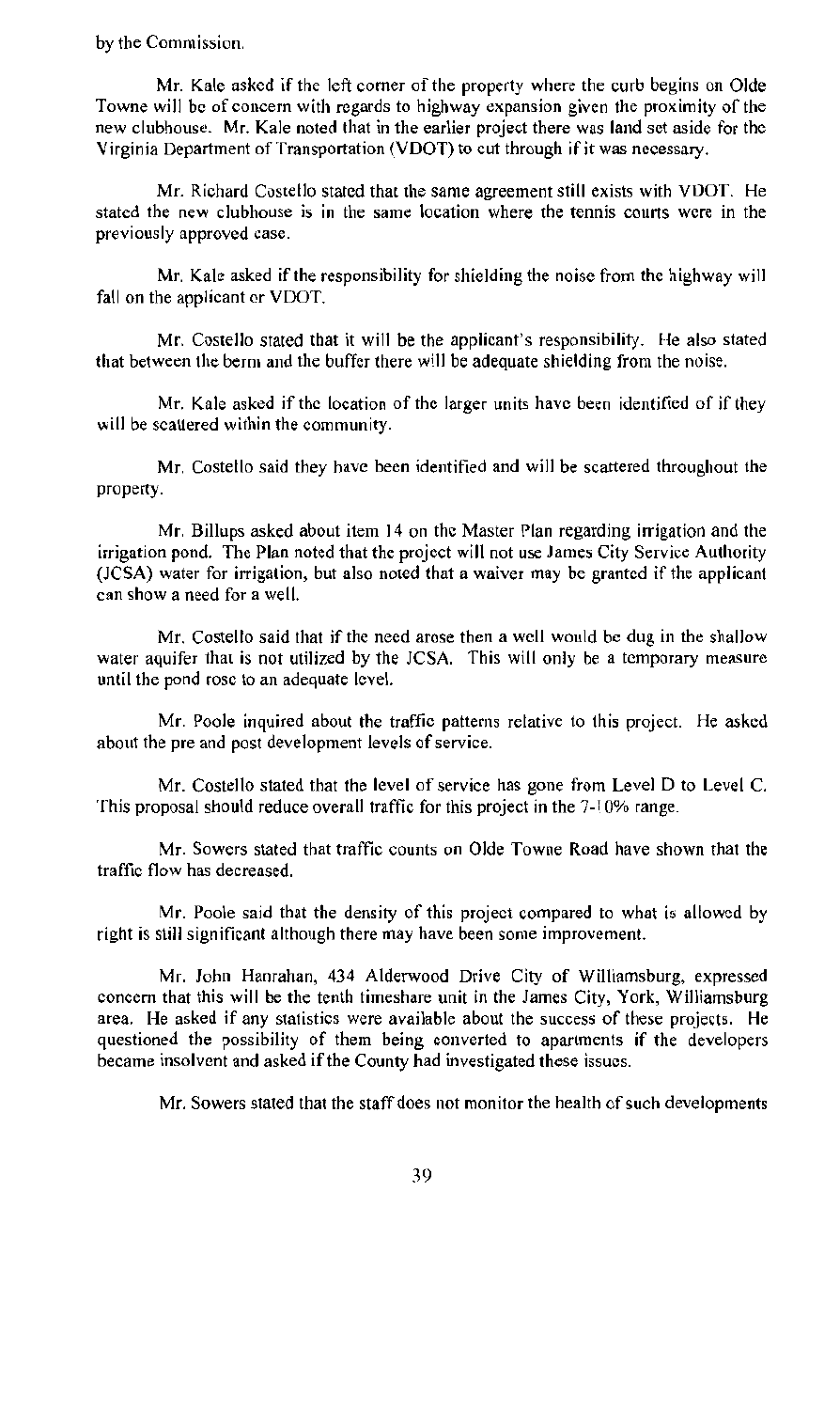but that past research indicates that failures are remote on a nationwide level.

Mr. Geddy stated that historically they are not usually converted to apartments but are purchased and continued in the same operation.

Mr. McCleary stated that timeshares provide significant tax revenue for the County. In a previous case, Williamsburg Plantation, the developers saw problems in its marketing and re-scoped ahead of time in order to better fit the market. Also, in the Hiden Property case the developer decided not to market the property as a timeshare but to re-scope it has an age appropriate community.

Mr. Hanrahan also agreed with Paul Tubach's suggestion for relocation of the proposed trail.

Hearing no other requests to speak, Mr. A. Joe Poole, III closed the public hearing.

Ms. Wildman moved to approve the application based on Mr. Anderson's statements regarding consistency with the surrounding area.

Mr. McCleary seconded the motion with staff conditions added.

Mr. Poole stated that he will not support the application. He is concerned about the density of property that is zoned R-2 and off-site vehicular impacts on a road that is different from Longhill Road. He is not happy with this level of service and does not feel this location lends itself to this density.

In a roll call vote the case was approved  $4:3$  AYE  $(4)$  Wildman, McCleary, Hagee, Hunt, NAY (3) Poole, Kale, Billups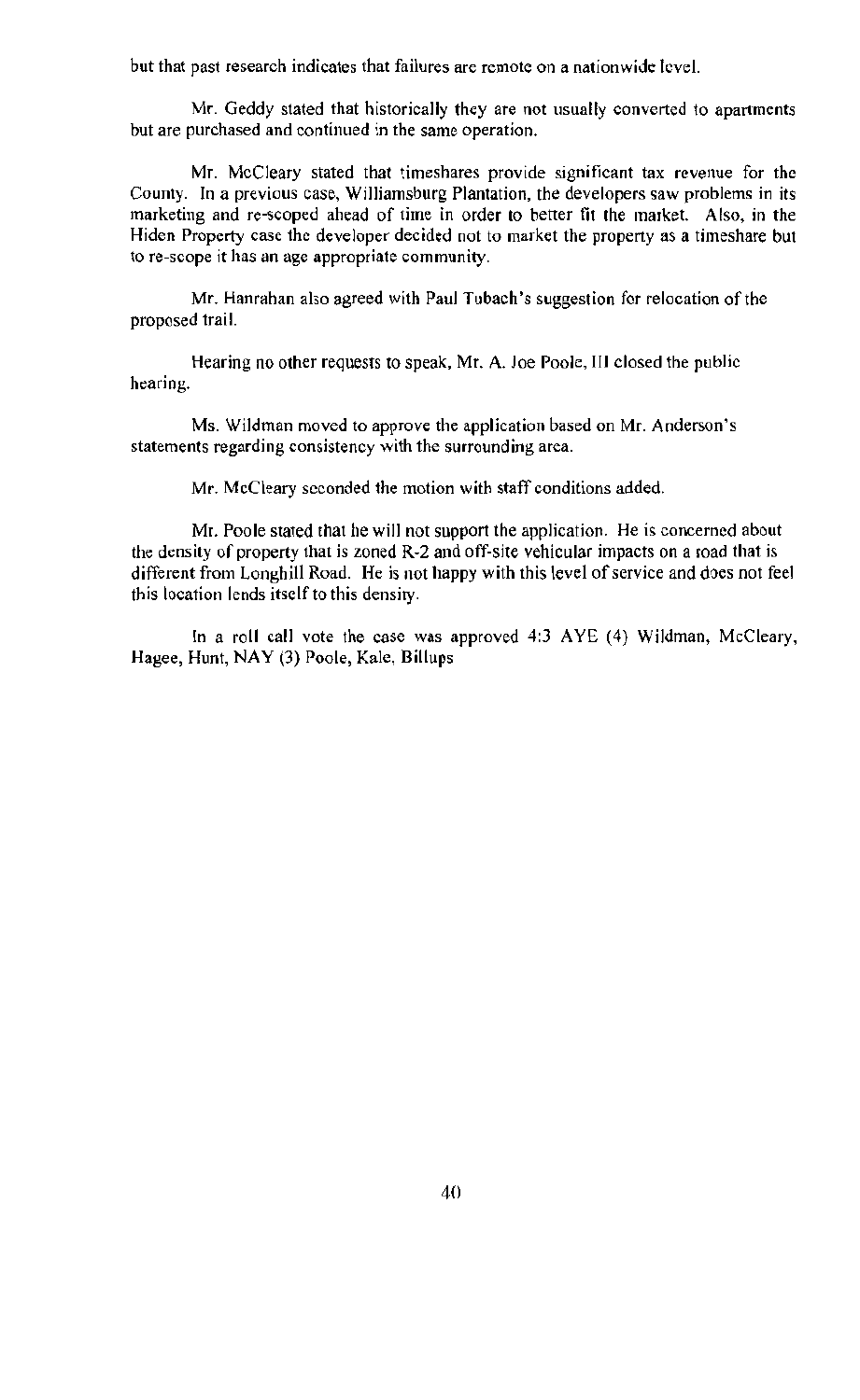#### **M E M O R A N D U M**

DATE: November 12, 2003

TO: The Board of Supervisors

FROM: Suzanne R. Mellen, Director of Budget and Accounting

SUBJECT: Amendments to the FY 2004 Special Projects/Grants Budget l

The State Code requires a public hearing prior to any budget amendment exceeding \$500,000.

The attached budget amendment appropriates estimated reimbursements from Federal Emergency Management Agency (FEMA), the Commonwealth of Virginia, and insurance proceeds totaling \$5,700,000 to cover estimated eligible costs associated with Hurricane Isabel, in addition to James City County's share of costs.

Staff recommends approval of the attached resolution.

Suzanne R. Mellen

\_\_\_\_\_\_\_\_\_\_\_\_\_\_\_\_\_\_\_\_\_\_\_\_\_\_\_\_\_\_\_\_

SRM/gb grants04.mem

Attachment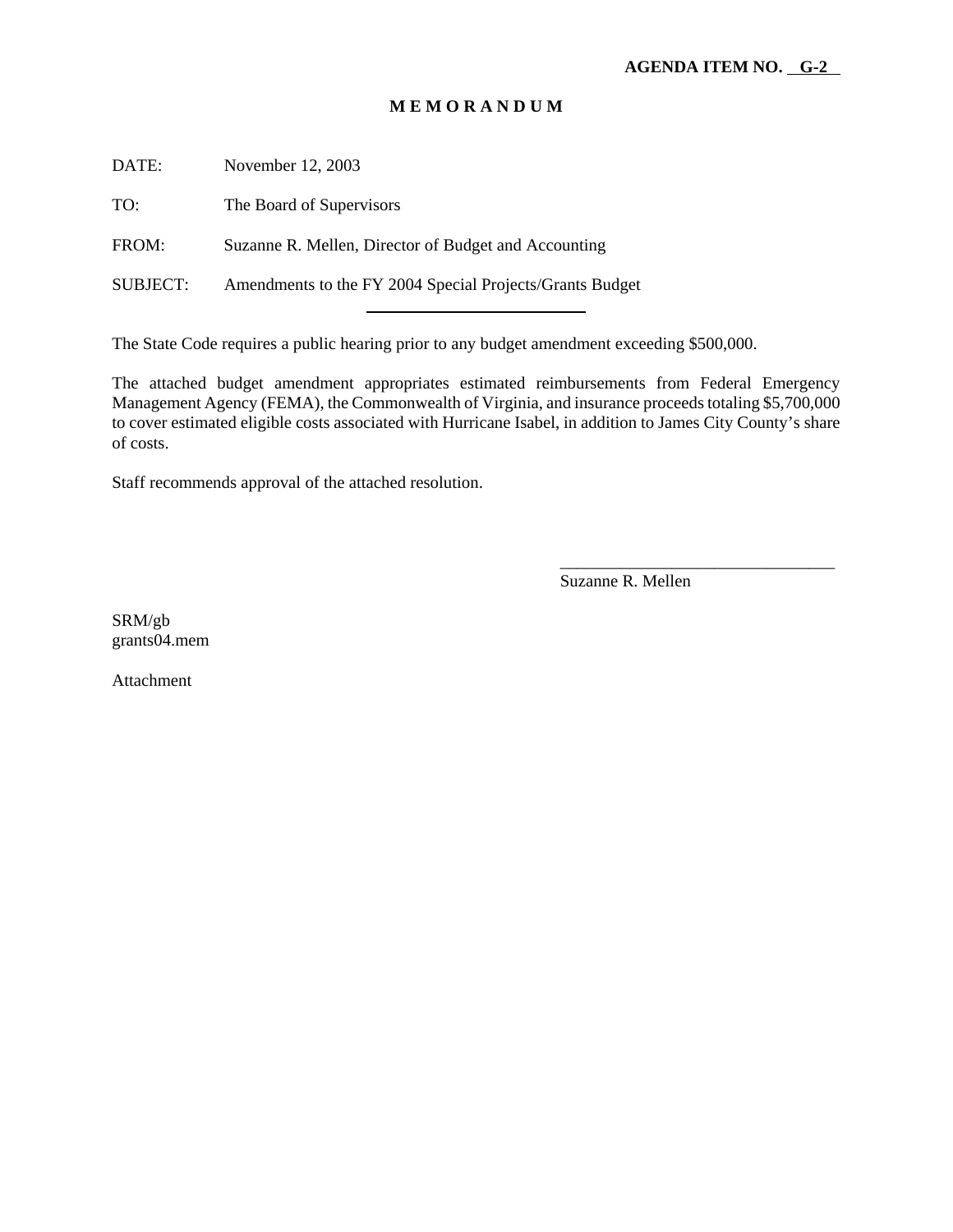#### **R E S O L U T I O N**

#### AMENDMENTS TO THE FY 2004 SPECIAL PROJECTS/GRANTS BUDGET

- WHEREAS, the Board of Supervisors of James City County has adopted a budget for the year ending June 30, 2004 (FY 2004), and has been requested to amend the Special Projects/Grants Budget to accommodate the anticipated revenues and spending related to Hurricane Isabel.
- NOW, THEREFORE, BE IT RESOLVED that the Board of Supervisors of James City County, Virginia, hereby amends the FY 2004 Special Projects/Grants Budget with the following appropriation:

Revenues:

| <b>Federal Government</b> | \$4,250,000 |
|---------------------------|-------------|
| <b>State Government</b>   | 900,000     |
| Insurance Proceeds        | 70,000      |
| From the General Fund     | 480,000     |
| Total:                    | \$5,700,000 |
| Expenditure:              |             |
| <b>Storm Costs</b>        |             |

Jay T. Harrison, Sr. Chairman, Board of Supervisors

\_\_\_\_\_\_\_\_\_\_\_\_\_\_\_\_\_\_\_\_\_\_\_\_\_\_\_\_\_\_\_\_\_\_

ATTEST:

Sanford B. Wanner Clerk to the Board

\_\_\_\_\_\_\_\_\_\_\_\_\_\_\_\_\_\_\_\_\_\_\_\_\_\_\_\_\_\_\_\_

Adopted by the Board of Supervisors of James City County, Virginia, this 12th day of November, 2003.

grants04.res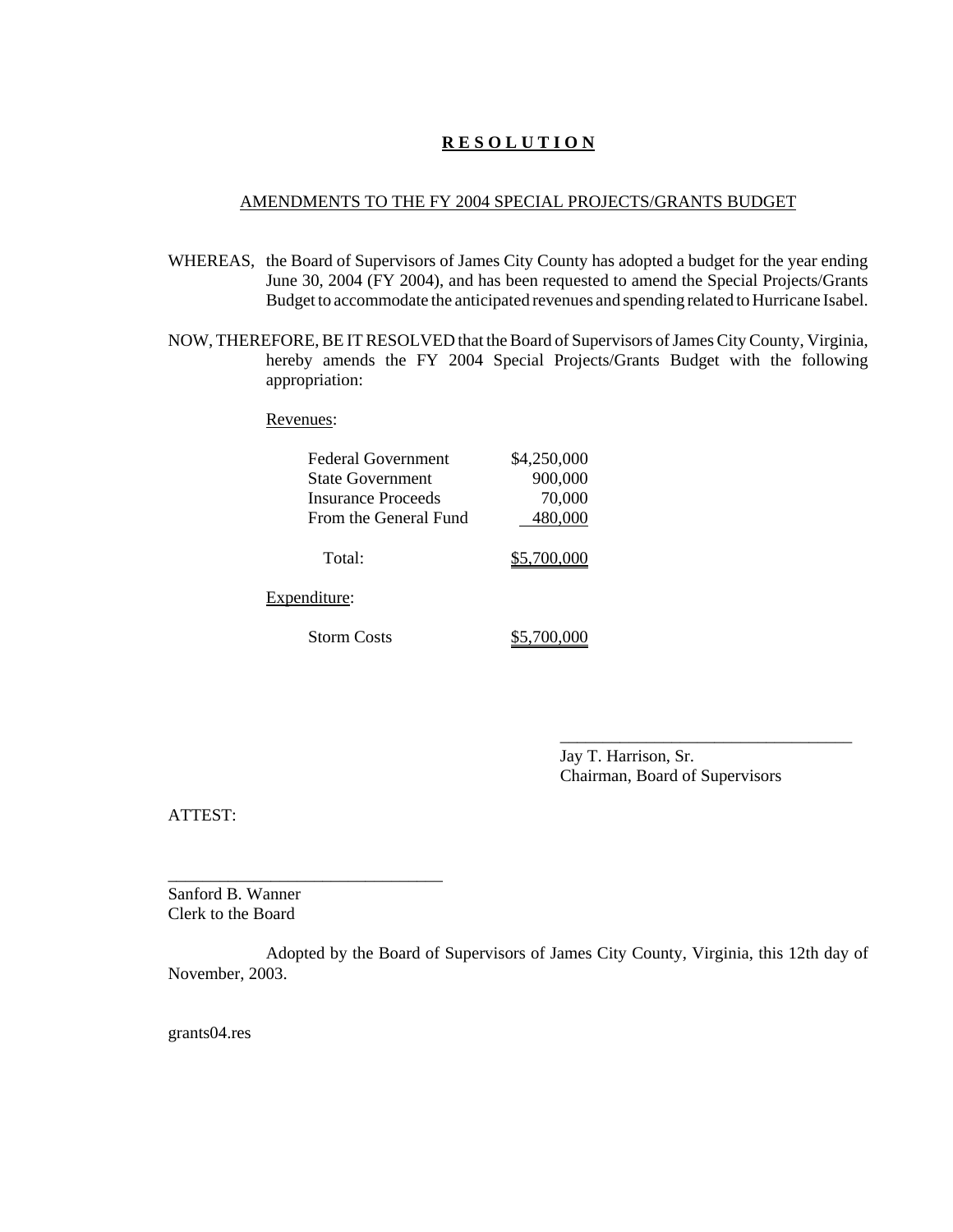#### **M E M O R A N D U M**

| DATE:           | November 12, 2003                                                                       |
|-----------------|-----------------------------------------------------------------------------------------|
| TO:             | The Board of Supervisors                                                                |
| FROM:           | O. Marvin Sowers, Jr., Planning Director<br>Leo P. Rogers, Deputy County Attorney       |
| <b>SUBJECT:</b> | Road Abandonments, Additions, and Renumbering Due to Route 199 and Monticello<br>Avenue |
|                 |                                                                                         |

On October 28, 2003, the Board of Supervisors deferred the Virginia Department of Transportation's (VDOT) request to abandon and renumber certain roads and to take certain roads into the Secondary Road System. The requests were due to construction of the Route 199 and Monticello Avenue extensions. VDOT's request was deferred to allow Board members to visit the sites and to allow VDOT and staff to determine whether existing bikeway pavement markings and signage along Monticello Avenue needed improvement.

#### VDOT Requests:

VDOT is requesting the Board take the following actions:

- 1. Abandoning the rights-of-way of certain sections of Old Ironbound Road, News Road, and Powhatan Parkway; and
- 2. Adding new sections of Monticello Avenue, News Road, Ironbound Road, and the cul-de-sac in front of Mount Pleasant Church into the Secondary Road System, all of which were constructed as part of the Route 199 and Monticello Avenue projects; and
- 3. Renumbering the portion of old Route 615/Ironbound Road between News Road and Bradshaw Drive as "Route 783."

Attached is a resolution describing the above actions in detail as well as maps depicting the above actions.

#### Bikeway Pavement Markings and Signage

County and VDOT staff conducted a joint field inspection of the existing bikeway facilities and their pavement marking and signage on the south side of Monticello Avenue between News Road and Ironbound Road. An existing bikelane for eastbound cyclists extends from News Road to just east of Route 199. At that point, the bikelane transitions to a separate bike path located between the Monticello Avenue curb and rightof-way fence. The bike path terminates at the intersection of Monticello Avenue and Ironbound Road. Cyclists have the option of either walking their bike across Monticello Avenue to reach the separate bike path on the north side of Monticello Avenue, or staying on the separate bike path as it makes a right turn and then transitions into a wide paved shoulder on Ironbound Road. Appropriate pavement and curb transitions are provided on both Monticello and Ironbound to accommodate both options. Signage and pavement markings guide cyclists through the entire section. However, both staffs agreed that the present pavement markings and signage could be improved. Following are improvements that VDOT and County staff agreed on pursuing:

1. Adding bicyclist logo pavement markings on the separate bike path.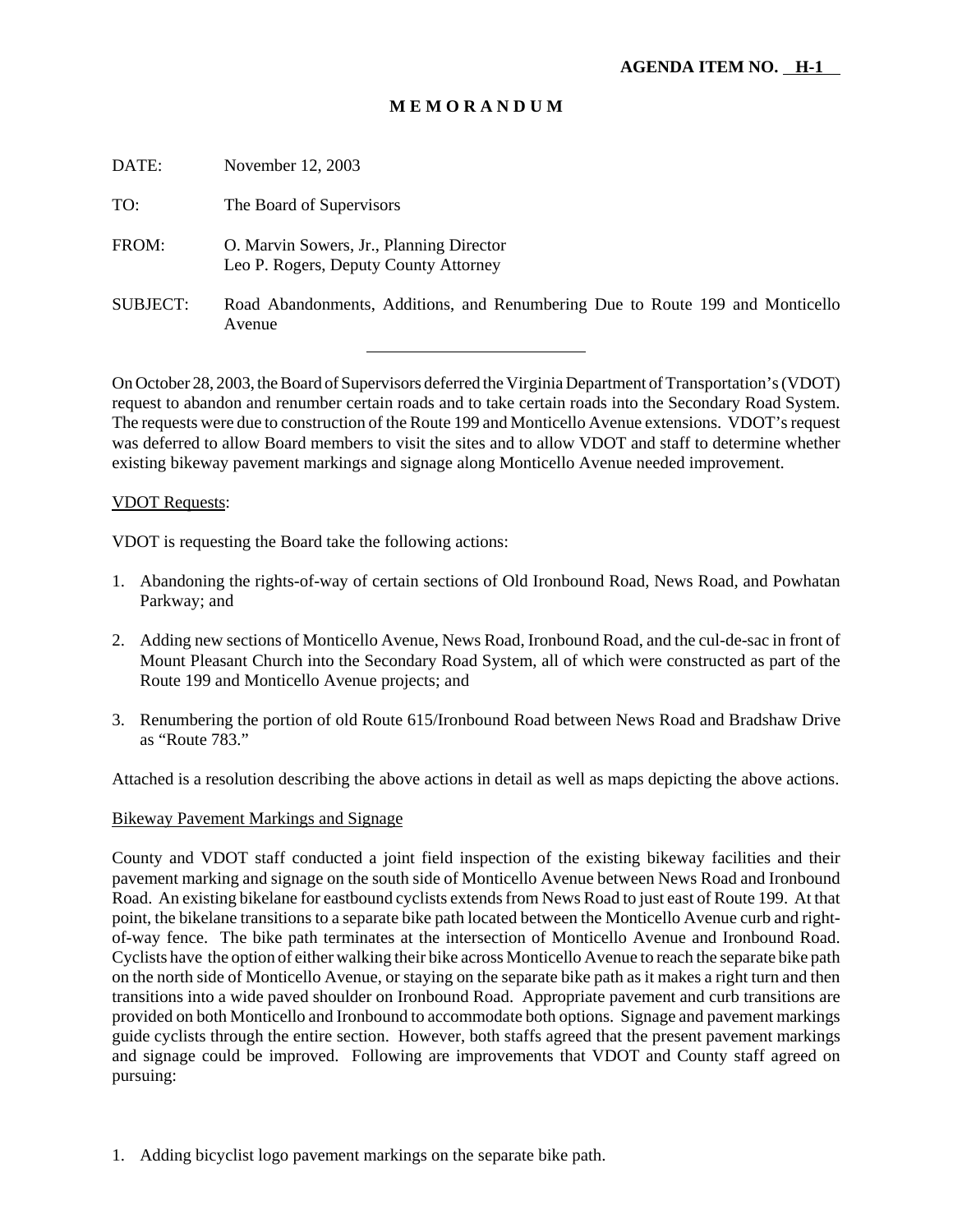Road Abandonments, Additions, and Renumbering Due to Route 199 and Monticello Avenue November 12, 2003 Page 2

- 2. Repainting the worn pavement markings on the Monticello Avenue bike lanes.
- 3. Adding a directional arrow on the bikeway sign at the intersection of Monticello and Ironbound close to where the separate path terminates indicating that eastbound cyclists should either turn right and continue along Ironbound Road, or dismount and walk their bike across Monticello Avenue to the bike path on the north side of Monticello.

VDOT's Williamsburg Residency staff will advise the County on the whether it will be able to make the above improvements. In the meantime, County staff recommends that the Board act on VDOT's request. Both County and VDOT staff concurred that the existing bikeway facilities provide clear, easy access to Ironbound Road for eastbound cyclists.

Recommendation:

Staff recommends the Board of Supervisors adopt the attached resolution abandoning certain sections of Old Ironbound Road, News Road, and Powhatan Parkway; adding new sections of Monticello Avenue, News Road, Ironbound Road, and the cul-de-sac in front of Mount Pleasant Church into the Secondary Road System; and renumbering the portion of old Route 615/Ironbound Road between News Road and Bradshaw Drive as "Route 783."

O. Marvin Sowers, Jr.

\_\_\_\_\_\_\_\_\_\_\_\_\_\_\_\_\_\_\_\_\_\_\_\_\_\_\_\_\_\_\_\_\_

\_\_\_\_\_\_\_\_\_\_\_\_\_\_\_\_\_\_\_\_\_\_\_\_\_\_\_\_\_\_\_\_\_

Leo P. Rogers

OMS/adw ironabandon111203.mem

Attachments:

- 1. Location Map
- 2. VDOT Sketches Dated September 13, 2003
- 3. Photos of Bike Paths
- 4. Resolution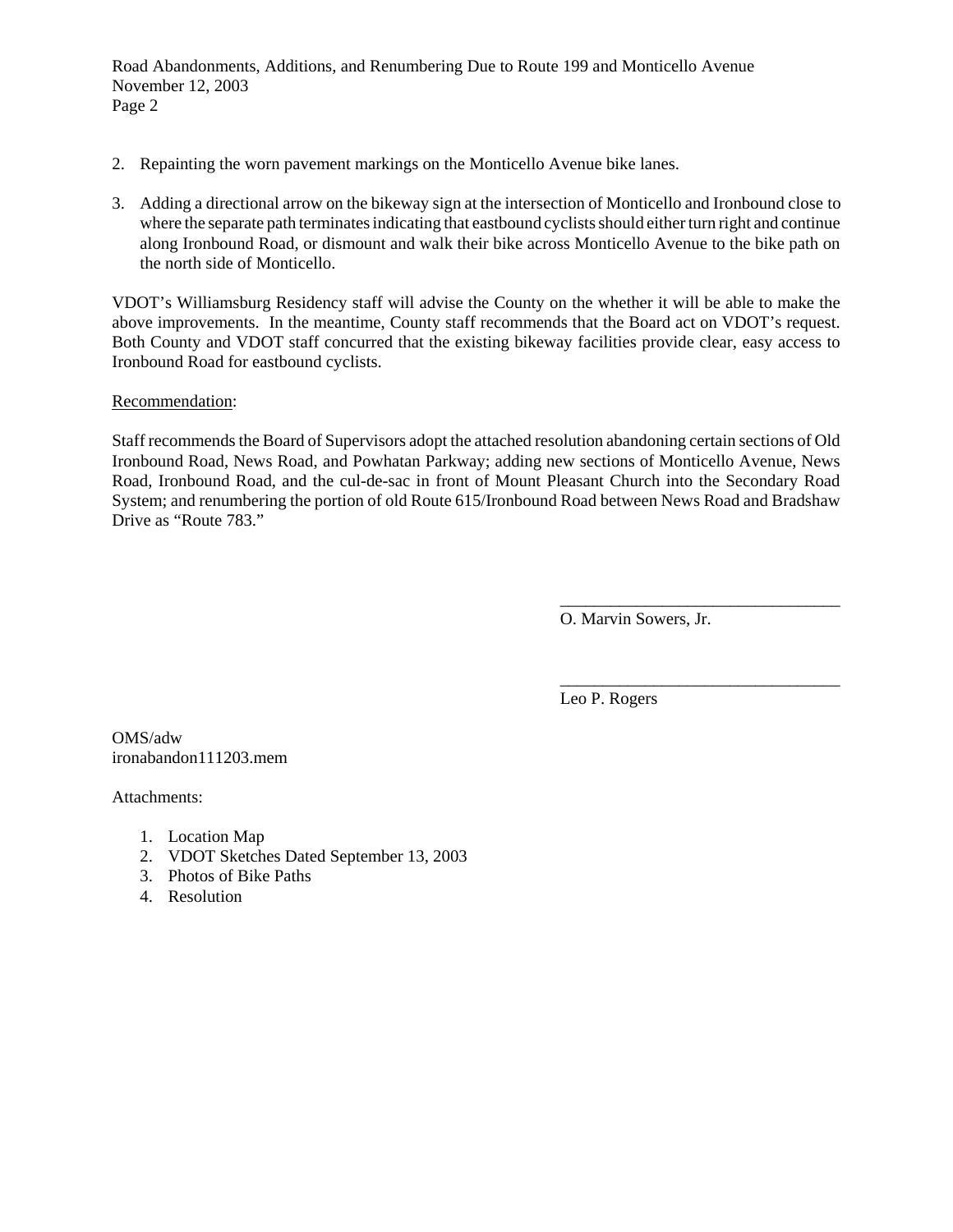#### **R E S O L U T I O N**

#### ADDITIONS AND ABANDONMENTS TO ROUTE 613 (NEWS ROAD),

#### 615 (IRONBOUND ROAD), 783 (IRONBOUND ROAD), 784 (UN-NAMED ROAD),

#### 5000 (MONTICELLO AVENUE), AND 1470 ( POWHATAN PARKWAY)

- WHEREAS, the Virginia Department of Transportation has provided this Board with a sketch dated September 13, 2003, depicting required changes in the Secondary System of State Highways, which sketch is entitled "Changes in the Primary and Secondary Systems Due to **Relocation and Construction on Route 199, Project: 0199-047-F03, C503**," and which sketch is hereby incorporated herein by reference; and
- WHEREAS, the new road serves the same citizens as those portions of old road identified to be abandoned and those segments no longer serve as a public need.
- NOW, THEREFORE, BE IT RESOLVED that the Board of Supervisors of James City County, Virginia, abandons from the Secondary System of State Highways those portions of Route 615 identified as Sections 3 and 5, pursuant to 33.1-155 of the Code of Virginia.
- BE IT FURTHER RESOLVED, that this Board abandons from the Secondary System of State Highways the portion of Route 1470 identified as Section 6, pursuant to 33.1-155 of the Code of Virginia.
- BE IT FURTHER RESOLVED, that this Board abandons from the Secondary System of State Highways the portion of Old Route 613 identified as Section 7, pursuant to 33.1-155 of the Code of Virginia.
- BE IT FURTHER RESOLVED, that this Board requests to add to the secondary system of State highways those portions of Route 5000 identified by the sketch as Sections 8, 9, and 18, pursuant to 33.1-229 of the Code of Virginia.
- BE IT FURTHER RESOLVED, that this Board requests the Virginia Department of Transportation to add to the secondary system of State highways those portions of Route 613 identified by the sketch as Sections 12 and 13 pursuant to 33.1-229 of the Code of Virginia.
- BE IT FURTHER RESOLVED, that this Board requests to add to the secondary system of State highways those portions of Route 784 identified by the sketch as Sections 14 and 15, pursuant to 33.1-229 of the Code of Virginia.
- BE IT FURTHER RESOLVED, that this Board requests to add to the secondary system of State highways those portions of Route 615 identified by the sketch as Sections 16 and 17, pursuant to 33.1-229 of the Code of Virginia.

BE IT FURTHER RESOLVED, that this Board renumbers Old Route 615 as Route 783, identified as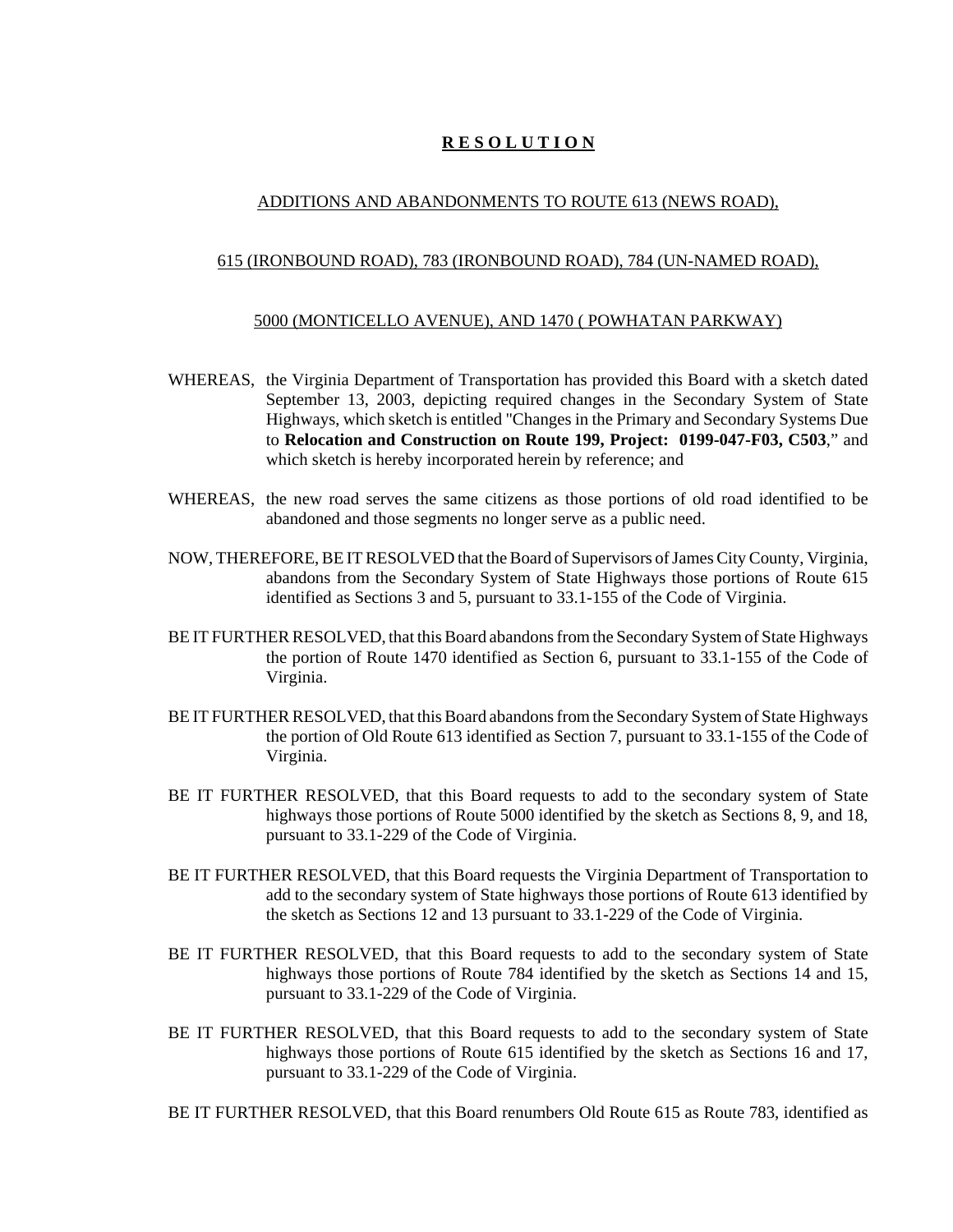Sections 1 and 2 on the aforementioned sketch.

BE IT FINALLY RESOLVED, that this Board orders that a certified copy of this resolution be forwarded to the Resident Engineer for the Virginia Department of Transportation.

> Jay T. Harrison, Sr. Chairman, Board of Supervisors

\_\_\_\_\_\_\_\_\_\_\_\_\_\_\_\_\_\_\_\_\_\_\_\_\_\_\_\_\_\_\_\_\_\_\_

ATTEST:

Sanford B. Wanner Clerk to the Board

\_\_\_\_\_\_\_\_\_\_\_\_\_\_\_\_\_\_\_\_\_\_\_\_\_\_\_\_\_\_\_\_

Adopted by the Board of Supervisors of James City County, Virginia, this 12th day of November, 2003.

finalabandon\_111203.res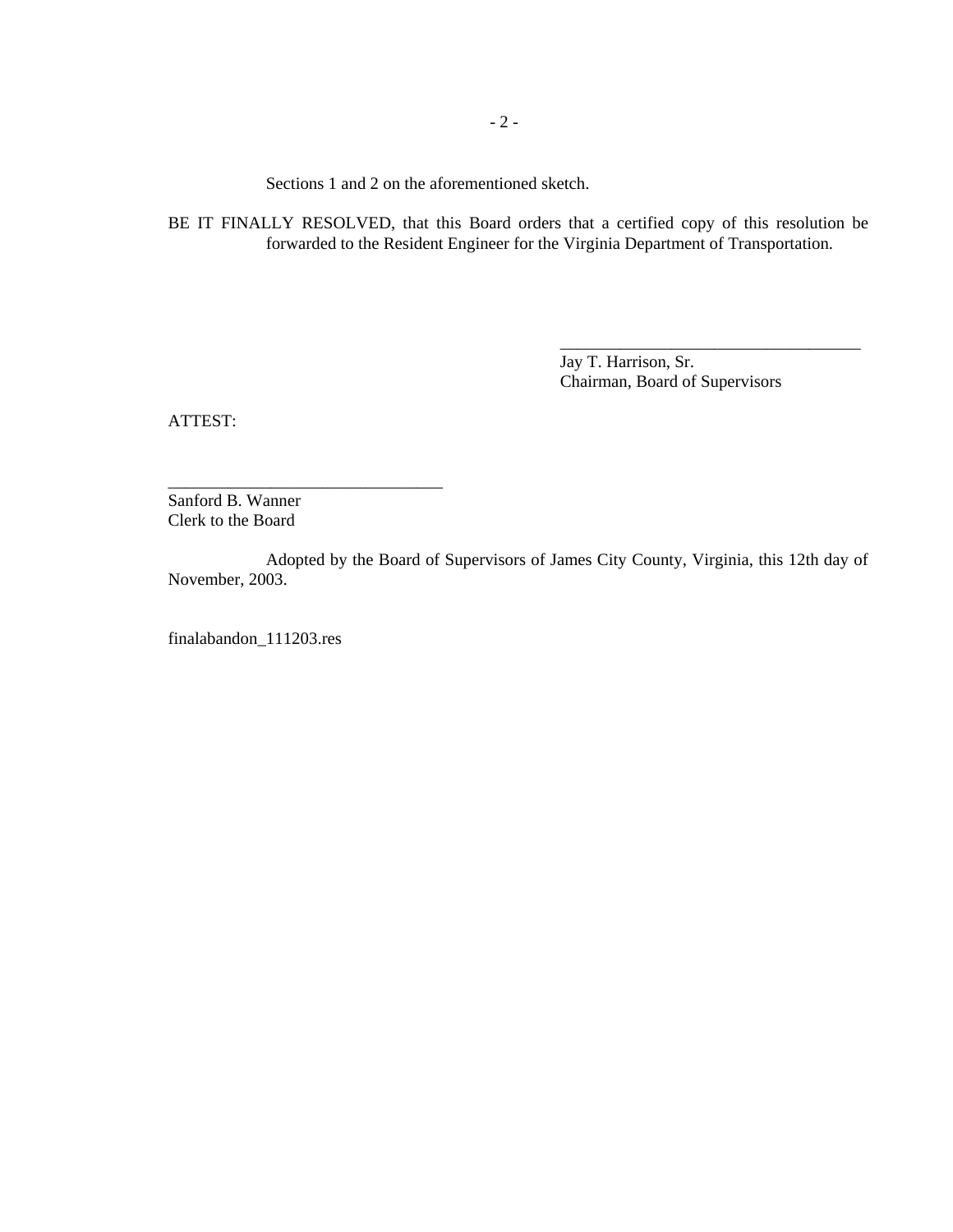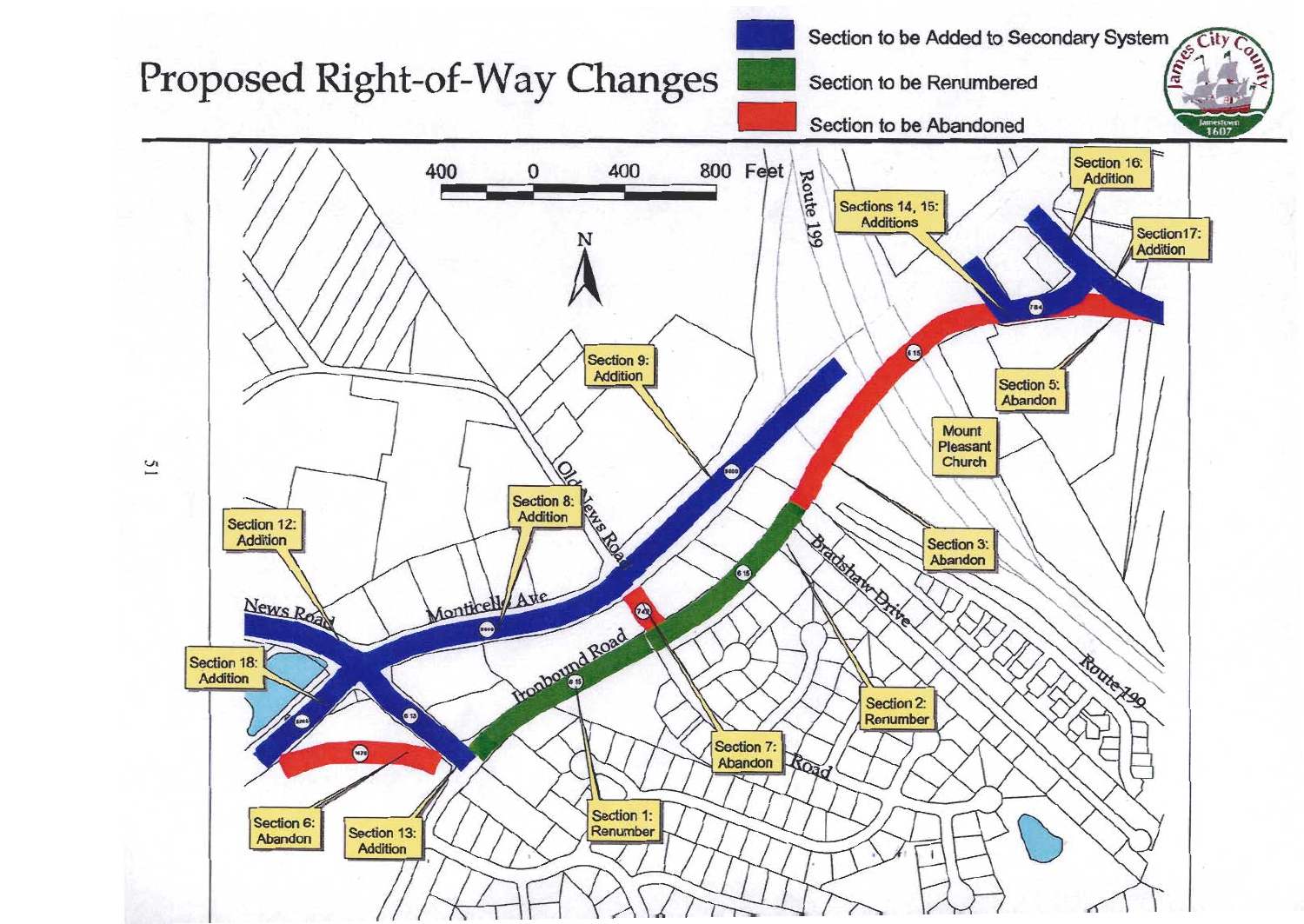

Section of new location to be added to the Secondary System (§ 33.1-229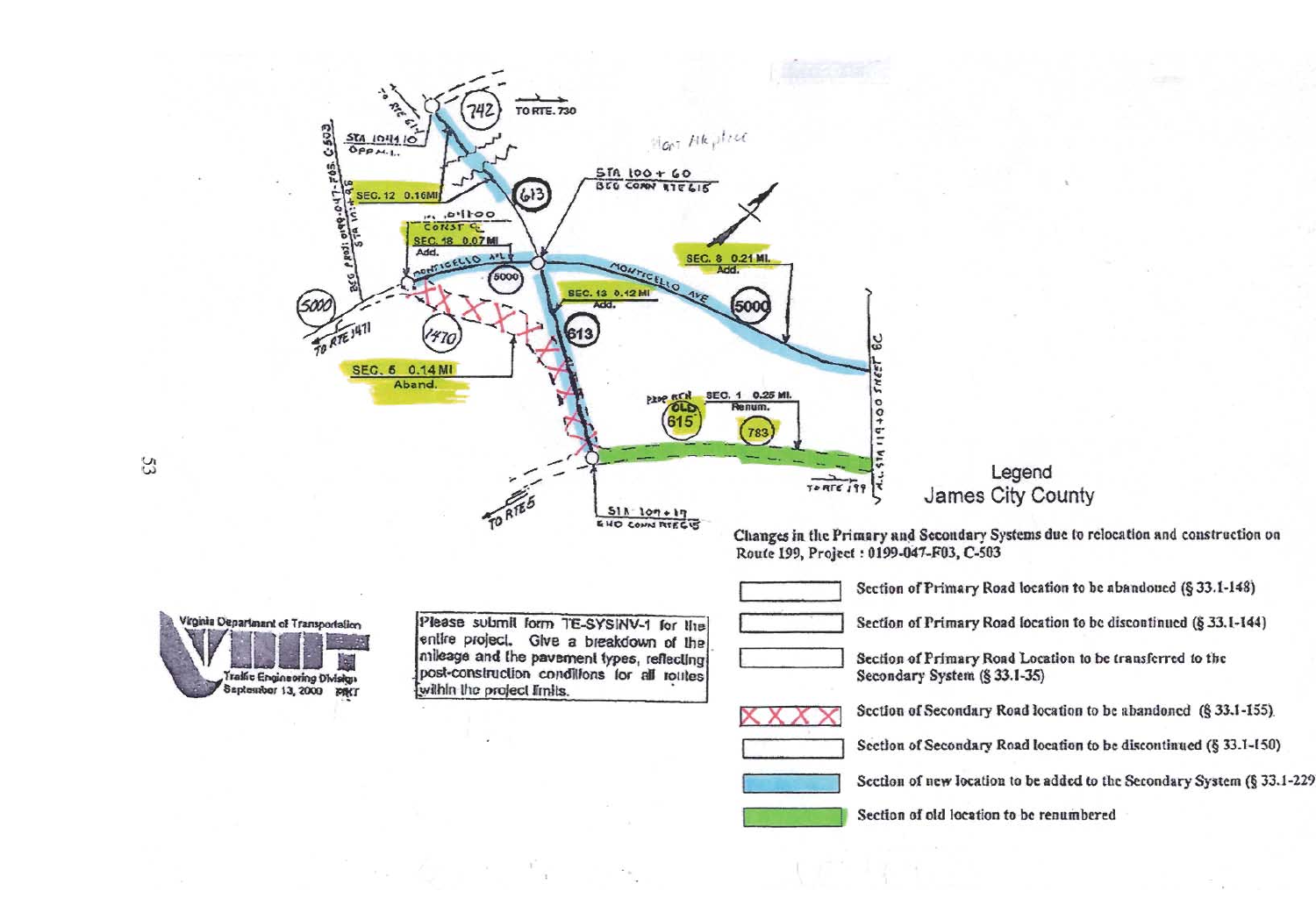



15

Please submit form TE-SYSIN-1 for the entire project. Give a breakdown of the mileage and the pavement types reflecting post-construction conditions for all routes within the project limits.

Legend James City County

Changes in the Primary and Secondary Systems due to relocation and construction on Route 199, Project : 0199-047-F03, C-503



Section of Primary Road location to be abandoned (§ 33.1-148)



Section of Primary Road location to be discontinued (§ 33.1-144)



Section of Primary Road Location to be transferred to the Secondary System (§ 33.1-35)



Section of Secondary Road location to be abandoned (§ 33.1-155). Section of Secondary Road location to be discontinued (§ 33.1-150) Section of new location to be added to the Secondary System (§ 33.1-229 Section of old location to be renumbered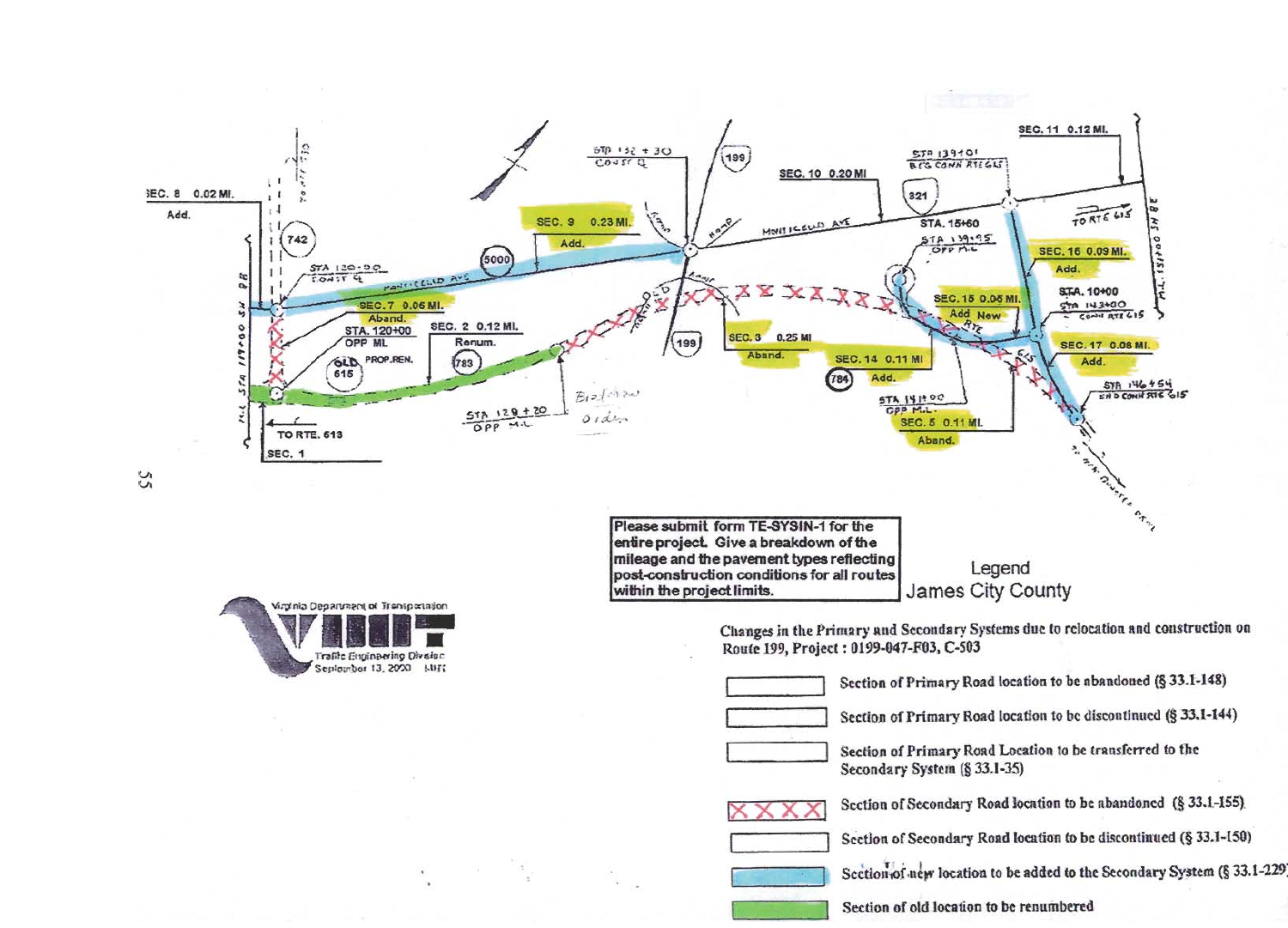# Bikepaths along the Ironbound/Monticello Area





Eastbound bikepath and sidewalk along Monticello Avenue just east of Rt. 199. (Note the need for bikeway pavement marking.)



Eastbound bikepath along Monticello Avenue at the intersection of Ironbound Road. Cyclists can turn left and cross Monticello between the white lines or turn right and continue on Ironbound Road. (Note ned for directional arrows on the sign and bikeway pavement marking.)



Eastbound bikepath along Monticello Avenue transitions into paved shoulder on Ironbound Road. (Note need for bikeway pavement marking.)